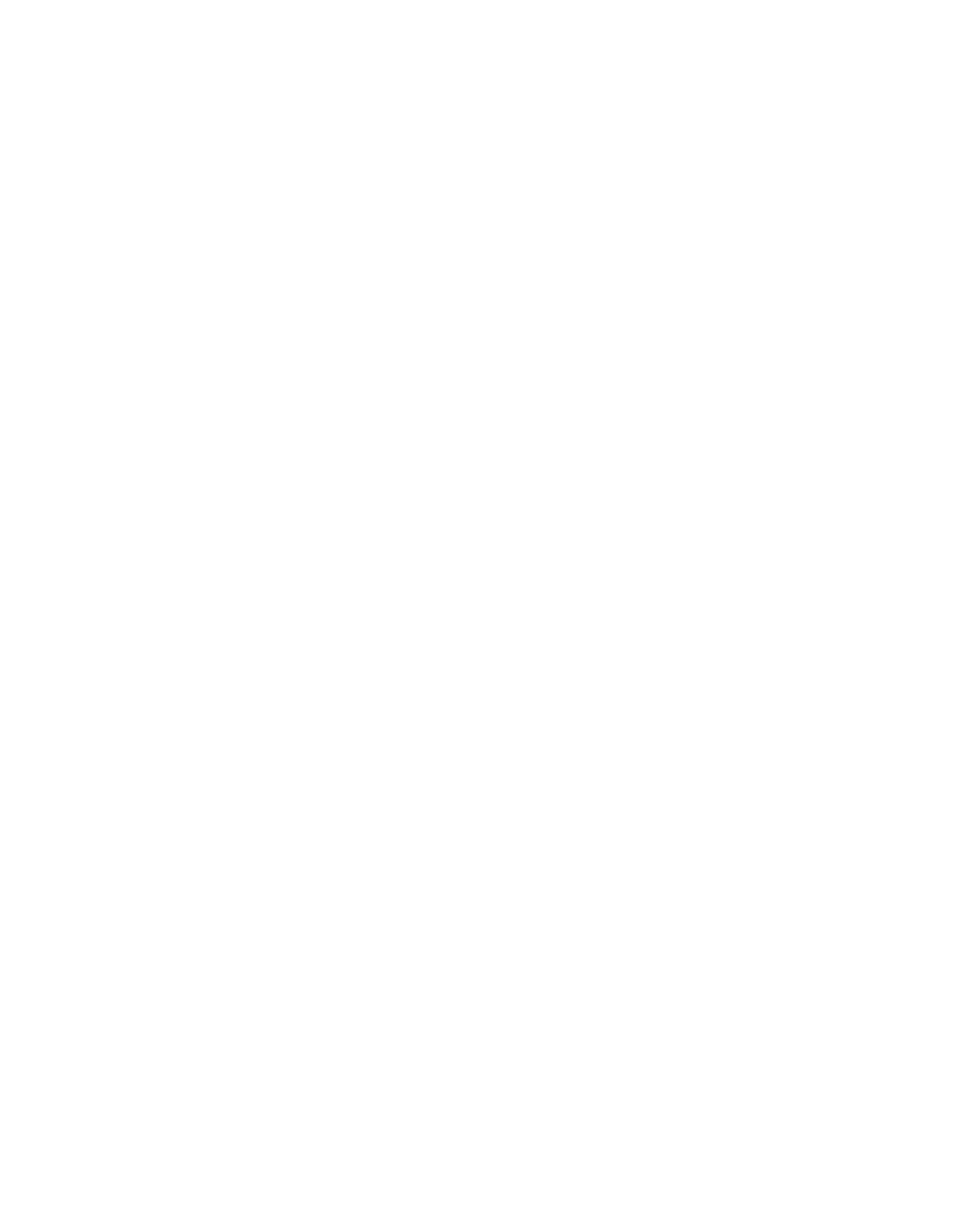### **QUESTIONS PRESENTED**

1. If a State's statutorily created pension system allows government employees to transfer their accumulated pension contributions into a different pension plan, do the employees have a constitutional right to a particular method for calculating interest on the contributions at the time of transfer?

2. Does the Eleventh Amendment provide a state immunity from a claim in federal court for money damages, when the claim is framed as a request for an injunction ordering the State to provide compensation to Plaintiffs?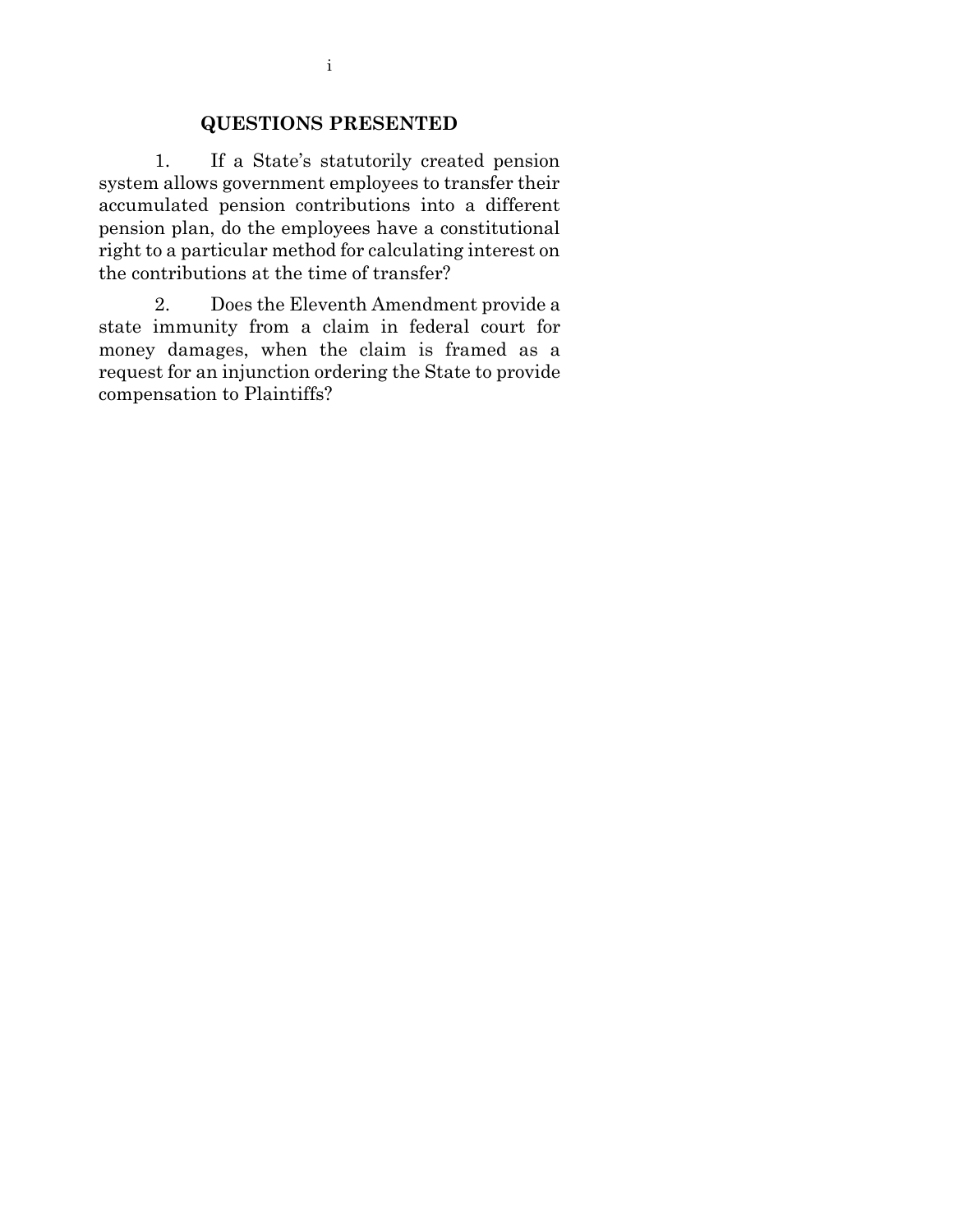### **PARTIES TO THE PROCEEDINGS**

Petitioner is Tracy Guerin, in her official capacity as Director of the Washington State Department of Retirement Systems.

Respondents are Mickey Fowler and Leisa Maurer, on behalf of a putative class of similarly situated individuals. The proposed class is all active and retired members of the Washington Teachers' Retirement System (TRS) who transferred from TRS Plan 2 to TRS Plan 3 prior to January 20, 2002. App. 29a, 49a. As of the time of the filing of this petition, the class had not been certified by the district court.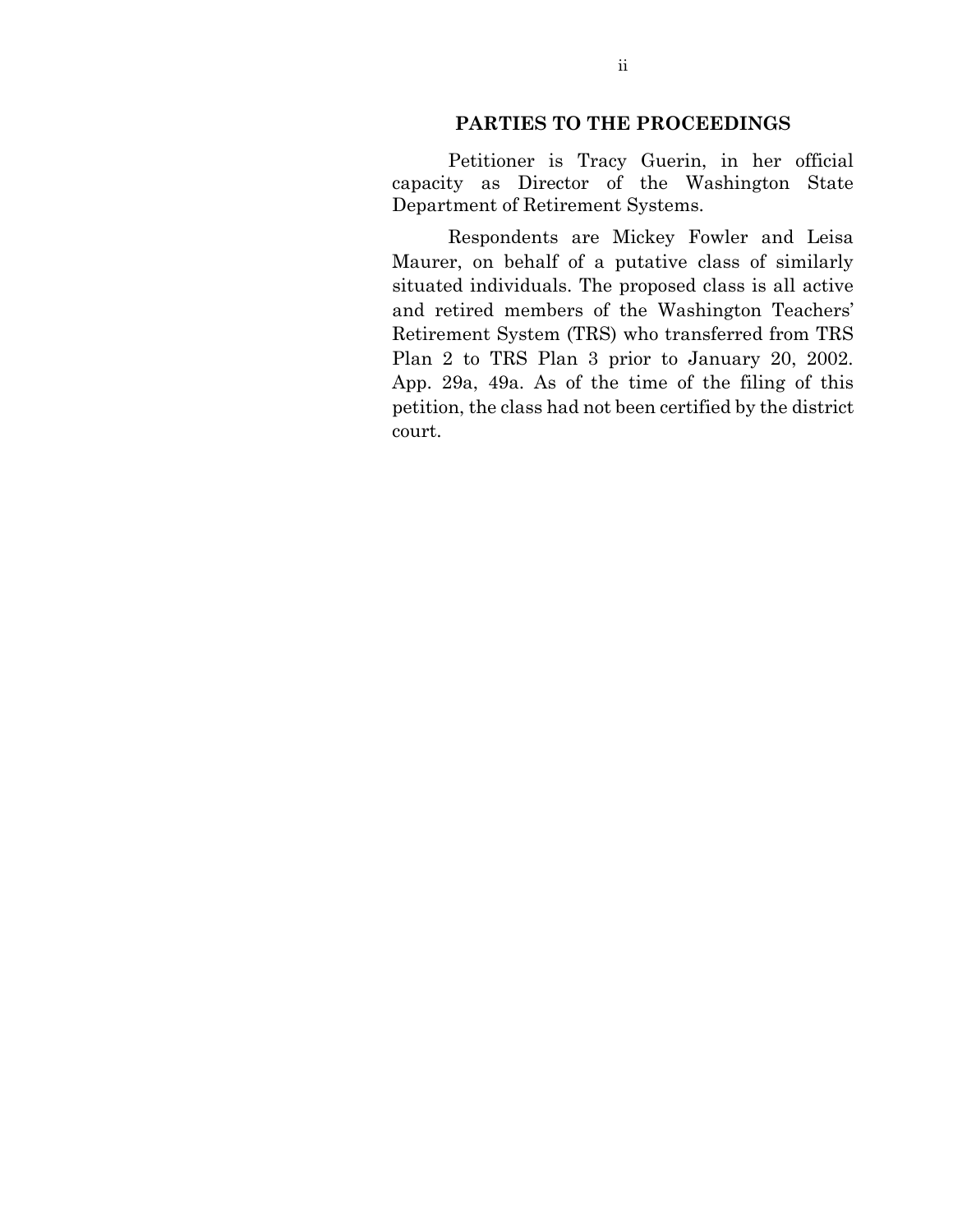## **TABLE OF CONTENTS**

|    |                                                                              | CONSTITUTIONAL PROVISIONS, STATUTES,                                                                     |  |
|----|------------------------------------------------------------------------------|----------------------------------------------------------------------------------------------------------|--|
|    |                                                                              |                                                                                                          |  |
| А. |                                                                              | TRS Is a Statutory Retirement Benefit                                                                    |  |
| В. | Washington Courts Hold That Plaintiffs<br>Are Not Entitled to Daily Interest |                                                                                                          |  |
| C. |                                                                              |                                                                                                          |  |
|    | 1.                                                                           | The district court dismissed the                                                                         |  |
|    | 2.                                                                           |                                                                                                          |  |
|    | 3.                                                                           | The Ninth Circuit rejected the<br>petition for rehearing en banc,                                        |  |
|    |                                                                              |                                                                                                          |  |
| A. |                                                                              | In Conflict with this Court's<br>Longstanding Precedent, the Ninth<br>Circuit Used the Takings Clause to |  |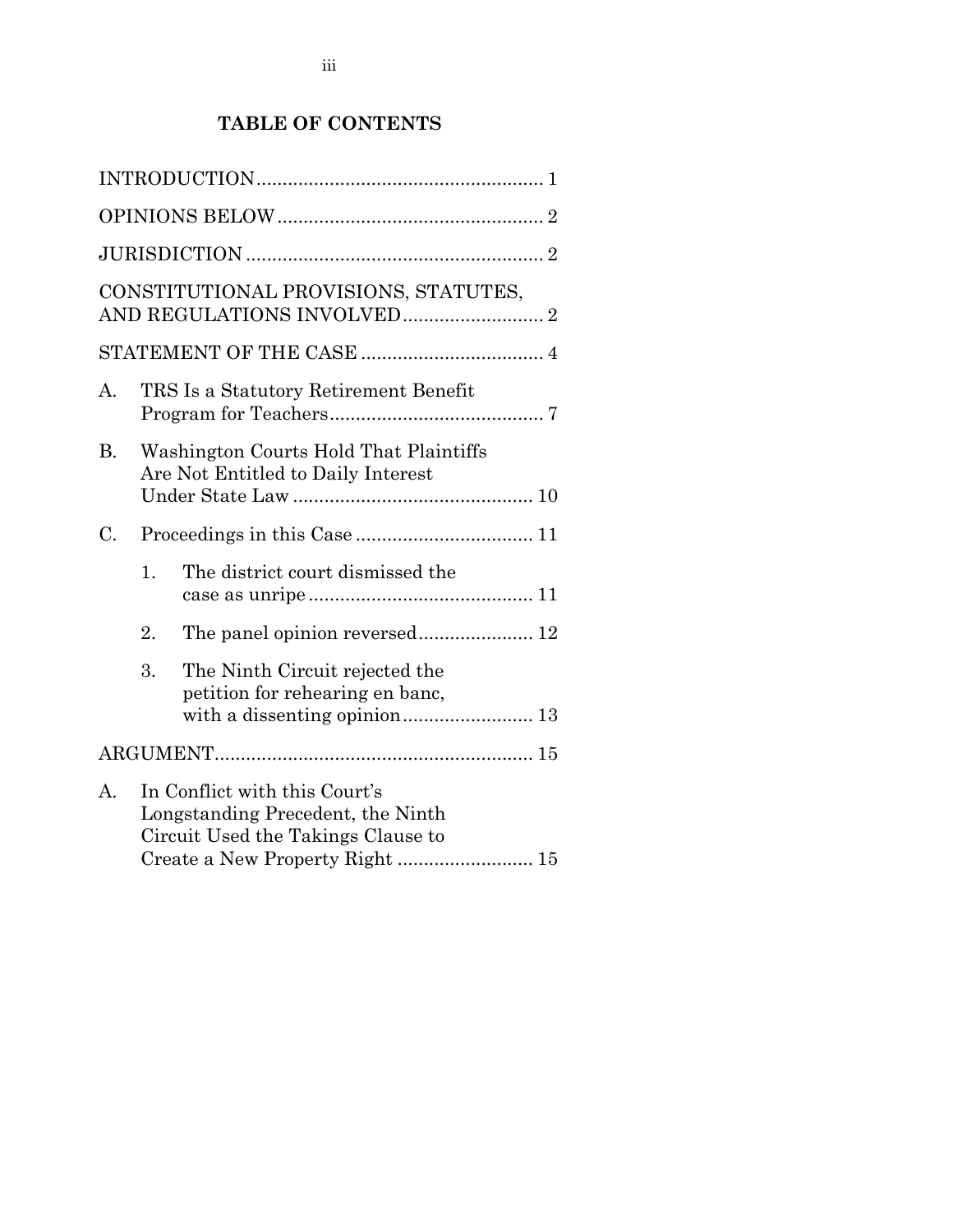|    | 1. | The Ninth Circuit disregarded<br>this Court's recognition of state<br>authority to limit entitlement                         |
|----|----|------------------------------------------------------------------------------------------------------------------------------|
|    | 2. | The Ninth Circuit improperly<br>applied the common law to<br>transform a statutorily defined<br>benefit into a court-created |
|    | 3. | The State did not violate the Takings<br>Clause by statutorily modifying a                                                   |
|    | 4. | The Ninth Circuit's rationale<br>invalidates numerous state and<br>federal laws that provide for                             |
| В. |    | The Ninth Circuit Strips States of<br>Eleventh Amendment Immunity in<br>Conflict with this Court's Precedent 26              |
| C. |    | The Ninth Circuit's Opinion Weakens<br>Public Pensions by Applying a New,                                                    |
|    |    |                                                                                                                              |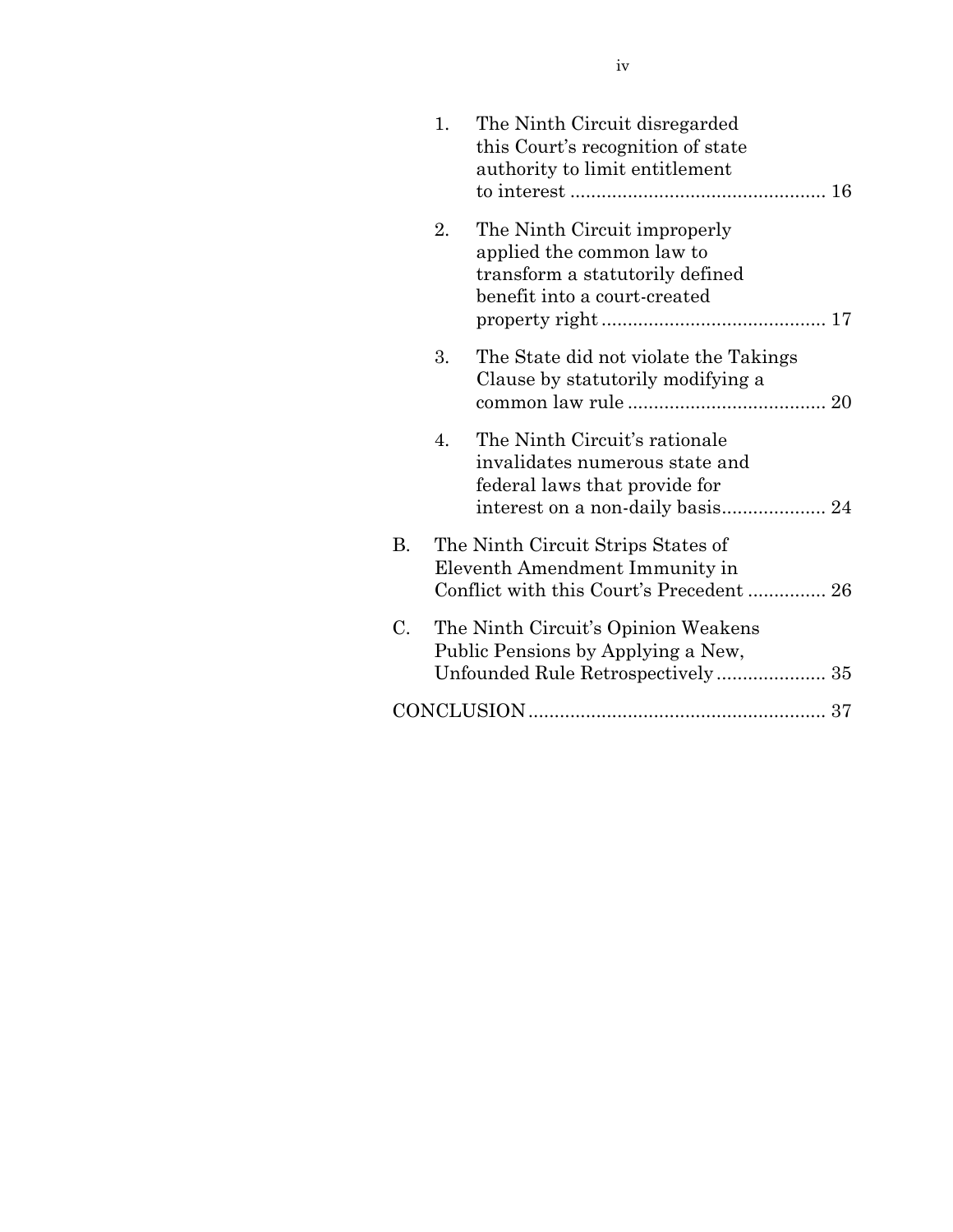## **APPENDIX**

| No. 16-35052 (9th Cir. Mar. 13, 2019)       |  |
|---------------------------------------------|--|
| (Docket No. 60-1)                           |  |
|                                             |  |
| No. 16-35052 (9th Cir. Aug. 16, 2018)       |  |
| (Docket No. 48-1)                           |  |
|                                             |  |
| No. CV15-5367BHS (W.D. Wash. Dec. 22, 2015) |  |
| (Docket No. 13-1)                           |  |
|                                             |  |
| No. CV15-5367BHS (W.D. Wash. June 1, 2015)  |  |
| (Docket No. 13-2)                           |  |
|                                             |  |
| Probst v. Dep't of Ret. Sys.                |  |
| 167 Wash. App. 180, 271 P.3d 966 (2012)     |  |
|                                             |  |
|                                             |  |
|                                             |  |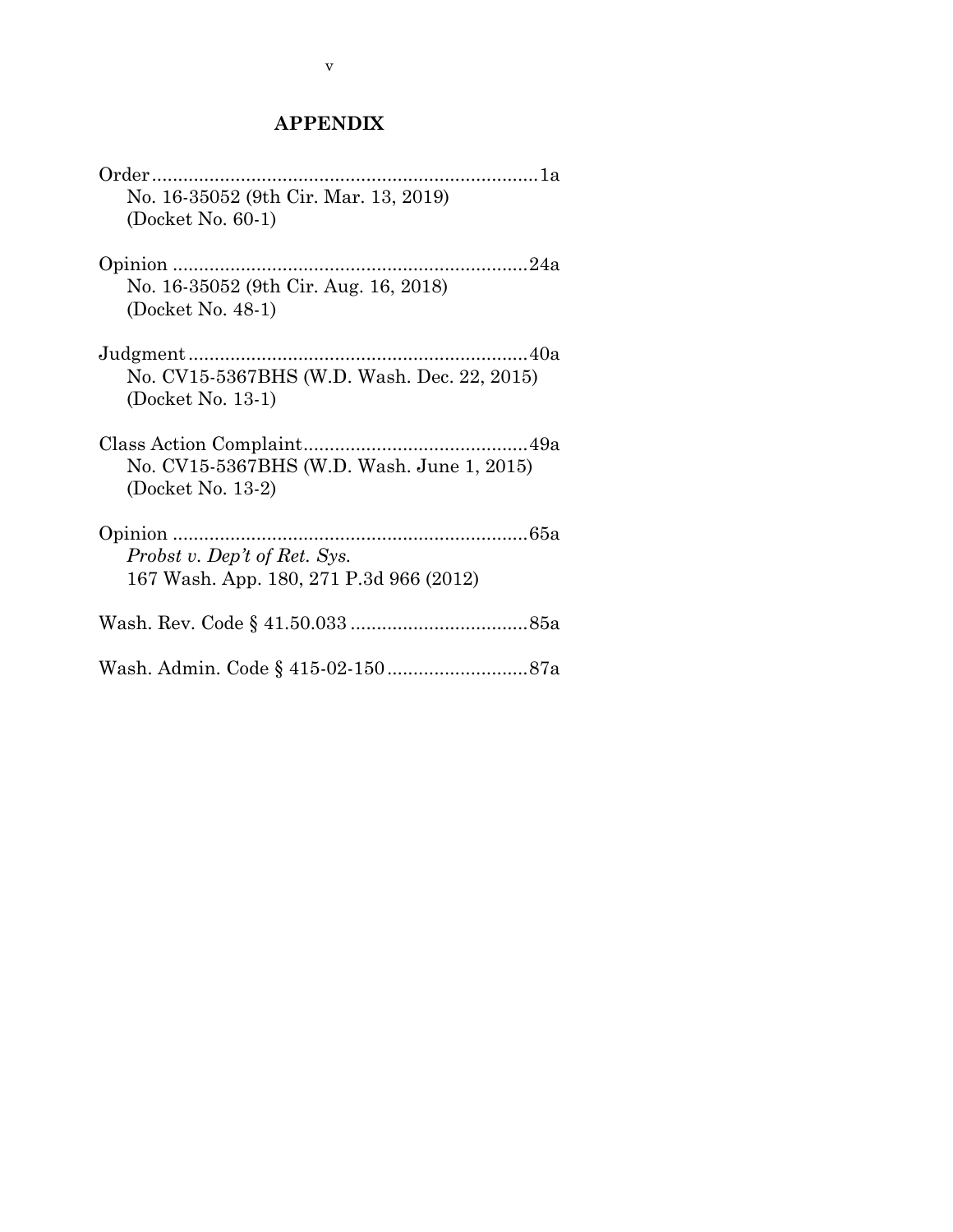## **TABLE OF AUTHORITIES**

## **Cases**

| Alaska Cargo Transp., Inc. v. Alaska R.R. Corp.                            |
|----------------------------------------------------------------------------|
| Bd. of Regents of State Colls. v. Roth                                     |
| Bowles v. Dep't of Ret. Sys.<br>121 Wash. 2d 52, 847 P.2d 440 (1993)22, 33 |
| Brown v. Legal Found. of Washington                                        |
| Citadel Corp. v. Puerto Rico Highway Auth.                                 |
| City of Monterey v. Del Monte Dunes at<br>Monterey, Ltd.                   |
| DLX, Inc. v. Kentucky                                                      |
| Edelman v. Jordan                                                          |
| Ernst v. Rising<br>427 F.3d 351 (6th Cir. 2005) 32-33                      |
| Ex parte Young                                                             |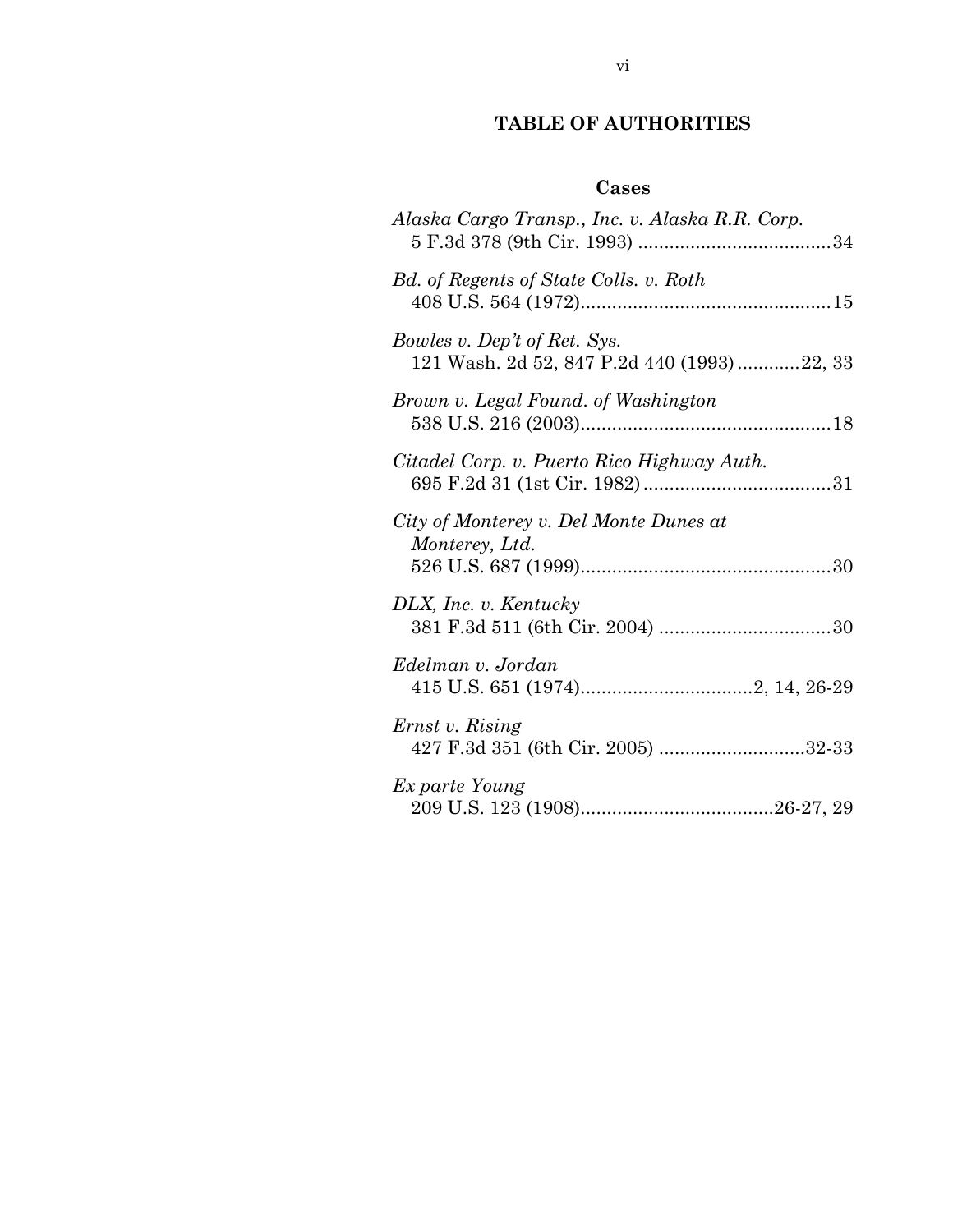| 773 F.3d 536 (4th Cir. 2014) 30-33 |
|------------------------------------|
|                                    |
|                                    |
|                                    |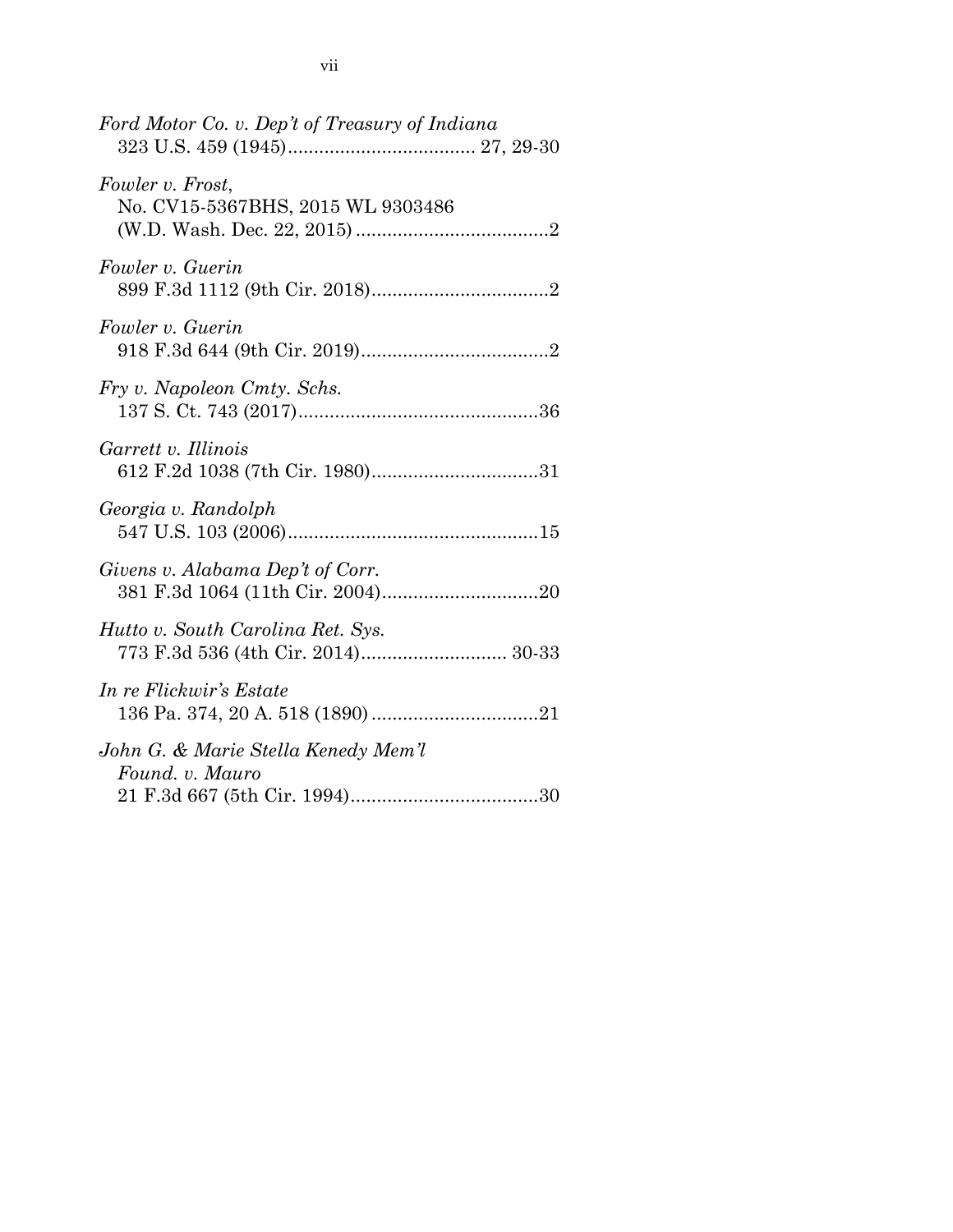| Mann v. Anderson                                                                                                                                          |
|-----------------------------------------------------------------------------------------------------------------------------------------------------------|
| Manufactured Hous. Cmtys. of<br>Washington v. State<br>142 Wash. 2d 347, 13 P.3d 183 (2000) 31                                                            |
| McCleary v. State<br>173 Wash. 2d 477, 269 P.3d 477 (2012)7, 35                                                                                           |
| McGinty v. New York<br>251 F.3d 84 (2d Cir. 2001)32-33                                                                                                    |
| Morris v. Wash. Metro. Area Transit Auth.                                                                                                                 |
| Munn v. Illinois                                                                                                                                          |
| Pennhurst State Sch. & Hosp. v. Halderman                                                                                                                 |
| Phillips v. Washington Legal Found.                                                                                                                       |
| Probst v. Dep't of Ret. Sys.<br>No. 45128-0, 2014 WL 7462567<br>(Wash. Ct. App. Dec. 30, 2014),<br>review denied sub nom.<br>Fowler v. Dep't of Ret. Sys. |
| Pub. Sch. Ret. Sys. of Missouri v.<br>State Street Bank & Trust Co.                                                                                       |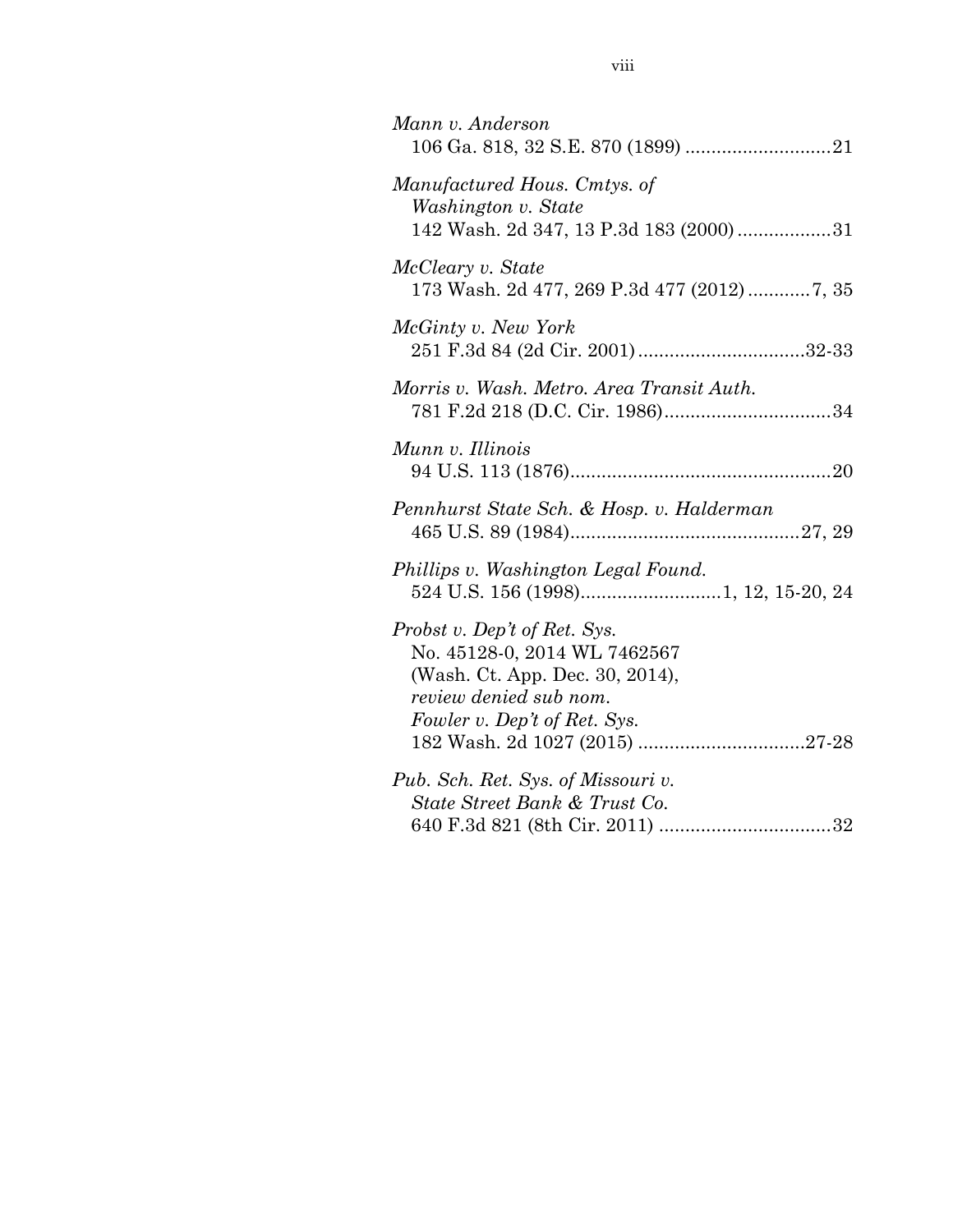| Reich v. Collins                                                                                  |
|---------------------------------------------------------------------------------------------------|
| Retired Pub. Emps. Council of<br>Washington v. Charles<br>148 Wash. 2d 602, 62 P.3d 470 (2003) 30 |
| Rivet v. Regions Bank of Louisiana                                                                |
| Robinson v. Georgia Dep't of Transp.                                                              |
| Schneider v. California Dep't of Corr.                                                            |
| Schneider v. California Dep't of Corr.                                                            |
| Seven Up Pete Venture v. Schweitzer                                                               |
| Suever v. Connell                                                                                 |
| Taylor v. Westly                                                                                  |
| Texas State Bank v. United States<br>423 F.3d 1370 (Fed. Cir. 2005)19                             |
| United States ex rel. Oberg v. Pennsylvania<br>Higher Educ. Assistance Agency                     |
| United States v. Texas                                                                            |
|                                                                                                   |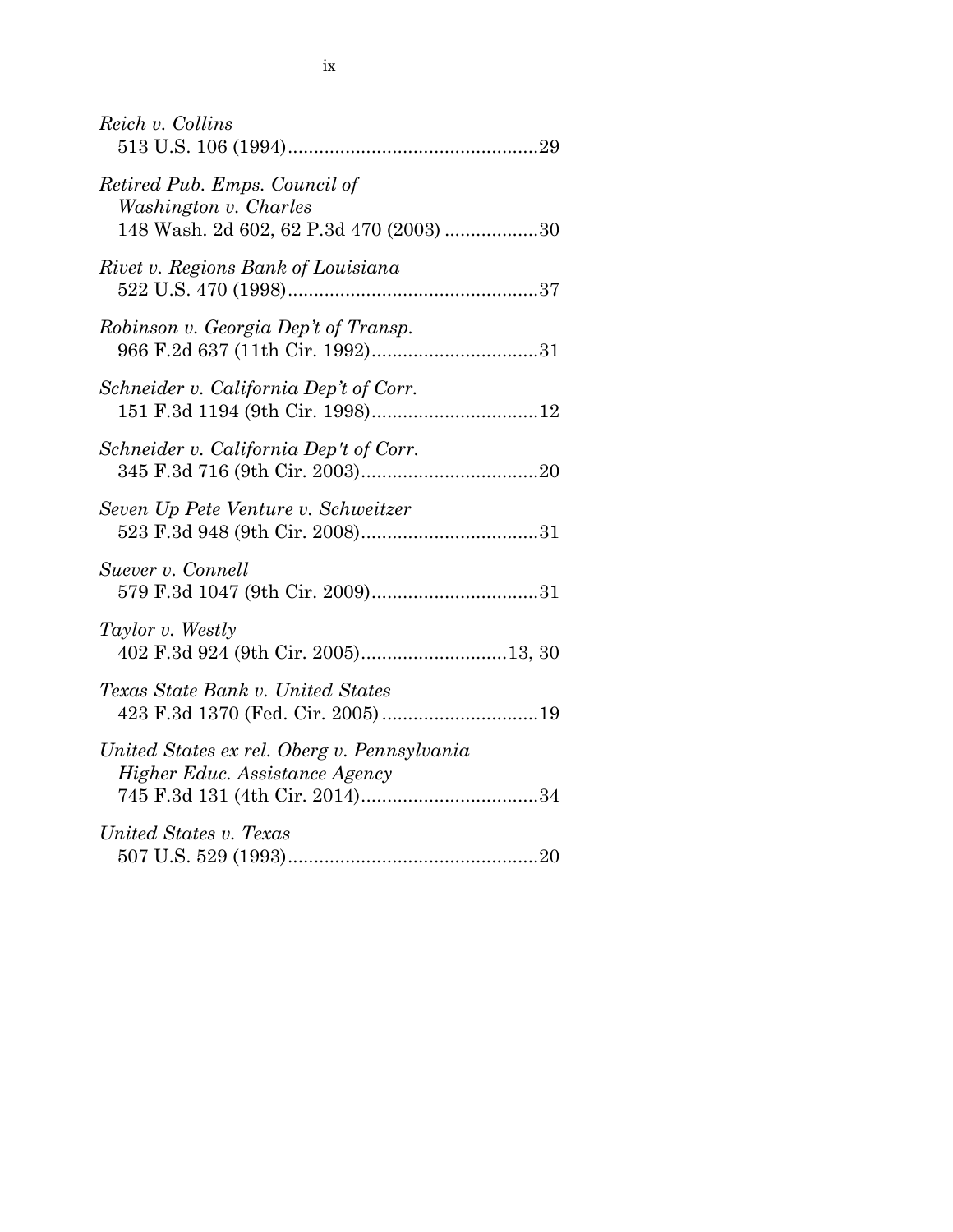| Washlefske v. Winston                                          |  |
|----------------------------------------------------------------|--|
| Webb's Fabulous Pharmacies, Inc. v. Beckwith                   |  |
| Wilson v. Harman<br>2 Ves. Sen. 672, 27 Eng. Rep. 189 (1755)21 |  |
| Young v. Wall                                                  |  |

## **Constitutional Provisions**

|  | U.S. Const. amend. XI 1-3, 12-14, 26-36 |  |  |  |
|--|-----------------------------------------|--|--|--|

## **Statutes**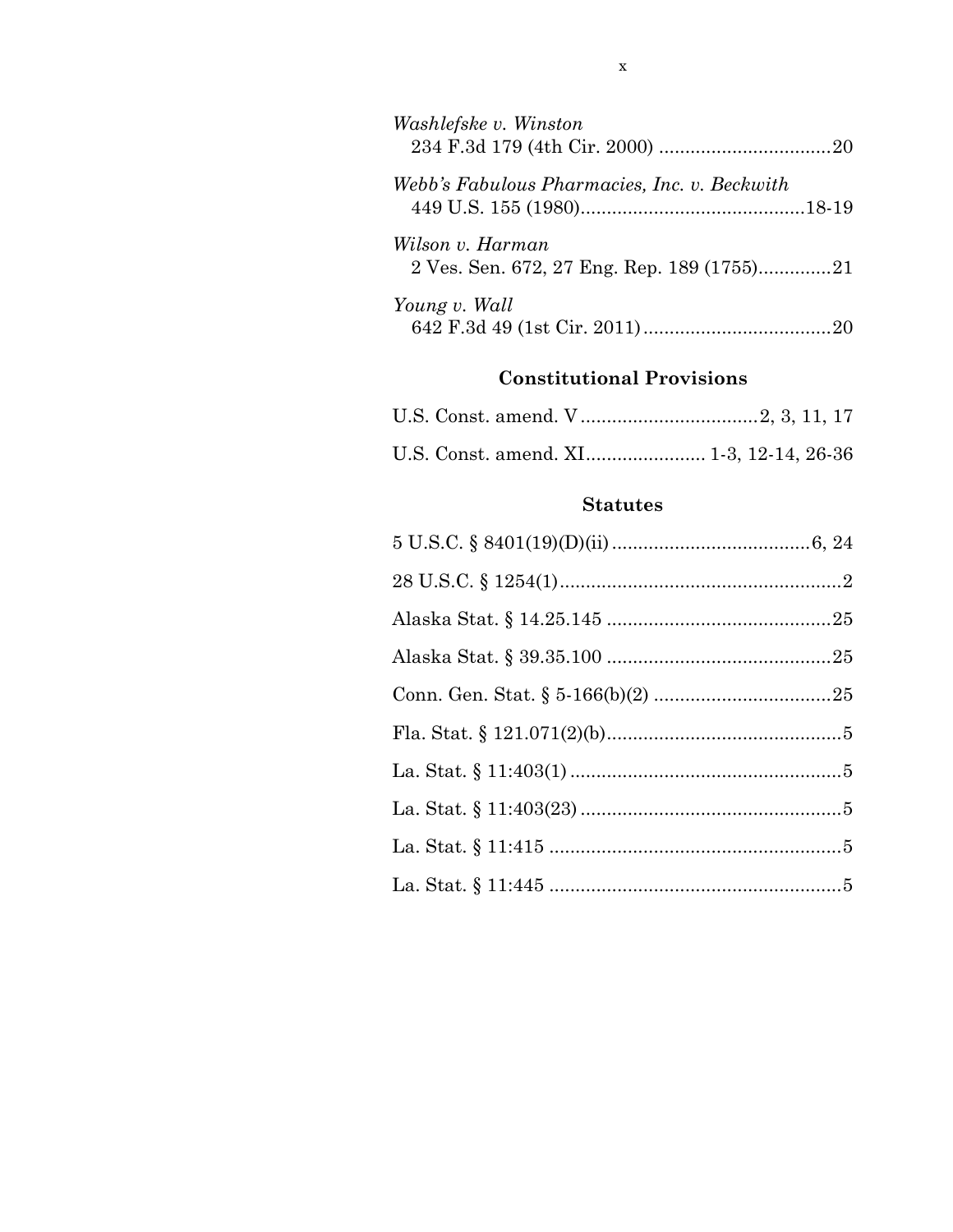| Wash. Rev. Code § 41.40.010(13)(a)33    |  |
|-----------------------------------------|--|
|                                         |  |
|                                         |  |
|                                         |  |
|                                         |  |
| Wash. Rev. Code § 41.50.033  3-4, 8, 30 |  |
|                                         |  |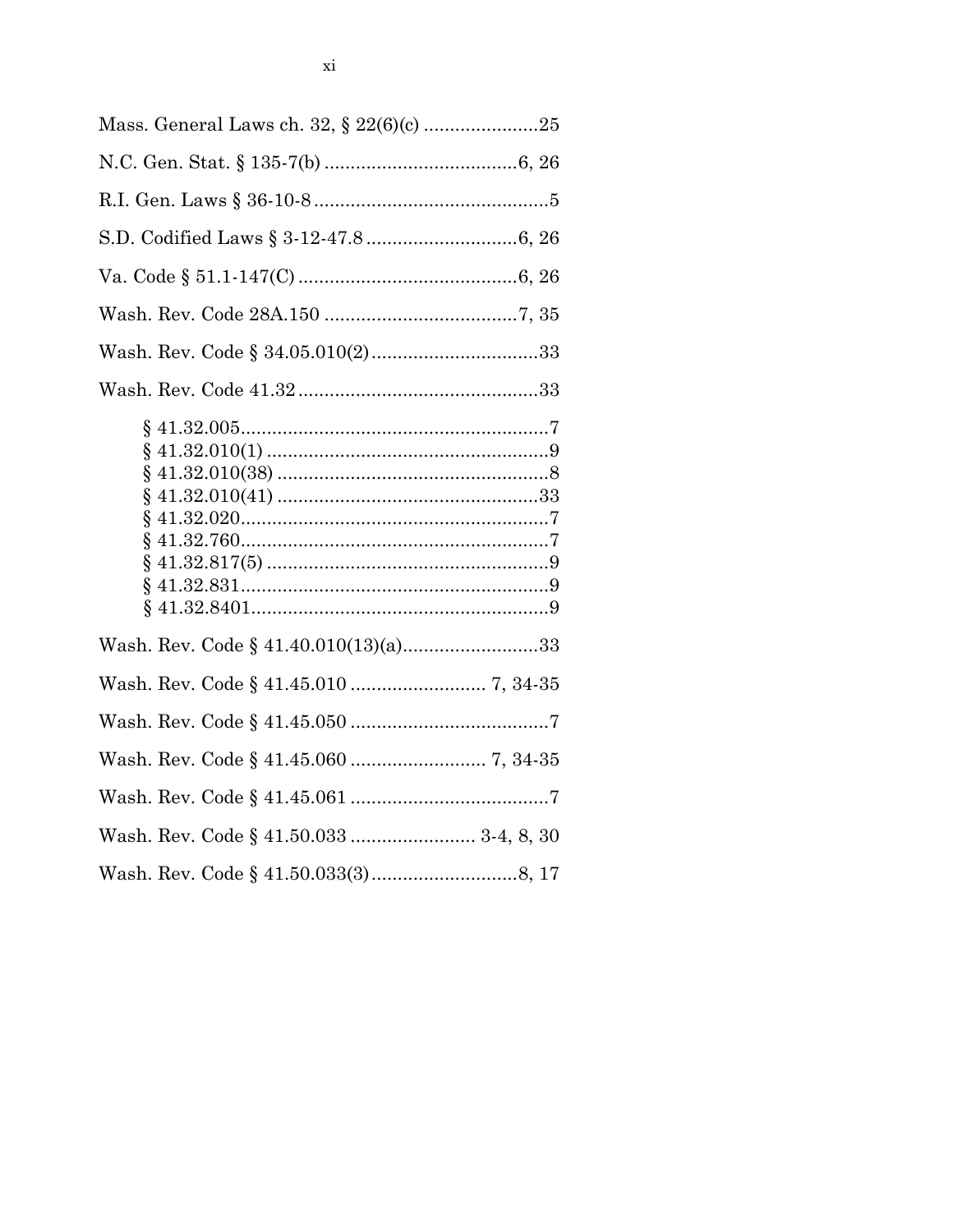# **Regulations**

| Wash. Admin. Code § 415-02-150(5) 17 |  |
|--------------------------------------|--|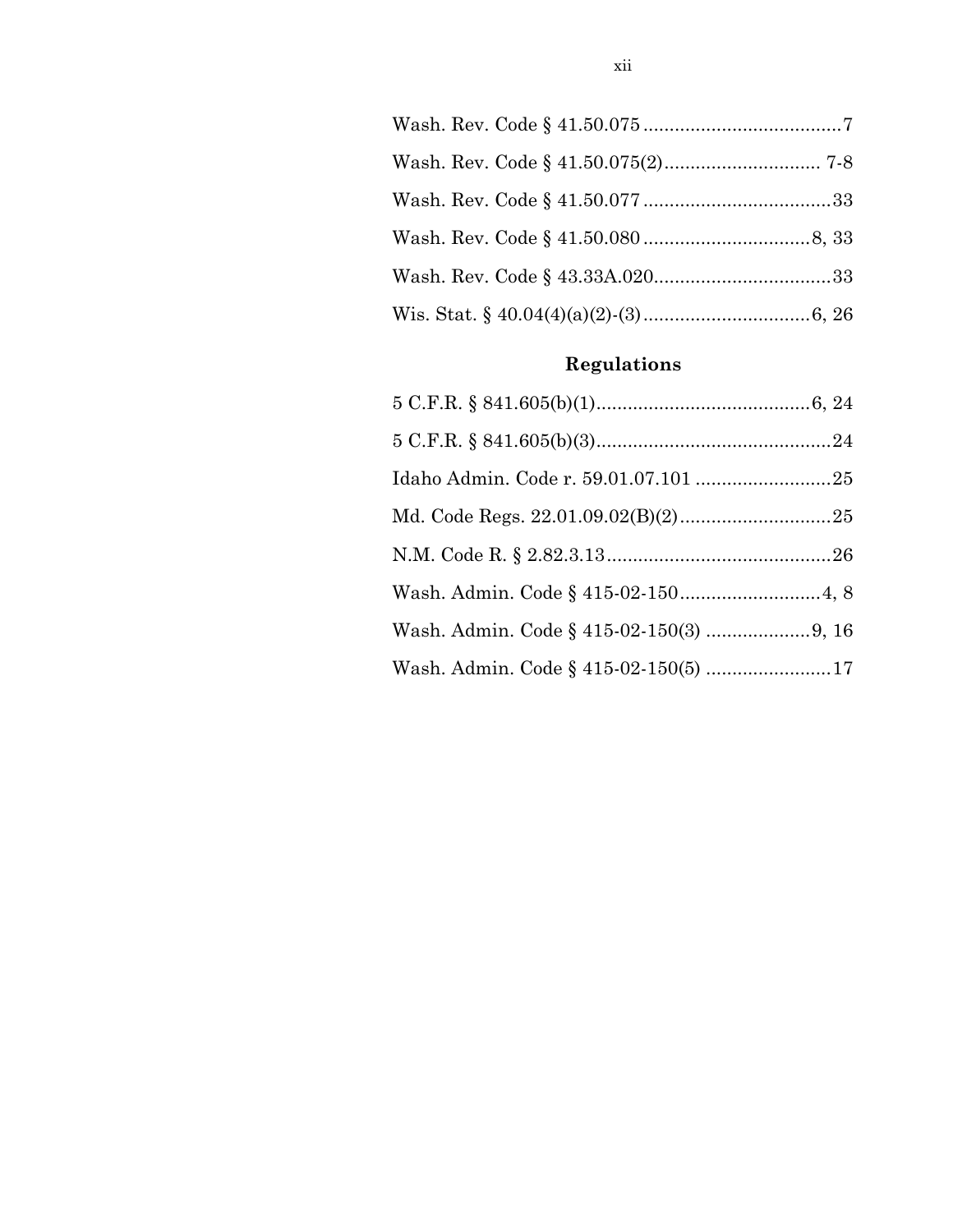## **Other Authorities**

| Alabama Emps.' Ret. Sys.,<br>ERS Member Handbook (2013), |
|----------------------------------------------------------|
| https://www.rsa-al.gov/uploads/files/ERS_                |
|                                                          |
| Member_Handbook_T2_bookmarked.pdf6, 25                   |
| Alaska Dep't of Admin., Ret. & Benefits,                 |
| <b>Public Employees Retirement System</b>                |
| Information Handbook (2011),                             |
| http://doa.alaska.gov/drb/pdf/pers/handbook/             |
| 2011/PERS_handbook_2011_web.pdf 6, 25                    |
| Florida Ret. Sys.,                                       |
| Pension Plan Member Handbook (2018),                     |
| https://www.rol.frs.state.fl.us/forms/                   |
|                                                          |
| Kansas Pub. Emp. Ret. Sys.,                              |
| <b>KPERS</b> 3 Benefits,                                 |
| https://www.kpers.org/active/kpers3.html                 |
|                                                          |
| Kentucky Ret. Sys.,                                      |
| Comprehensive Annual Financial Report (2017),            |
| https://kyret.ky.gov/Publications/                       |
| Books/2017%20CAFR%20(Comprehensive                       |
| %20Annual%20Financial%20Report).pdf6, 25                 |
| Louisiana State Emp. Ret. Sys.,                          |
| Member's Guide to Retirement (Apr. 2019),                |
| https://lasersonline.org/wp-content/uploads/             |
| 2016/07/MembersGuide2Retirement_Full.pdf 5               |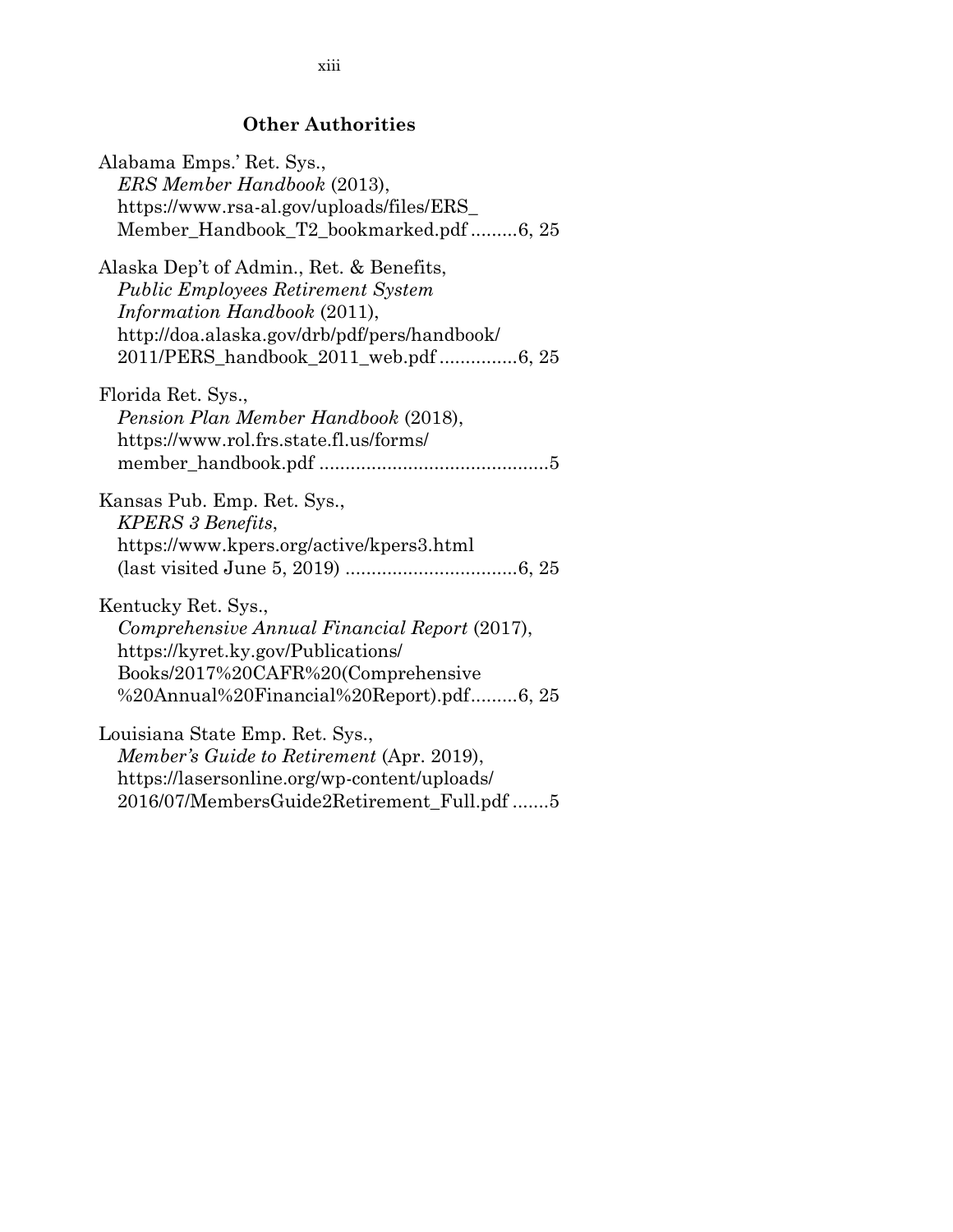| Pub. Emps. Ret. Ass'n of New Mexico,<br>PERA Member Handbook (2017),<br>http://www.nmpera.org/assets/uploads/<br>forms-kits-handbooks/2017Member                                                                |
|-----------------------------------------------------------------------------------------------------------------------------------------------------------------------------------------------------------------|
| Emps.' Ret. Sys. of Rhode Island,<br>Frequently Asked Questions for Members,<br>http://www.ersri.org/im-a-member/frequently-<br>asked-questions-for-members/#gsc.tab=0                                          |
| Wisconsin Dep't of Emp. Trust Funds,<br>Your Benefit Handbook (Dec. 2018),<br>http://etf.wi.gov/publications/et2119.pdf6, 26                                                                                    |
| U.S. Office of Personnel Management,<br><b>CSRS/FERS Handbook: Employee</b><br>Deductions and Agency Contributions<br>(April 1998),<br>https://www.opm.gov/retirement-<br>services/publications-forms/csrsfers- |
| 32 Lord Mackay of Clashfern,<br>Halsbury's Laws of England (4th ed. 2005)21                                                                                                                                     |
| Charles E. Rounds, Jr. & Charles E. Rounds, III,<br>Loring and Rounds: A Trustee's Handbook                                                                                                                     |
| Edwin A. Howes, Jr.,<br>The American Law Relating to Income and                                                                                                                                                 |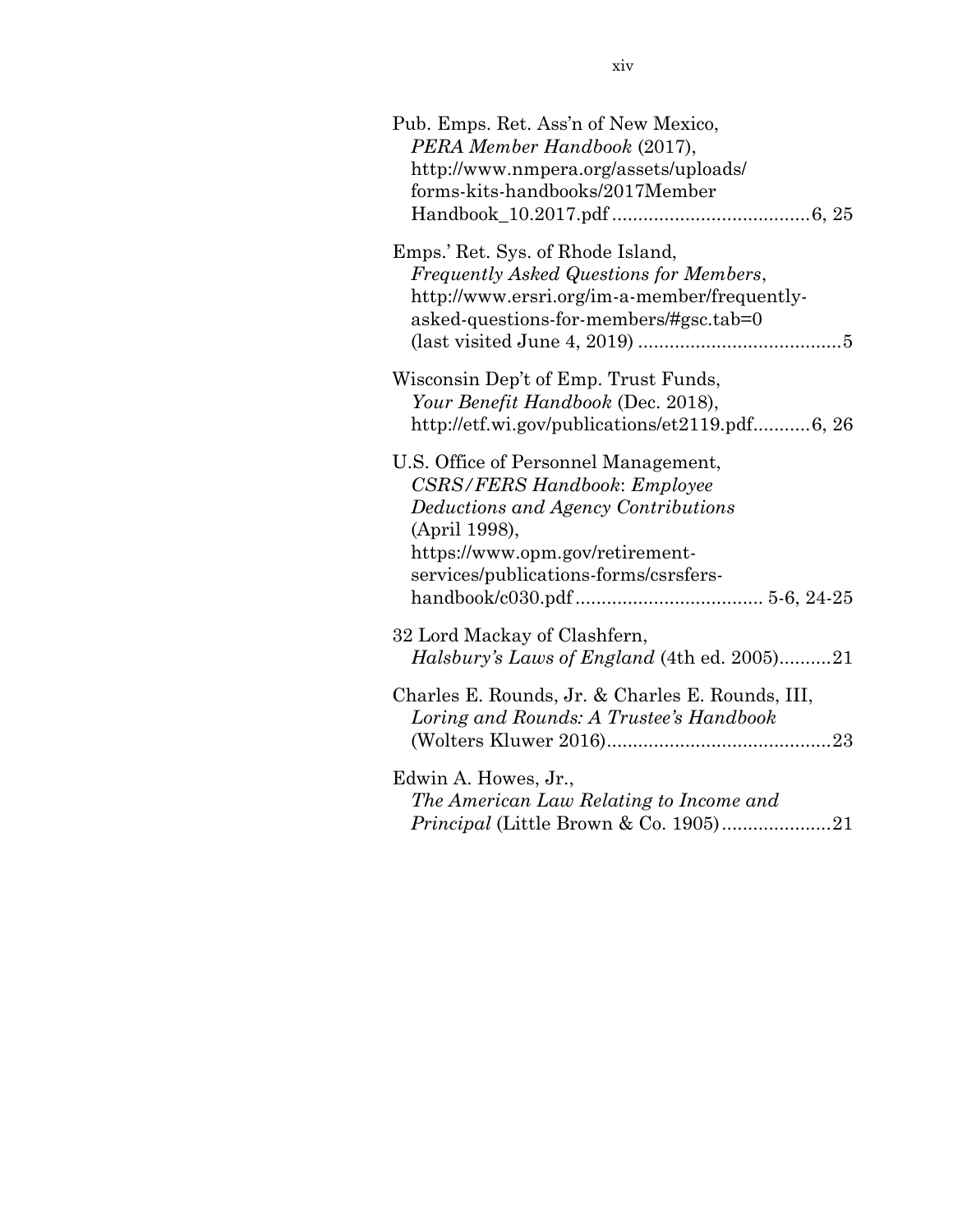| J.A. Lyons,                                      |
|--------------------------------------------------|
| The New Business Arithmetic: A Treatise          |
| on Commercial Calculations (1912),               |
| https://archive.org/details/newbusi              |
| nessarith00lyonrich/page/n322, 23                |
| Jack Guttentag,                                  |
| A Not So Simple Truth About Interest,            |
| Wash. Post, Jan. 26, 2008,                       |
| http://www.washingtonpost.com/wp-                |
|                                                  |
| James Sweet,                                     |
| <b>Sweet's Modern Business Arithmetic:</b>       |
| A Treatise on Modern and Practical Methods       |
| of Arithmetical Calculation (1908),              |
| https://archive.org/details/sweetsmodernbus      |
|                                                  |
| Keith Brainard,                                  |
| Public Pension Funding 101: Key Terms and        |
| Concepts, Benefits Magazine, Apr. 2013,          |
| https://www.nasra.org/files/Articles/            |
|                                                  |
| Nat'l Ass'n of State Ret. Adm'rs,                |
| <b>NASRA Issue Brief: Employee Contributions</b> |
| to Public Pension Plans (Oct. 2018),             |
| https://www.nasra.org/files/Issue%20             |
|                                                  |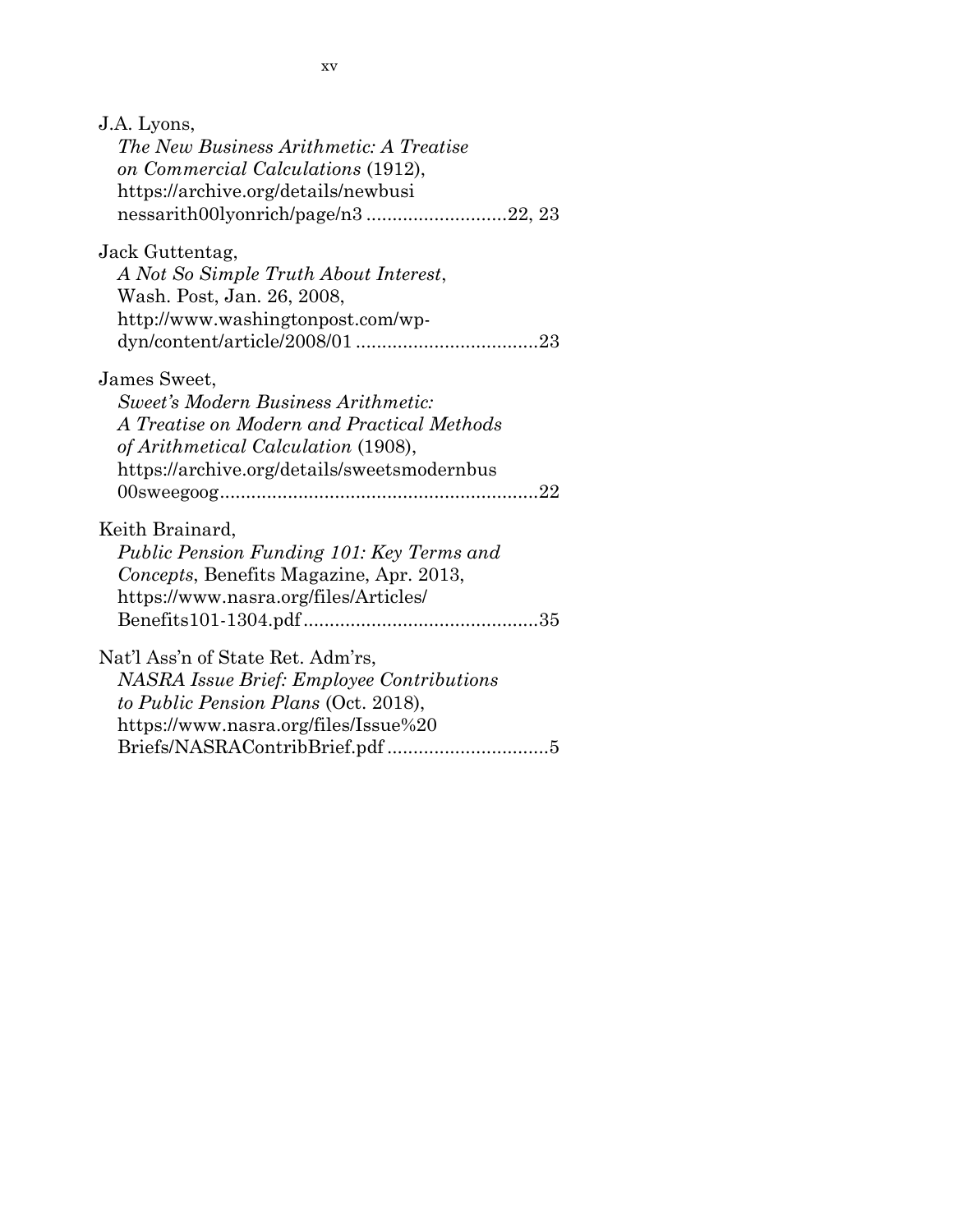| Richard Eisenberg,<br>The Next Retirement Crisis: America's<br><i>Public Pensions</i> , Forbes (Online),<br>Oct. 22, 2018,<br>https://www.forbes.com/sites/nextavenue/<br>2018/10/22/the-next-retirement-crisis-<br>americas-public-pensions/#20db06c426f236 |
|--------------------------------------------------------------------------------------------------------------------------------------------------------------------------------------------------------------------------------------------------------------|
| Troy Segal,<br>What does it mean when interest 'accrues daily?'<br>(Investopedia Apr. 2, 2018),<br>https://www.investopedia.com/ask/answers/0423                                                                                                             |
| Uniform Law Comm'n,<br>Principal and Income Act (2000)<br>(interactive fact sheet),<br>https://www.uniformlaws.org/committees/<br>community-home?CommunityKey=b20<br>aa74e-cae7-4557-b93b-a4b416c17407                                                       |
| William H. Kiffin, Jr.,<br>The Savings Bank and Its Practical<br>Work (1913),<br>https://archive.org/details/savingsbank                                                                                                                                     |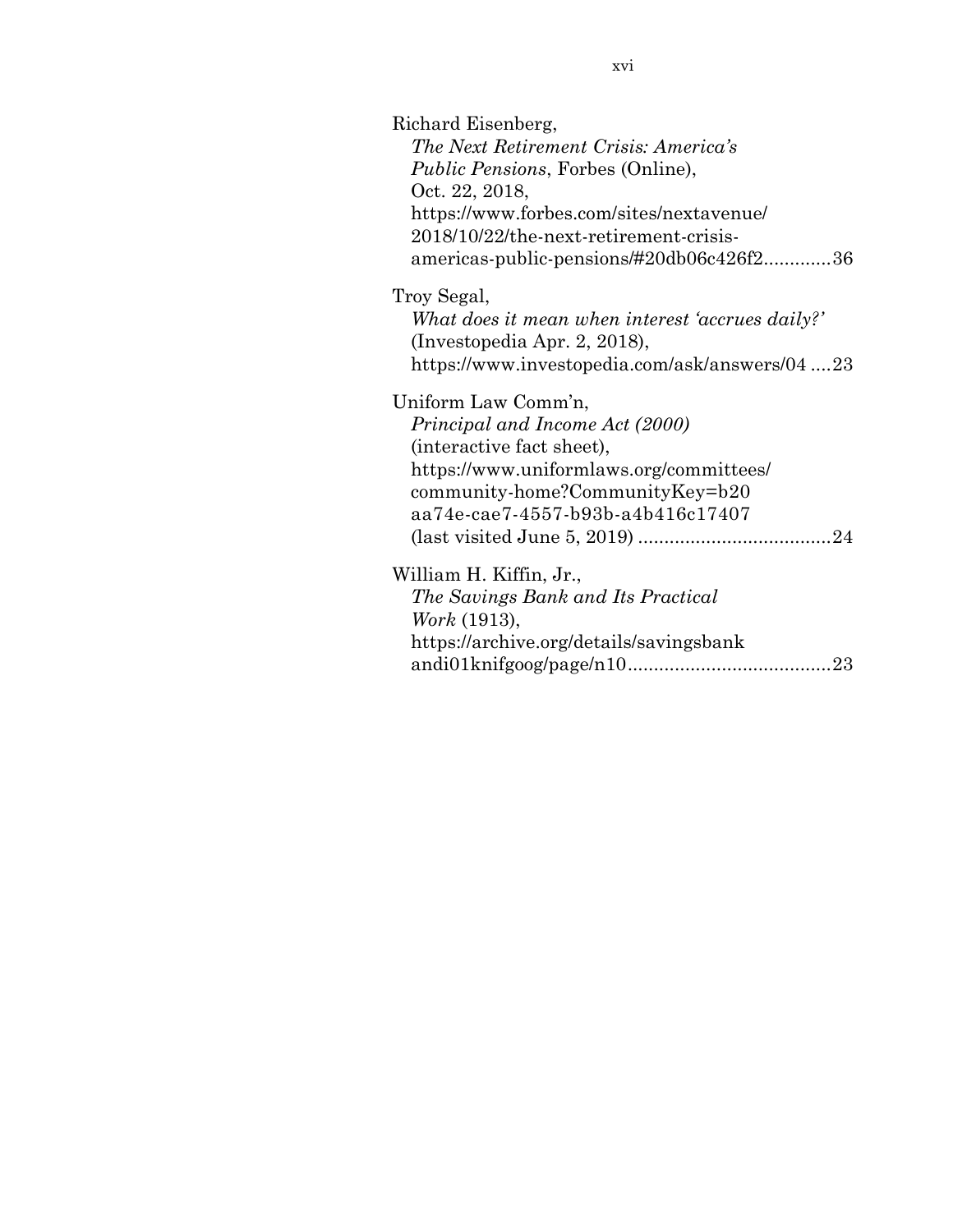#### **INTRODUCTION**

The Ninth Circuit's opinion below creates an unprecedented and costly constitutional rule for public pensions that conflicts with multiple, wellsettled doctrines of this Court and other circuits.

First, the Ninth Circuit created a new constitutional mandate that a state must provide interest on a daily basis for statutory retirement benefit programs. Specifically, the Ninth Circuit held that public employee contributions to a statutorily created pension system must accrue interest on a daily basis, notwithstanding state law to the contrary. A constitutional right to daily interest would have a wide impact, implicated in any state or federal program providing interest on funds. Mandating states to pay daily interest is in direct conflict with this Court's recognition that states have great latitude in setting the circumstances in which interest may be earned. *Phillips v. Washington Legal Found.*, 524 U.S. 156, 167 (1998).

No other court in the nation—state or federal has even hinted at such a rule. Not only is this decision unprecedented, but it applies a common law rule that interest accrues daily out of context, ignores the long history of legislative and industry modification of the rule, and would invalidate laws of the federal employment retirement system and the retirement systems of numerous states in addition to Washington.

Second, the Ninth Circuit ignored settled Eleventh Amendment analysis in applying its newfangled rule to require retrospective monetary relief from the State. In doing so, the Ninth Circuit snubbed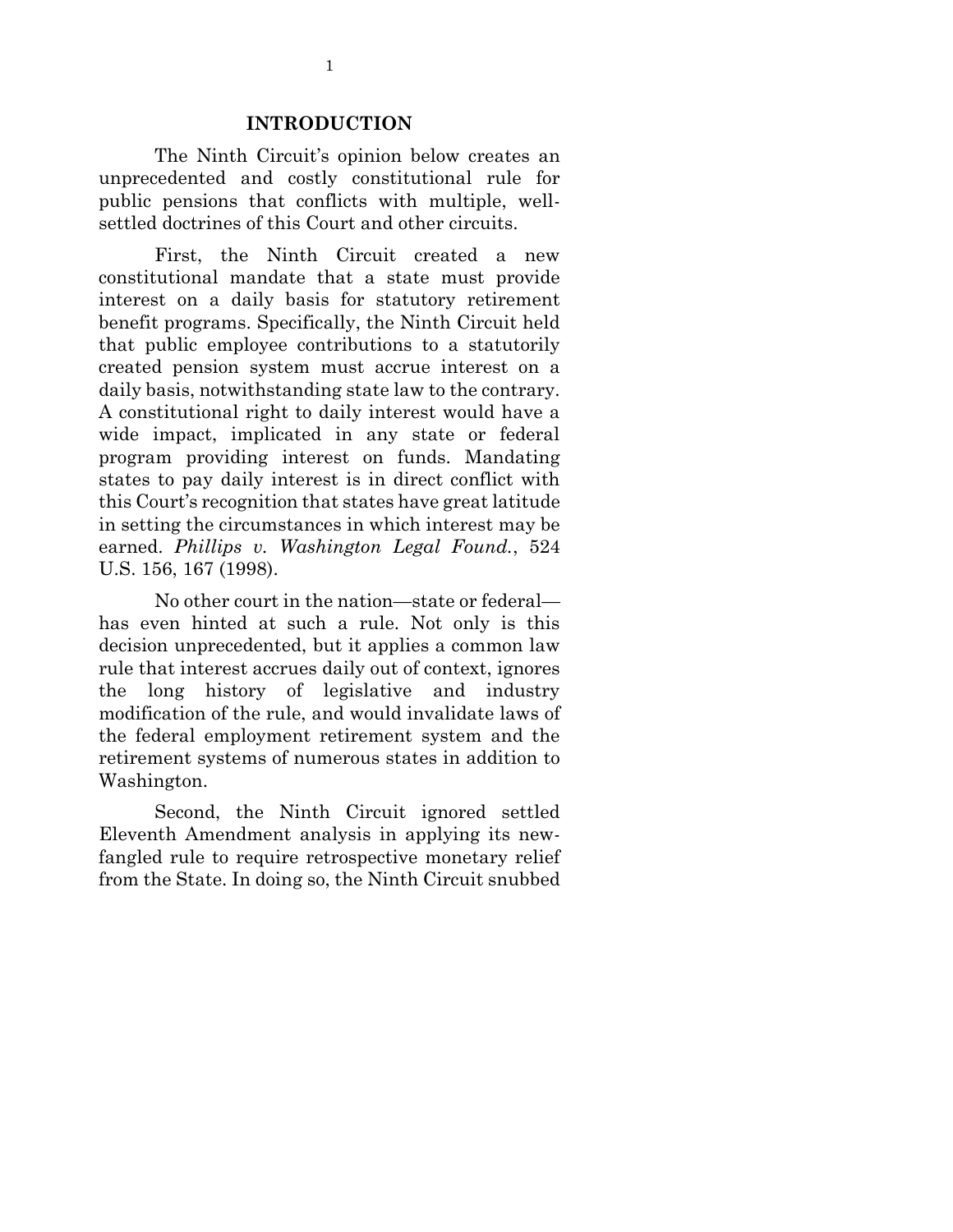this Court's warnings that mere labels applied by plaintiffs should not control Eleventh Amendment analysis. *See, e.g.*, *Edelman v. Jordan*, 415 U.S. 651, 662-63 (1974). Ignoring *Edelman*, the court concluded that an injunction to transfer money to Plaintiffs to compensate them was not the same as an award of money damages. The Ninth Circuit also ignored other circuit court opinions in failing to analyze whether demanding funds from the state retirement system was the functional equivalent of demanding funds from the State.

This Court should grant certiorari.

## **OPINIONS BELOW**

The Ninth Circuit's opinion is reported at 899 F.3d 1112 (2018). App. 24a-39a. The order denying rehearing en banc, and the opinion dissenting from the denial, is reported at 918 F.3d 644 (2019). App. 1a-23a.

The district court opinion dismissing the lawsuit as unripe is reported at *Fowler v. Frost*, No. CV15-5367BHS, 2015 WL 9303486 (W.D. Wash. Dec. 22, 2015). App. 40a-48a.

## **JURISDICTION**

The order denying rehearing en banc was entered on March 13, 2019. App. 1a. This Court has jurisdiction under 28 U.S.C. § 1254(1).

## **CONSTITUTIONAL PROVISIONS, STATUTES, AND REGULATIONS INVOLVED**

The Fifth Amendment to the United States Constitution provides, in part: "[N]or shall private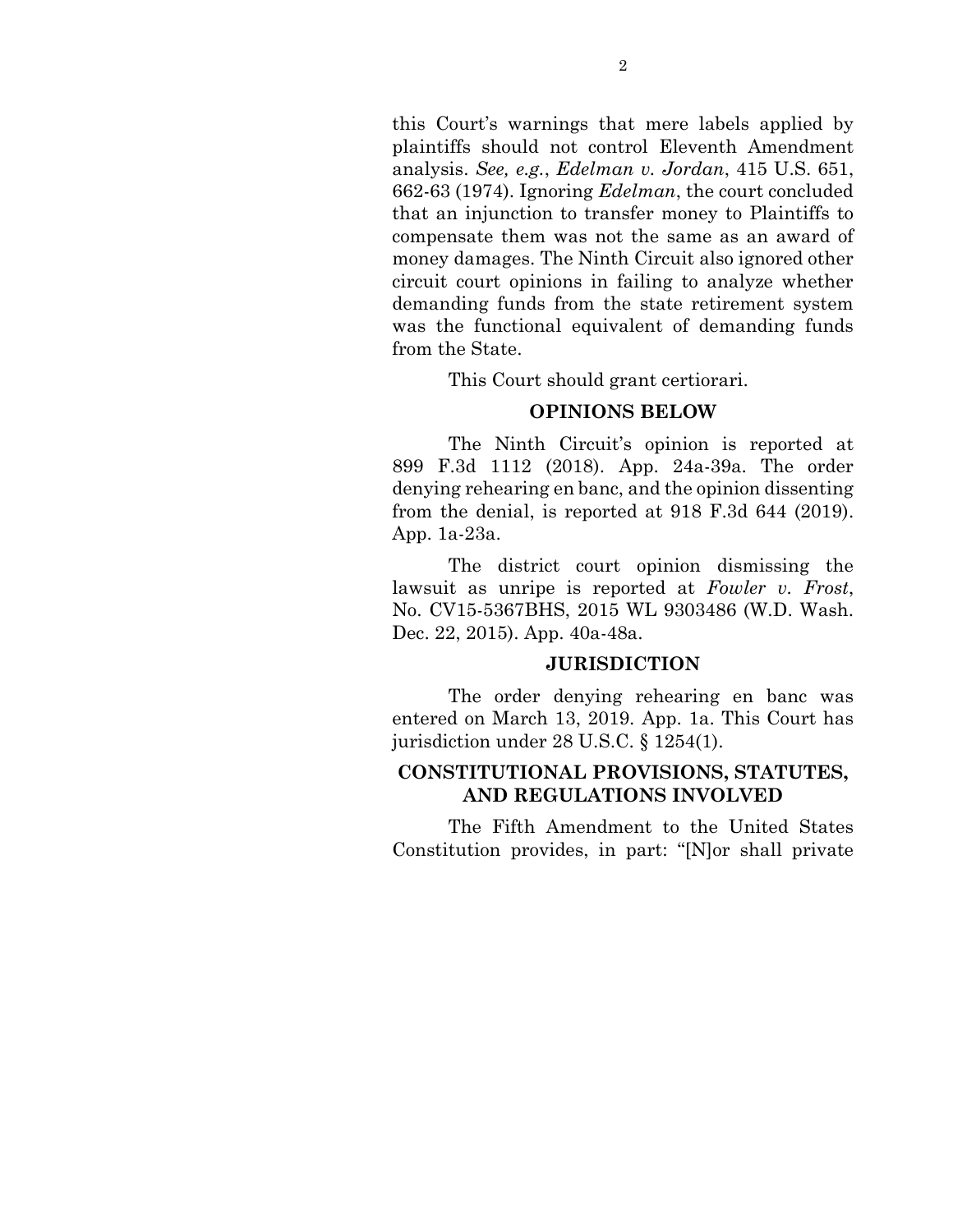property be taken for public use without just compensation."

The Eleventh Amendment to the United States Constitution provides:

> The Judicial power of the United States shall not be construed to extend to any suit in law or equity, commenced or prosecuted against one of the United States by Citizens of another State, or by Citizens or Subjects of any Foreign State.

Wash. Rev. Code § 41.50.033 provides, in part:

(1) The director [of the Department of Retirement Systems] shall determine when interest, if provided by a plan, shall be credited to accounts in the public employees' retirement system, the teachers retirement system, the school employees' retirement system, the public safety employees' retirement system, the law enforcement officers' and firefighters' retirement system, or the Washington state patrol retirement system. The amounts to be credited and the methods of doing so shall be at the director's discretion, except that if interest is credited, it shall be done at least quarterly.

(2) Interest as determined by the director under this section is "regular interest" as defined in [Wash. Rev. Code §§] 41.40.010(15), 41.32.010(23), 41.35.010(12), 41.37.010(12), 41.26.030(23), and 43.43.120(8).

(3) The legislature affirms that the authority of the director under [Wash. Rev. Code §§] 41.40.020 and 41.50.030 includes the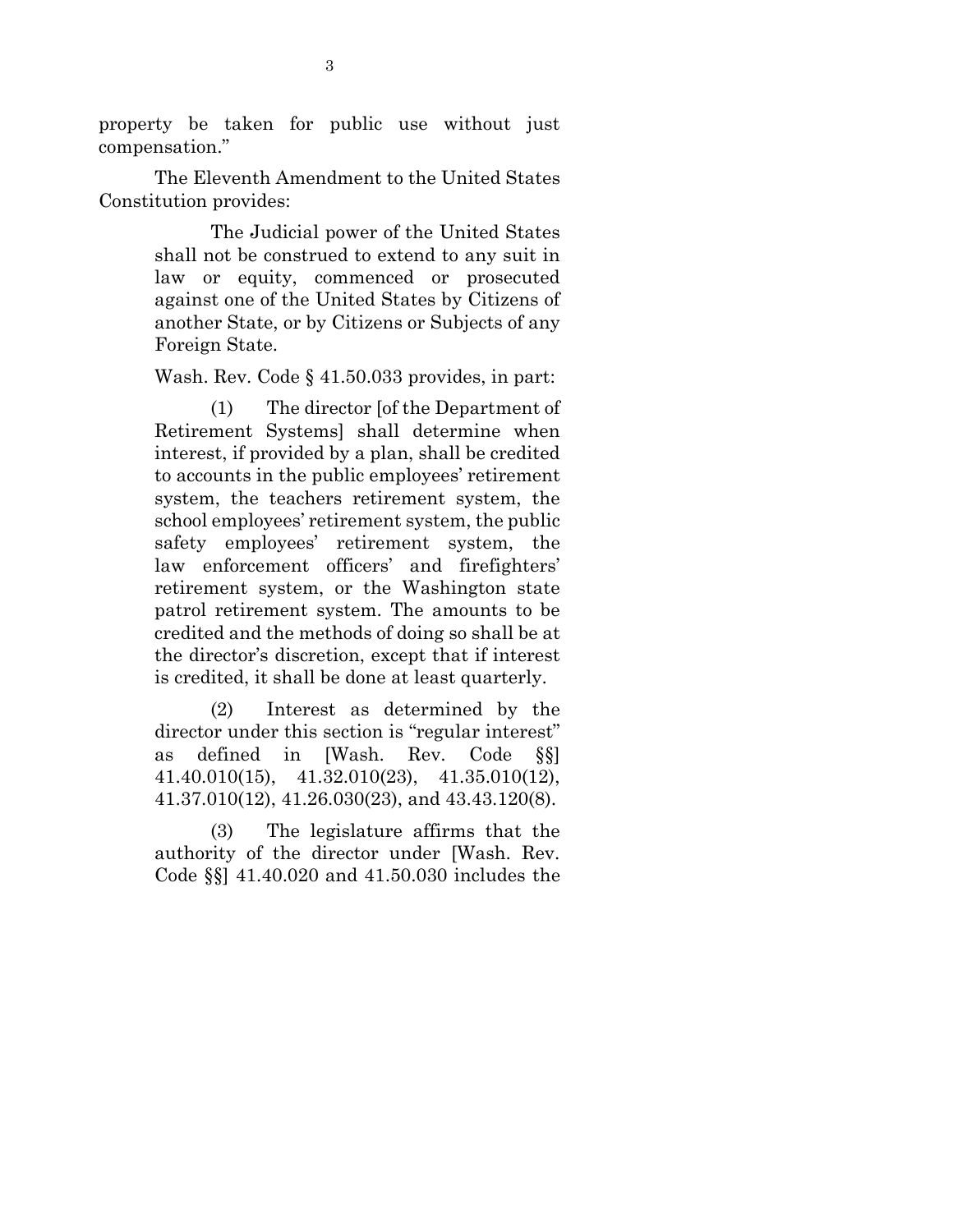authority and responsibility to establish the amount and all conditions for regular interest, if any. The legislature intends chapter 493, Laws of 2007 to be curative, remedial, and retrospectively applicable.

App. 85a-86a (notes omitted). Wash. Admin. Code § 415-02-150 provides, in part:

> (1) You are required to make contributions to your retirement plan each pay period.

> (2) Your contributions are tracked in an individual account in your name.

> > (3) [method of calculating interest]

(4) The calculated amount of regular interest will be credited to your individual account on the last day of the quarter. The total amount in your individual account (i.e., all your member contributions plus all the regular interest that has been credited to the account) are your "accumulated contributions."

(5) Your individual account does not "earn" or accrue regular interest on a day by day basis.

App. 87a-88a.

#### **STATEMENT OF THE CASE**

Like the federal government and many states, Washington operates a statutory retirement benefit program for government employees that offers defined benefits—often called a public pension. The federal program and most states' programs fund the benefits primarily through employee contributions deducted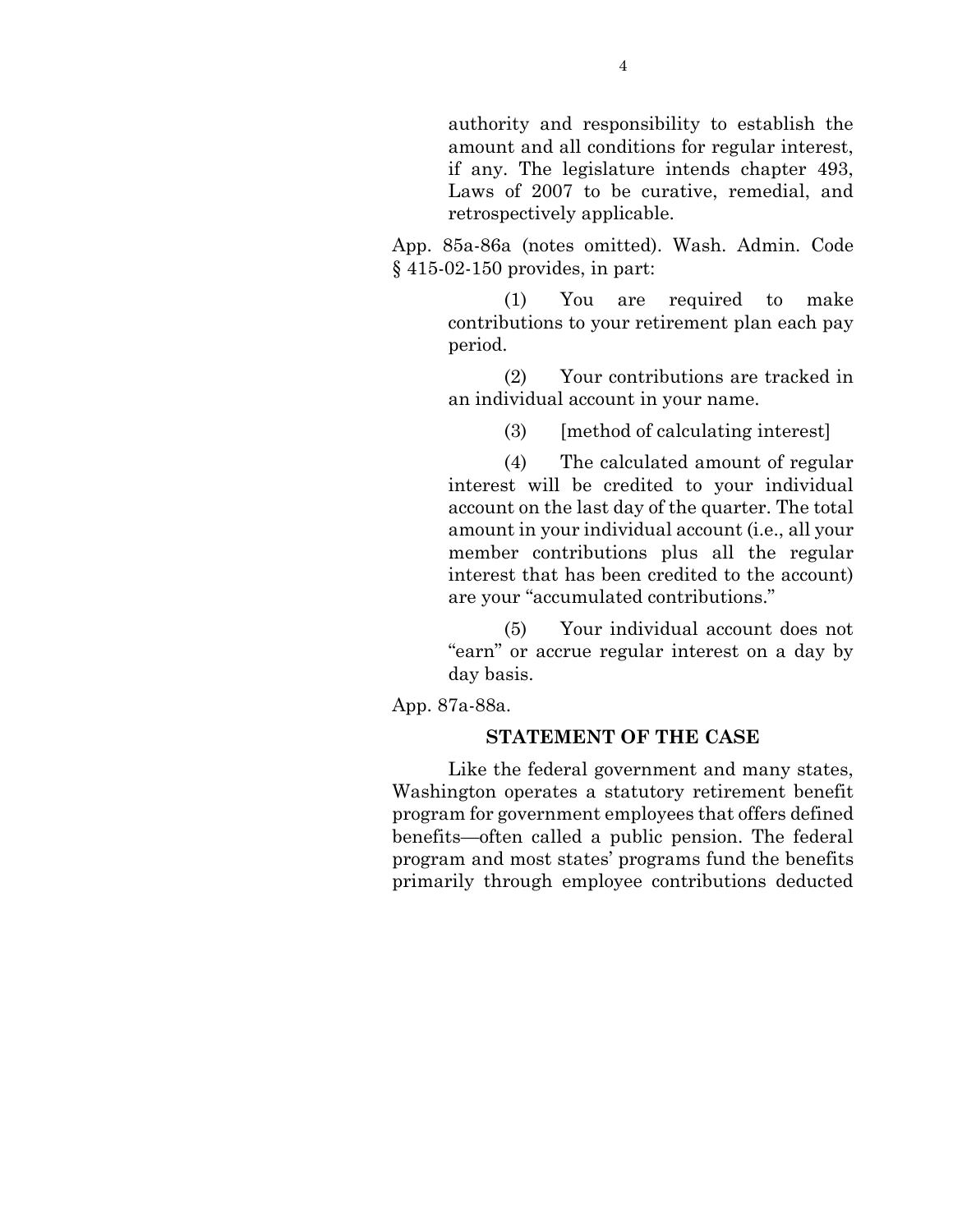from their paycheck, employer contributions, and the investment returns on the contributions.<sup>1</sup> The federal program and state programs also track the amount of an employee's contributions in the event of a refund or other exit from the pension plan.<sup>2</sup>

The federal program and state programs vary widely with respect to the accrual and crediting of interest on employee contributions. Some states, like Florida, Louisiana, and Rhode Island, do not provide any interest at all when refunding employee contributions.<sup>3</sup> Some states credit interest on an annual basis, some semi-annual, and some quarterly. *E.g.*, Alabama, Kentucky, New Mexico, North

 $\overline{a}$ 

<sup>1</sup> U.S. Office of Personnel Management, *CSRS/FERS Handbook*: *Employee Deductions and Agency Contributions*, ch. 30, at 4 (April 1998), https://www.opm.gov/retirementservices/publications-forms/csrsfers-handbook/c030.pdf; Nat'l Ass'n of State Ret. Adm'rs, *NASRA Issue Brief: Employee Contributions to Public Pension Plans* 1 (Oct. 2018), https://www.nasra.org/files/Issue%20Briefs/NASRAContribBrief .pdf.

<sup>2</sup> *E.g.*, U.S. Office of Personnel Management, *CSRS/FERS Handbook*: *Refunds*, ch. 32, at 4 (April 1998), https://www.opm.gov/retirement-services/publications-forms/csr sfers-handbook/c032.pdf.

<sup>3</sup> Fla. Stat. § 121.071(2)(b); Florida Ret. Sys., *Pension Plan Member Handbook* 23 (2018), https:// www.rol.frs.state.fl.us/forms/member\_handbook.pdf; La. Stat. §§ 11:415, 11:403(1), (23), 11:445; Louisiana State Emp. Ret. Sys., *Member's Guide to Retirement* 11 (Apr. 2019), https://lasersonline.org/wp-content/uploads/2016/07/MembersG uide2Retirement\_Full.pdf; R.I. Gen. Laws § 36-10-8; Emps.' Ret. Sys. of Rhode Island, *Frequently Asked Questions for Members*, http://www.ersri.org/im-a-member/frequently-asked-questionsfor-members/#gsc.tab=0 (last visited June 4, 2019).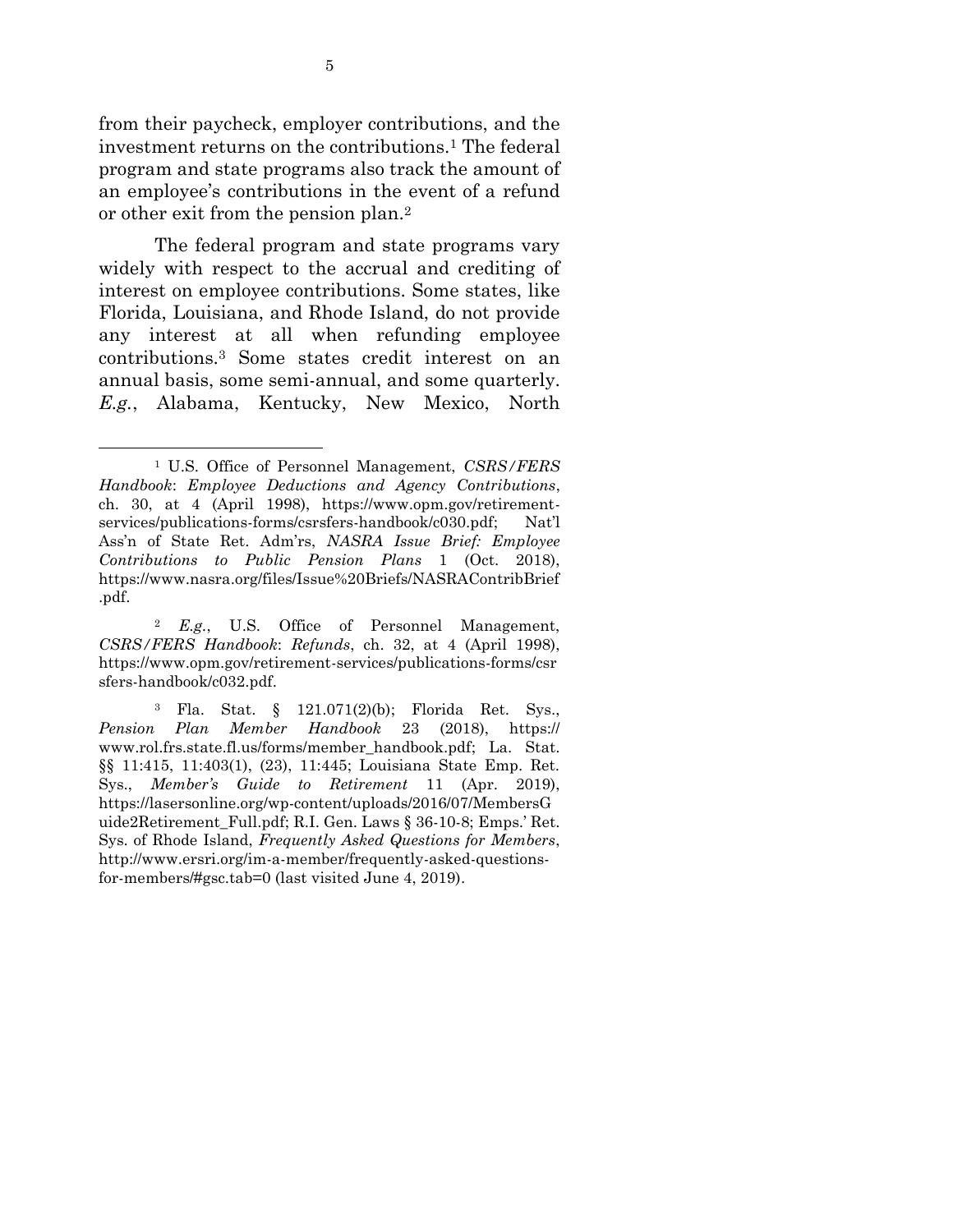Carolina, South Dakota, Virginia, and Wisconsin, all credited annually; Alaska, credited semi-annually; Kansas, credited quarterly.<sup>4</sup>

The federal program credits interest on a refund of employee contributions on a monthly basis. 5 U.S.C. § 8401(19)(D)(ii); 5 C.F.R. § 841.605(b)(1); U.S. Office of Personnel Management, *CSRS/FERS Handbook*: *Refunds* ch. 32, at 28 (April 1998) (H.1: "No interest is paid on a refund of FERS contributions: . . . For a fractional part of a month."), https://www.opm.gov/retirement-services/publication s-forms/csrsfers-handbook/c032.pdf.

This case concerns the Washington Teachers' Retirement System (TRS). The method of crediting interest in TRS, which is similar to the method used by the federal government and many states, is described in more detail below.

l

<sup>4</sup> Alabama Emps.' Ret. Sys., *ERS Member Handbook* 9 (2013), https://www.rsa-al.gov/uploads/files/ERS\_Member\_Hand book\_T2\_bookmarked.pdf; Alaska Dep't of Admin., Ret. & Benefits, *Public Employees Retirement System Information Handbook* 6 (2011), http://doa.alaska.gov/drb/pdf/pers/handbook/ 2011/PERS\_handbook\_2011\_web.pdf; Kansas Pub. Emp. Ret. Sys., *KPERS 3 Benefits*, https://www.kpers.org/active/ kpers3.html (last visited June 5, 2019); Kentucky Ret. Sys., *Comprehensive Annual Financial Report* 39-40 (2017), https://kyret.ky.gov/Publications/Books/2017%20CAFR%20(Co mprehensive%20Annual%20Financial%20Report).pdf; Pub. Emps. Ret. Ass'n of New Mexico, *PERA Member Handbook* 11 (2017), http://www.nmpera.org/assets/uploads/forms-kitshandbooks/2017MemberHandbook 10.2017.pdf; N.C. Gen. Stat. § 135-7(b); S.D. Codified Laws § 3-12-47.8; Va. Code § 51.1-147(C); Wis. Stat. § 40.04(4)(a)(2)-(3); Wisconsin Dep't of Emp. Trust Funds, *Your Benefit Handbook* 6-7 (Dec. 2018), http://etf.wi.gov/publications/et2119.pdf.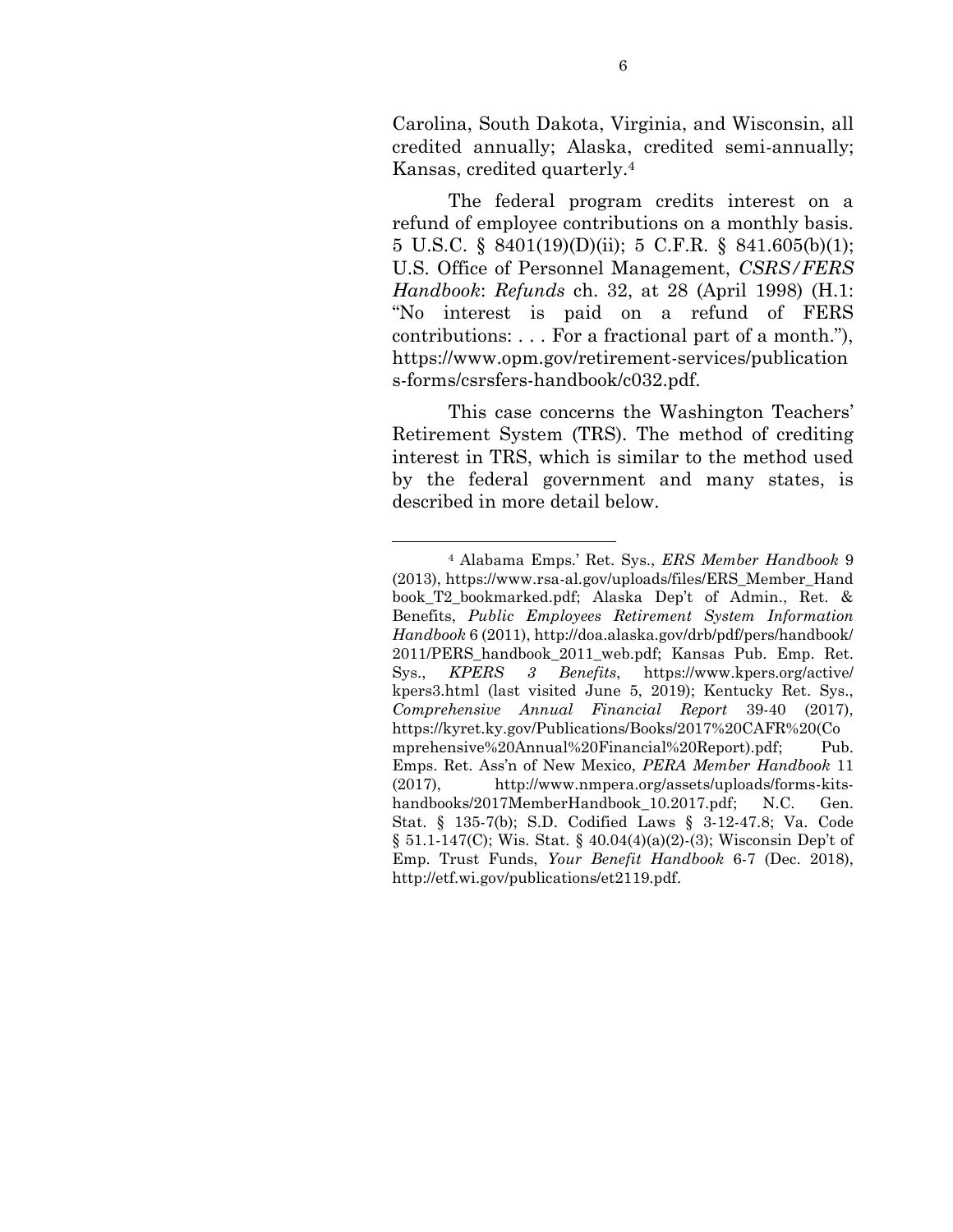## **A. TRS Is a Statutory Retirement Benefit Program for Teachers**

TRS is a governmental retirement system for public school teachers in the State of Washington. Wash. Rev. Code § 41.32.020. TRS is subdivided into three distinct plans, but Plan 1 is not at issue in this case. Wash. Rev. Code § 41.32.005.

Plan 2 is a defined benefit plan: upon retirement, members are entitled to a monthly benefit based on their years of service and compensation. Wash. Rev. Code § 41.32.760. Both teachers and their employers are required to make contributions into the Plan 2 fund throughout each teacher's career. Wash. Rev. Code §§ 41.45.050, .061; Wash. Rev. Code § 41.50.075(2). Employer contributions are made by school districts, which receive payments from the state general fund to pay the employer contributions. *See* Wash. Rev. Code 28A.150 (describing basic education); *McCleary v. State*, 173 Wash. 2d 477, 495-511, 269 P.3d 477 (2012) (funding of basic education is a paramount state function). The amount of employee and employer contributions is calculated by the State Actuary, who considers expected income and outlays to ensure that the pension fund has sufficient funds to meet future obligations. *See* Wash. Rev. Code §§ 41.45.010, .060.

The Department of Retirement Systems (Department) does not hold or invest pension funds. Instead, the employee and employer contributions are placed in a co-mingled fund in the custody of the State Treasurer and managed by the Washington State Investment Board. Wash. Rev. Code § 41.50.075. The co-mingled fund is not an interest bearing account;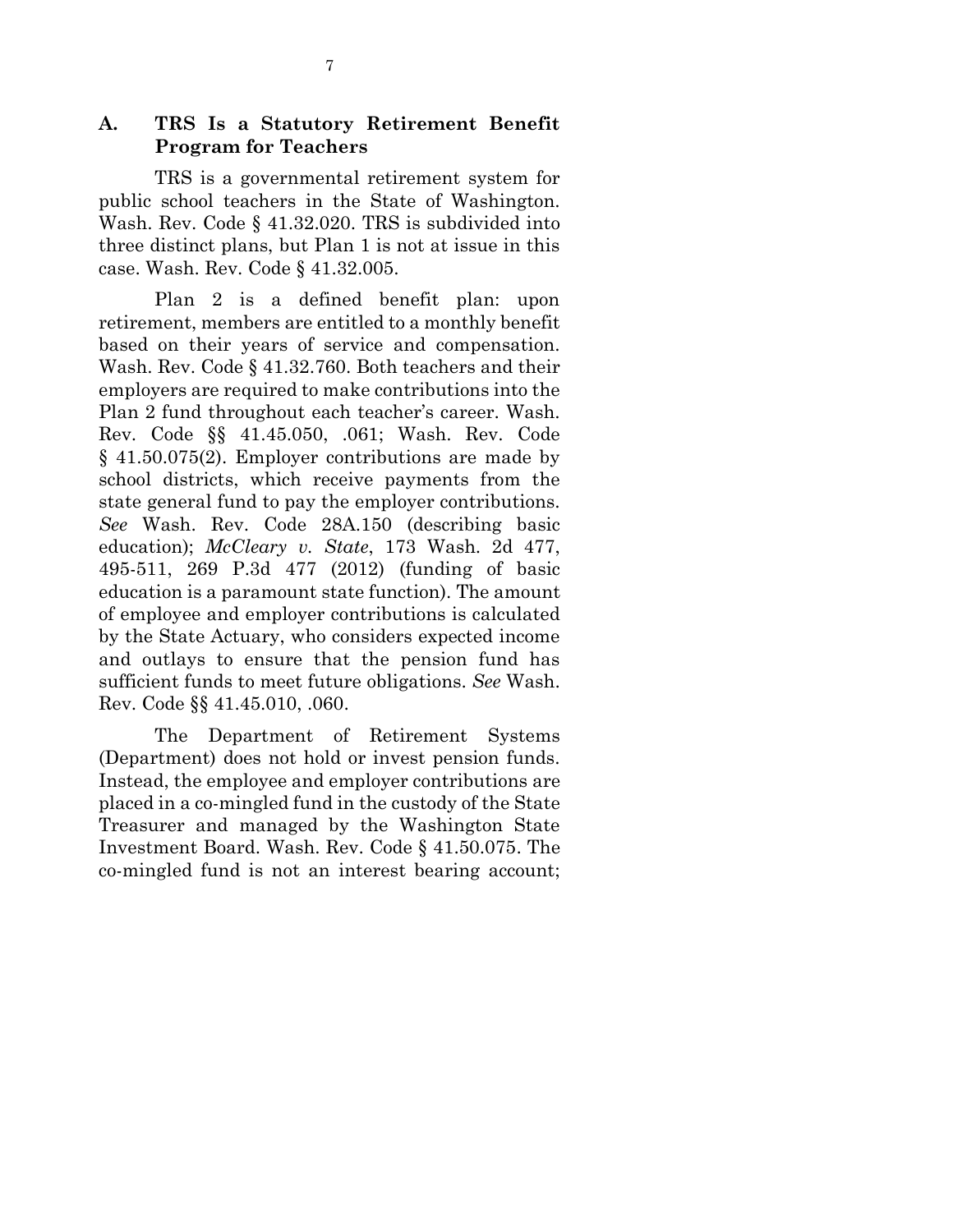it is an investment fund. Wash. Rev. Code §§ 41.50.075(2), .080. The fund is used to pay the monthly benefits to TRS members upon retirement as those benefits become due. Wash. Rev. Code § 41.50.075(2).

As a defined benefit plan, Plan 2 benefits received upon retirement do not vary based on the amount of employee contributions. But there are circumstances in which the amount of employee contributions becomes relevant, such as when an employee seeks a refund upon withdrawal from government service before retirement or, as here, transfers to a different retirement plan sponsored by the State. Washington has by statute, and implementing administrative rules, determined what Plan 2 members are entitled to in those circumstances.

First, the Department is required to track each teacher's contributions to Plan 2 in what is called an "individual account." Wash. Admin. Code § 415-02- -150. If a teacher separates from service and elects not to receive a pension, the teacher has a statutory right to request a refund of the amount the teacher contributed, as tracked in the individual account. Wash. Admin. Code § 415-02-150. Second, the Director of the Department may also credit interest to a teacher's individual account. Wash. Rev. Code § 41.50.033; Wash. Rev. Code § 41.32.010(38). The Director has complete discretion over whether any interest is applied, the rate of interest, when interest is credited, and "the amount and all conditions for regular interest, if any." Wash. Rev. Code § 41.50.033(3). The total amount of the teacher's contributions, plus interest that has been credited, is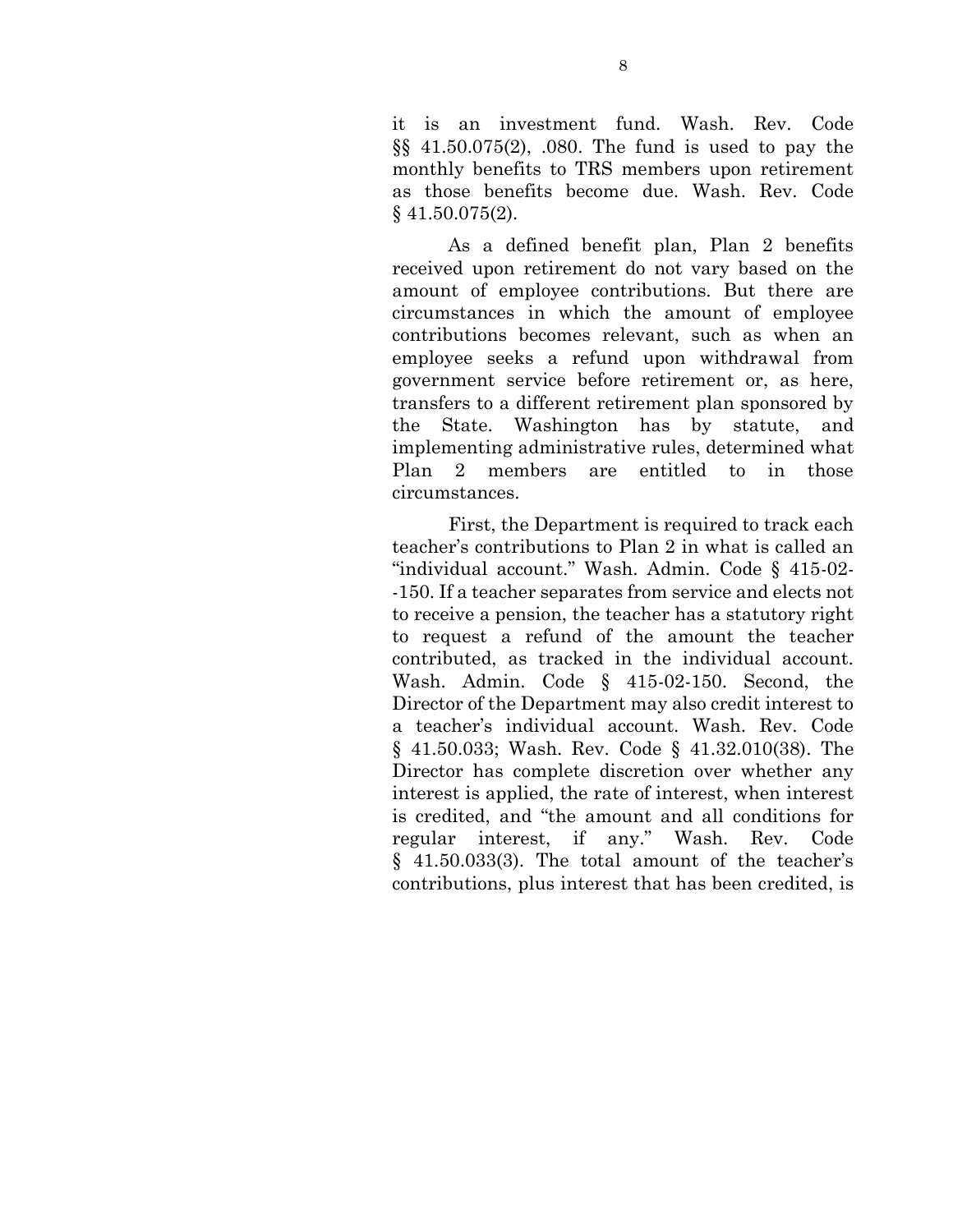statutorily defined as the teacher's "accumulated contributions." Wash. Rev. Code § 41.32.010(1).

Since 1977, the Director has applied the same methodology to the regular interest challenged here. App. 82a. The Department grants 5.5% annual interest on contributions, compounded quarterly based on the accumulated contributions in an account on the last day of the prior quarter.<sup>5</sup> Wash. Admin. Code § 415-02-150(3).

In 1996, Washington created TRS Plan 3, which included a component allowing Plan 2 members to transfer the accumulated contributions into a defined contribution plan. Wash. Rev. Code §§ 41.32.817(5), .831. Members who transferred within a statutory window received an additional transfer payment of 65% of the amount of their accumulated contributions. Wash. Rev. Code § 41.32.8401. The named Plaintiffs in this case elected to transfer from Plan 2 to Plan 3 within the statutory window. App. 58a-59a. The Department transferred the entire amount of each Plaintiff's accumulated contributions to their new Plan 3 account. Consistent with the established methodology, their transferred accumulated contributions included all interest that had been credited—i.e., interest through the quarter-end immediately preceding their transfer.

1

<sup>5</sup> The Department's methodology is not a straightforward quarterly crediting method, because it does not credit any interest for the prior quarter if the balance in the account at the end of any quarter is zero. Wash. Admin. Code § 415-02-150(3). But this difference is immaterial to the legal issues in the case, so the Department refers to its methodology as quarterly crediting for ease of reference.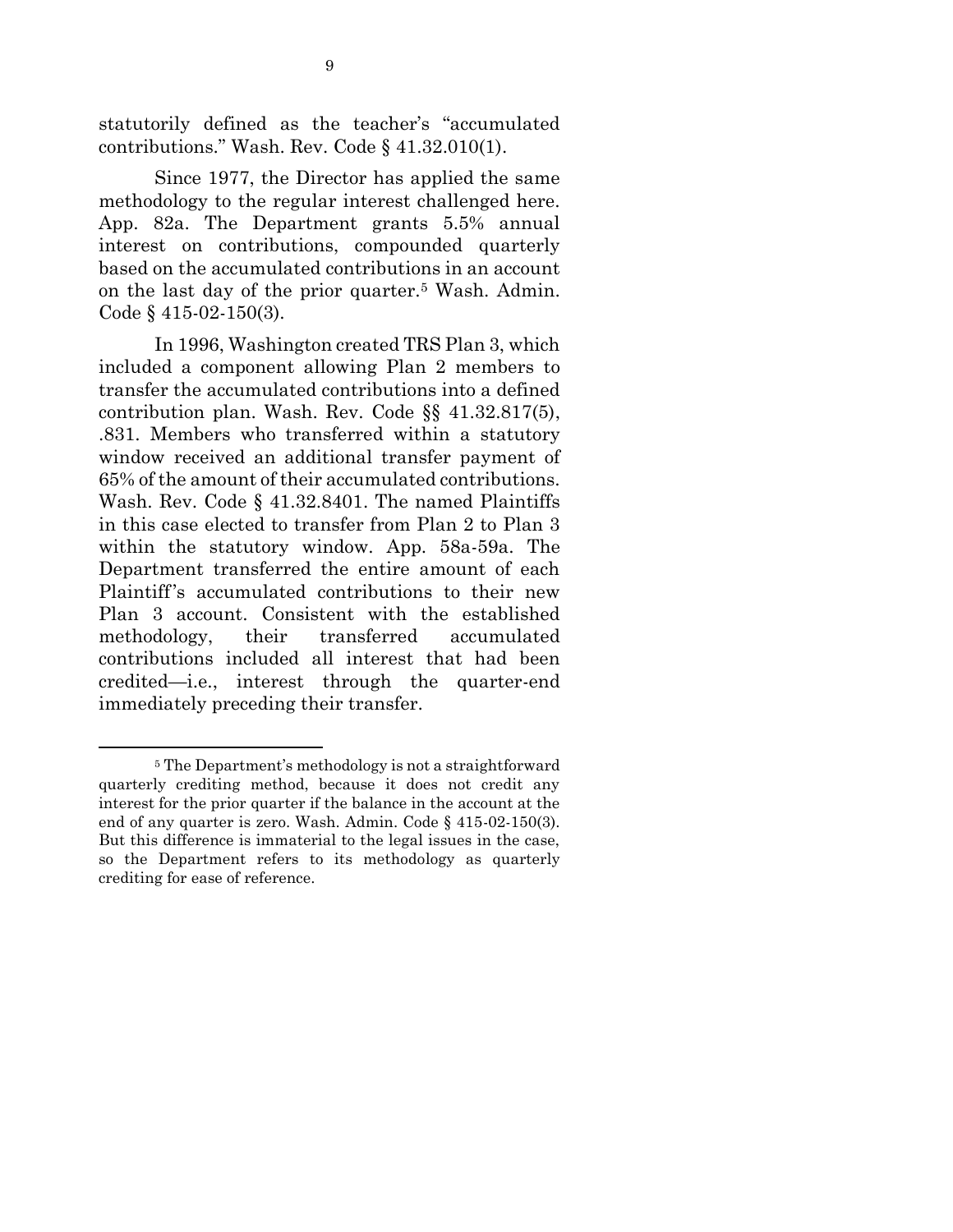## **B. Washington Courts Hold That Plaintiffs Are Not Entitled to Daily Interest Under State Law**

In 2009, Plaintiffs and a class of similarly situated individuals sought judicial review in state court under the Washington Administrative Procedure Act, claiming in part that, pursuant to the common law, they were *earning* interest on pension contributions daily, even though their accounts were only credited with interest on a quarterly basis. App. 76a-77a. They claimed that they should have received daily interest for the period between the date of their transfer to Plan 3 and the prior quarter-end, and that application of the quarterly interest methodology was an unconstitutional taking of their property without just compensation. App. 69a.

Washington courts rejected their claim. In a published opinion, the Washington Court of Appeals held that, under Washington statutes, the Department had sole discretionary authority to determine how interest was earned and credited on Plan 2 contributions. App. 79a-80a. The court explicitly rejected the claim that members were entitled to daily interest as a matter of common law. App. 79a-80a. The court found that Washington's statutes had abrogated any common law right to daily interest on the accounts over which the Department had complete discretion regarding the earning and crediting of interest. App. 79a-80a. However, the Washington Court of Appeals remanded on other grounds, finding that the Department failed to consider alternatives to the quarterly interest methodology. App. 83a-84a. The court did not address the takings claim. App. 83a-84a. Plaintiffs did not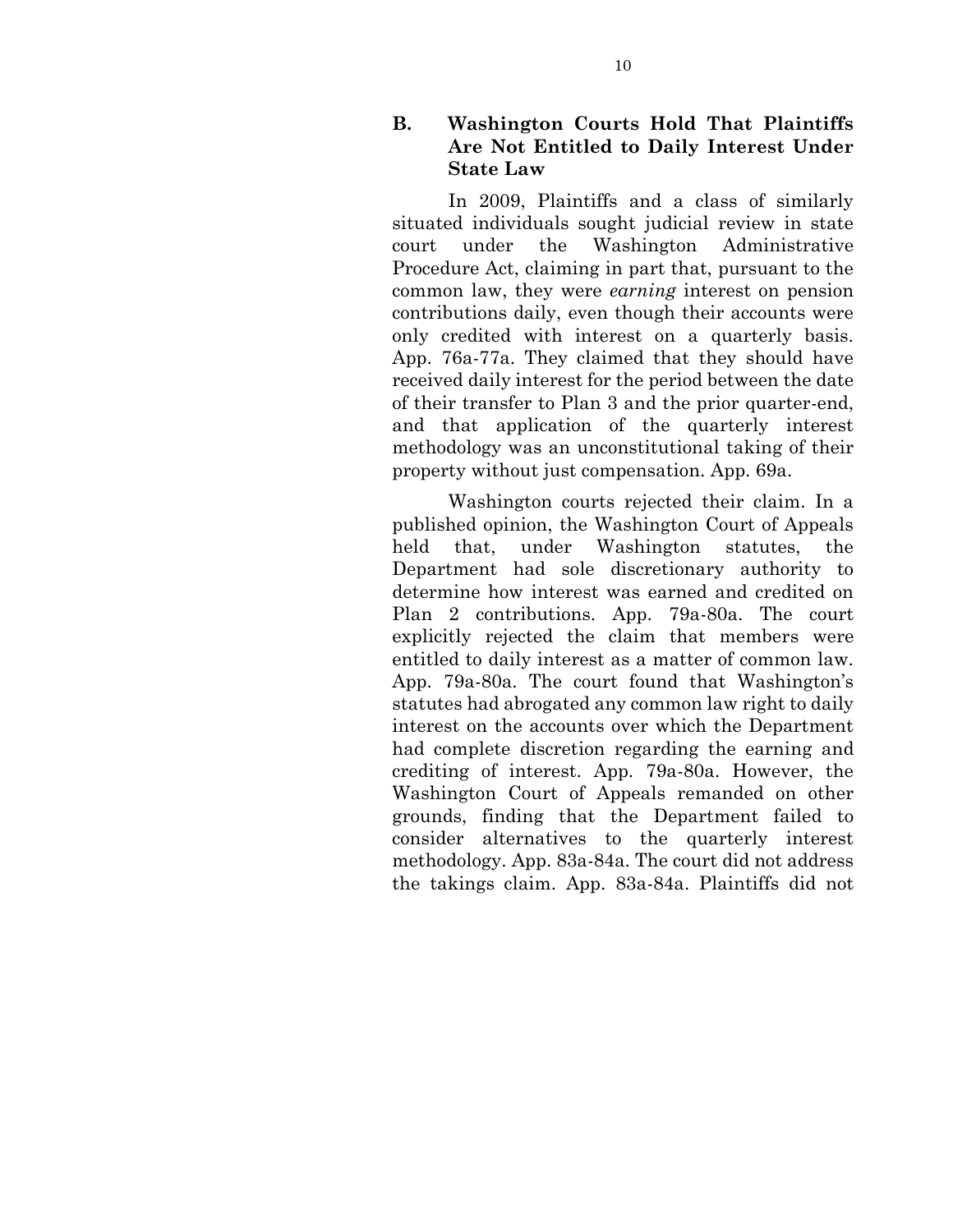seek review of this opinion to the Washington Supreme Court. On remand and after due consideration, the Department promulgated an administrative rule codifying the policy that had been in effect since 1977. *See* Wash. Admin. Code § 415-02-150.

## **C. Proceedings in this Case**

In 2015, after Washington's courts held that state law did not require the Department to pay the Plaintiffs daily interest (but before the new rule codifying the methodology was adopted), the Plaintiffs filed this action. Plaintiffs asked the federal court to conclude that the quarterly crediting of interest used by the Department effected a taking in violation of the Fifth Amendment to the United States Constitution. App. 44a. Plaintiffs sought an injunction to transfer funds into their Plan 3 accounts that they contended should have been included when their Plan 2 accumulated contributions were transferred to their newly created Plan 3 accounts. App. 64a. Most of Plaintiffs' transfers occurred in 1996-1997. App. 58a.

## **1. The district court dismissed the case as unripe**

The district court dismissed the case as unripe because at that time the Department was still considering its interest crediting methodology on remand from the Washington Court of Appeals. App. 47a-48a. The Department raised several alternative grounds for dismissal, but the district court did not address them. App. 47a-48a.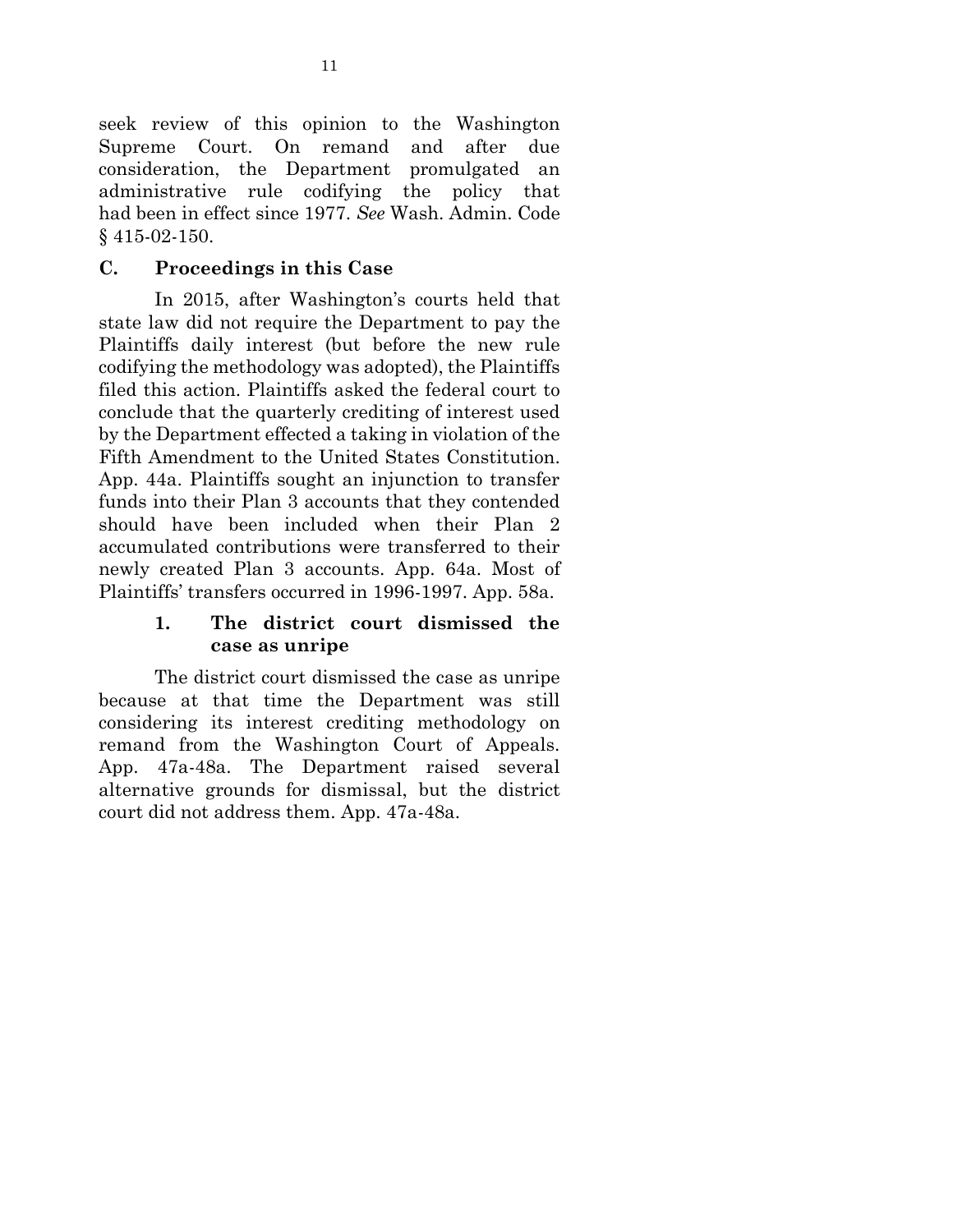## **2. The panel opinion reversed**

On appeal, the Ninth Circuit reversed, holding that the failure to credit daily interest on the TRS members' contributions constituted a per se taking and was ripe for review. App. 32a. The panel also rejected three alternative arguments for affirming the dismissal.

First, the panel rejected the Department's argument that there could be no takings here because under state law, the TRS members were not entitled to daily interest. App. 33a-35a. The panel determined that the right to daily interest was a property right ingrained in common law tradition that could not be abrogated without prompting a Takings Clause analysis. App. 34a. The panel relied on Supreme Court and Ninth Circuit authority that had previously held that "interest follows principal" is a traditional common law right that could not be abrogated by state law. App. 33a-34a. (citing *Schneider v. California Dep't of Corr.*, 151 F.3d 1194, 1200 (9th Cir. 1998) (quoting *Phillips*, 524 U.S. at 167)).

Second, the panel rejected the Department's issue preclusion and *Rooker-Feldman* bases for dismissal, finding that the prior state court opinion had not addressed the constitutional takings claim. App. 36a.

Finally, the panel rejected an Eleventh Amendment argument that the suit was foreclosed because it sought retrospective monetary relief against the State. App. 37a. The panel reasoned that the Plaintiffs did not seek a money award but instead an injunction to transfer money into their new Plan 3 account. App. 37a. The panel also concluded that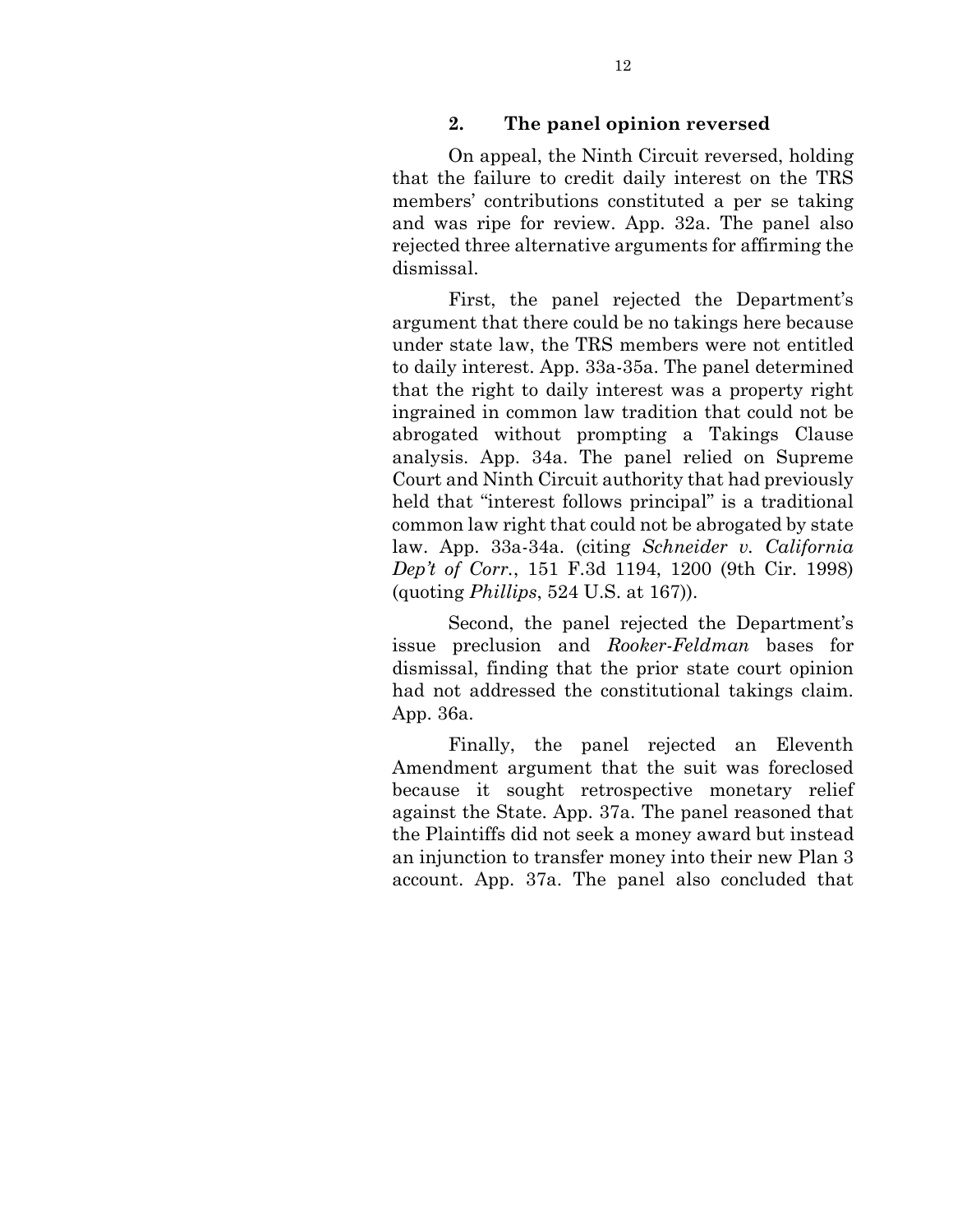Eleventh Amendment immunity did not apply because the money to be transferred would come from the co-mingled investment fund held for the benefit of employees rather than the state treasury. App. 37a. The panel did not address the Department's argument that the co-mingled fund is comprised in significant part by employer contributions ultimately paid by the State, nor did it engage in a traditional Eleventh Amendment analysis as to whether the State was the real party in interest. *See* App. 37a. Instead, the panel relied on precedent addressing the return of unclaimed property held by a state—a case explicitly excluding a takings claim analysis—to conclude that the investment fund does not include the State's money. App. 37a (citing *Taylor v. Westly*, 402 F.3d 924, 932 (9th Cir. 2005)).

## **3. The Ninth Circuit rejected the petition for rehearing en banc, with a dissenting opinion**

The Department petitioned for rehearing and rehearing en banc, which was denied. App. 3a. In a dissenting opinion, Judge Bennett argued that the panel's unprecedented and incorrect opinion would have far-reaching consequences beyond Washington: "The panel's holding will cast significant doubt on the legitimacy of retirement systems administered by numerous states and the federal government that apportion interest less frequently than daily." App. 21a-22a (citing the federal retirement system and those of eight states other than Washington that do not provide daily interest).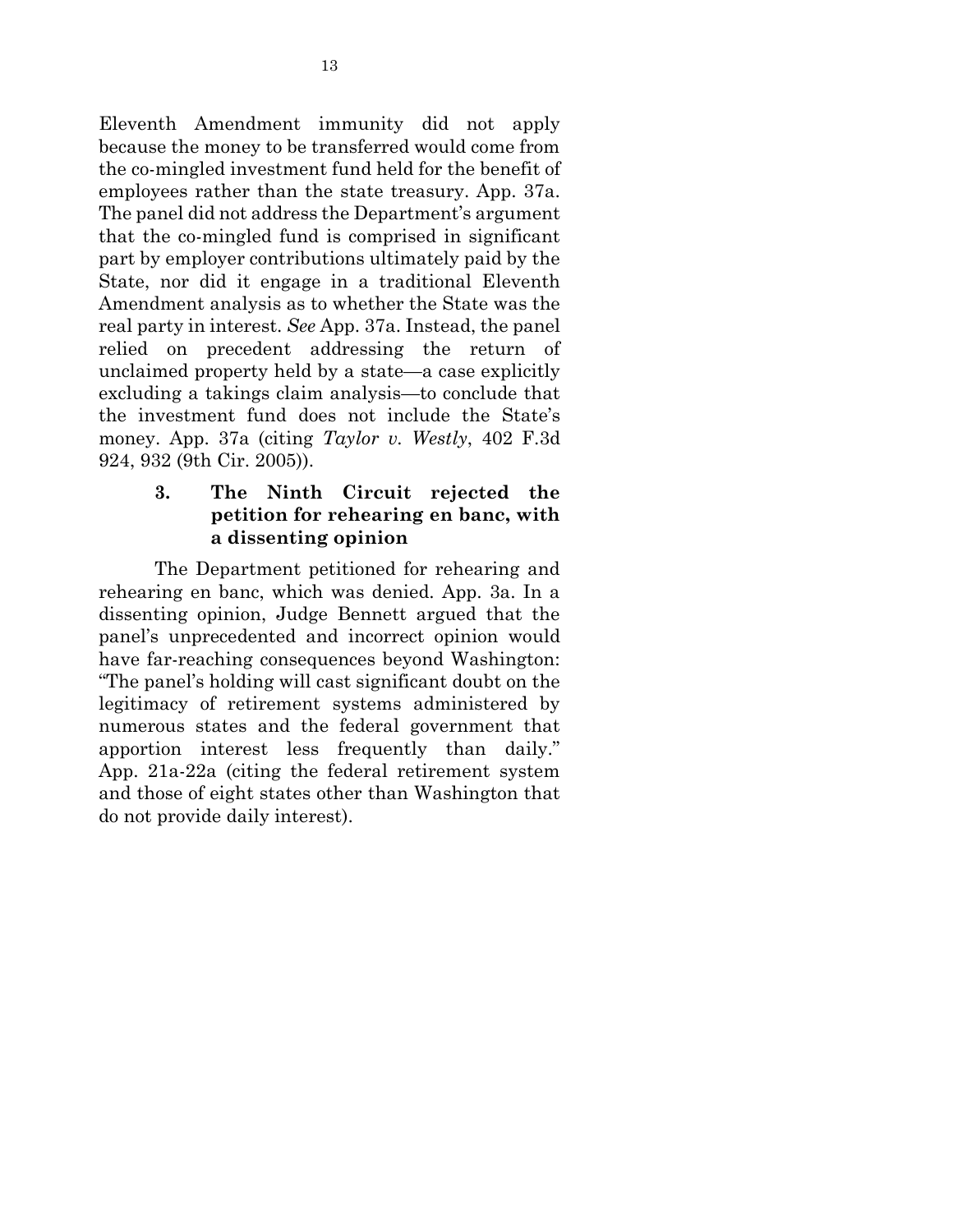Judge Bennett argued that the panel had "wrongfully stripped the State of Washington of its Eleventh Amendment immunity" by allowing what was factually a claim for money damages to proceed in the guise of an injunction requiring the State to "return" Plaintiffs' property. App. 4a. In Judge Bennett's view, "[t]he property was never Plaintiffs', and, in any case, is simply money—uncredited interest that will now be paid to Plaintiffs from the State's treasury." App. 4a. Judge Bennett first noted that takings claims are viewed unanimously by the Circuits that have addressed the issue as a claim for damages for the unconstitutional denial of just compensation, which are subject to Eleventh Amendment immunity. App. 8a-9a. Next, Judge Bennett argued that the panel's effort to cast the claim as one merely for an injunction was contradicted by this Court's opinion in *Edelman*, 415 U.S. 651, which held that the Court examines whether the claim is functionally for retrospective monetary relief rather than deferring to a label of prospective injunctive relief. App. 9a. If the panel opinion stands, Judge Bennett predicted future claims for money damages will similarly be recast as injunctive relief claims for "return" of money that plaintiffs allege is their property. App. 4a, 22a-23a.

Judge Bennett also denounced the panel's creation of a "never-before-recognized constitutional right" to daily interest. App. 5a. Judge Bennett determined that the panel's ruling conflicts with this Court's precedent that gives great latitude to states to determine the circumstances in which interest is earned, and improperly relies on cases addressing the taking of interest that had actually been earned in a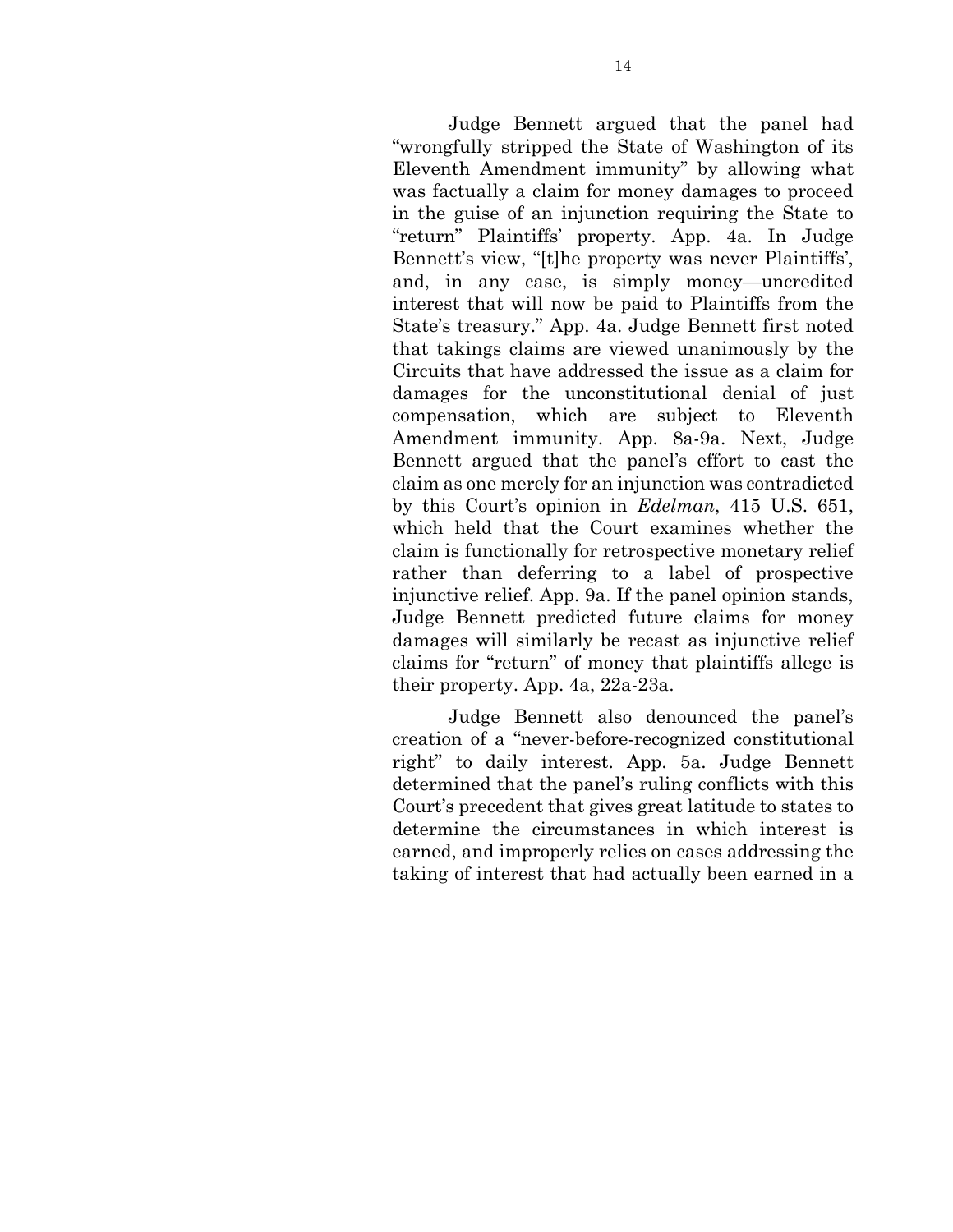third-party account before being taken by the government. App. 16a-18a. Judge Bennett also explained that the daily interest rule is largely dependent on context, has historically been subject to statutory modifications, and that the panel did not cite any authority suggesting the rule was not subject to legislative modification. App. 19a-20a.

A second judge, Judge Nelson, joined the dissent's criticism of the panel's creation of a new constitutional right to daily interest. App. 4a.

#### **ARGUMENT**

## **A. In Conflict with this Court's Longstanding Precedent, the Ninth Circuit Used the Takings Clause to Create a New Property Right**

The Ninth Circuit's opinion conflicts with this Court's precedent by employing the Takings Clause as a means of creating a property right. This Court has long held that "the Constitution protects rather than creates property interests[.]" *Phillips*, 524 U.S. at 164 (citing *Bd. of Regents of State Colls. v. Roth*, 408 U.S. 564, 577 (1972)). As this Court has explained, "[p]roperty interests . . . are created and their dimensions are defined by existing rules or understandings that stem from an independent source such as state law . . . ." *Roth*, 408 U.S. at 577; *see also Georgia v. Randolph*, 547 U.S. 103, 144 (2006) (noting that the Court has "consistently held" that property rights are created by other bodies of law not the Constitution). In direct conflict with this fundamental rule, the Ninth Circuit disregarded the state law defining government employee pension rights and created a new property right to daily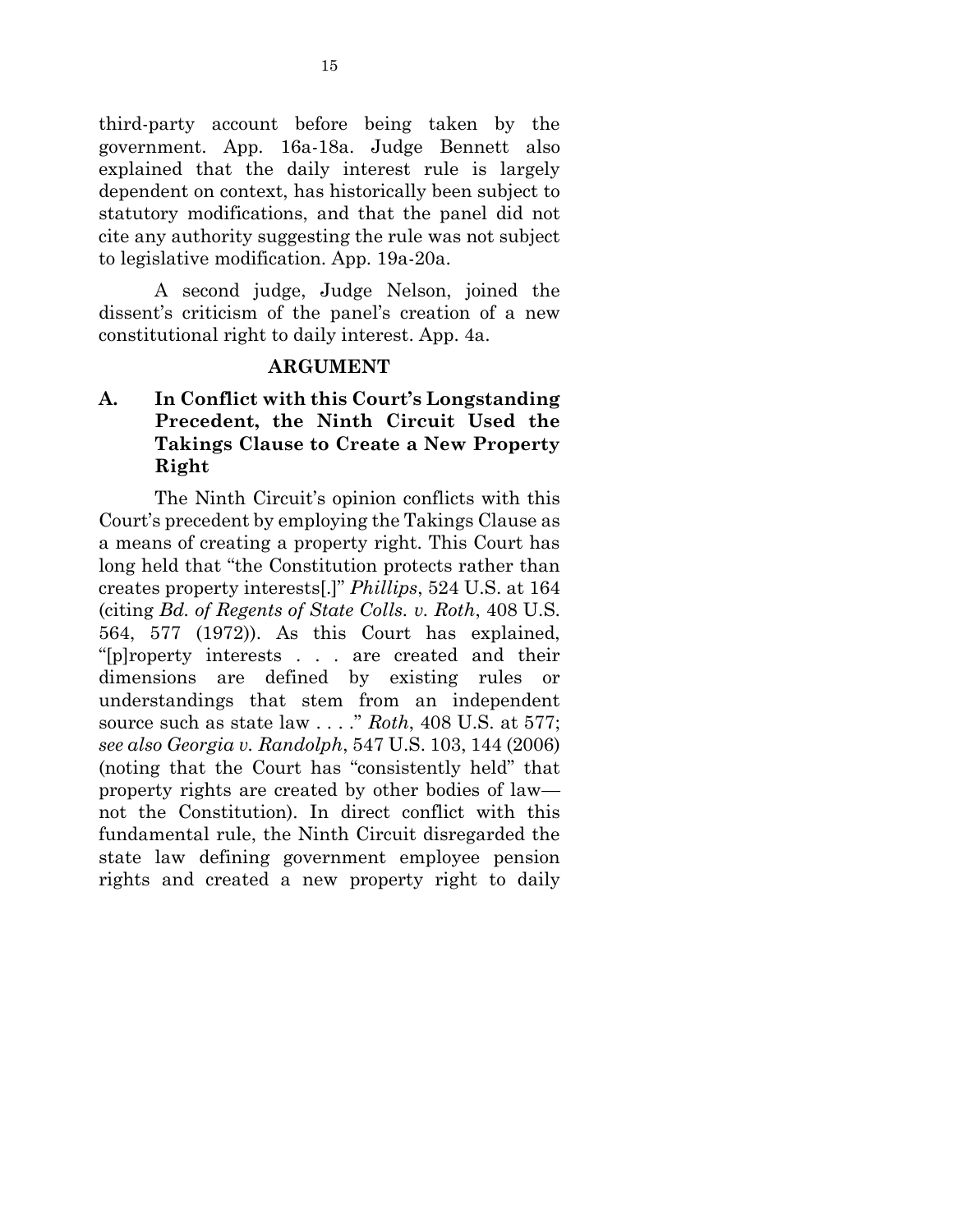accrual of interest. In addition to granting new rights to Washington employees, this misuse of the Takings Clause impacts interest accrual under the federal pension system, as well as multiple state systems. The Court should accept certiorari to reverse this anomalous application of the Takings Clause and restore legislative authority to define the scope of public employees' property rights to government pension funds.

## **1. The Ninth Circuit disregarded this Court's recognition of state authority to limit entitlement to interest**

State governments have "great latitude in regulating the circumstances under which interest may be earned." *Phillips*, 524 U.S. at 168. Despite this Court's consistent recognition of state authority to define this property right, the Ninth Circuit held that if Washington gives government employees a pension, and opts to provide any interest on pension funds, it is compelled to provide interest daily. This decision effectively robs the state of any authority to regulate the circumstances under which interest is earned.

Washington's limited award of interest on government employee pension contributions is precisely the kind of action this Court endorsed in *Phillips*. The Director of the Department of Retirement Systems properly exercised her statutory authority by defining the employees' right to accrual of interest on Plan 2 contributions. "[I]f the amount in your individual account on the last day of a quarter is more than zero dollars, the department will calculate an amount of regular interest to be credited to your account[.]" Wash. Admin. Code § 415-02-150(3);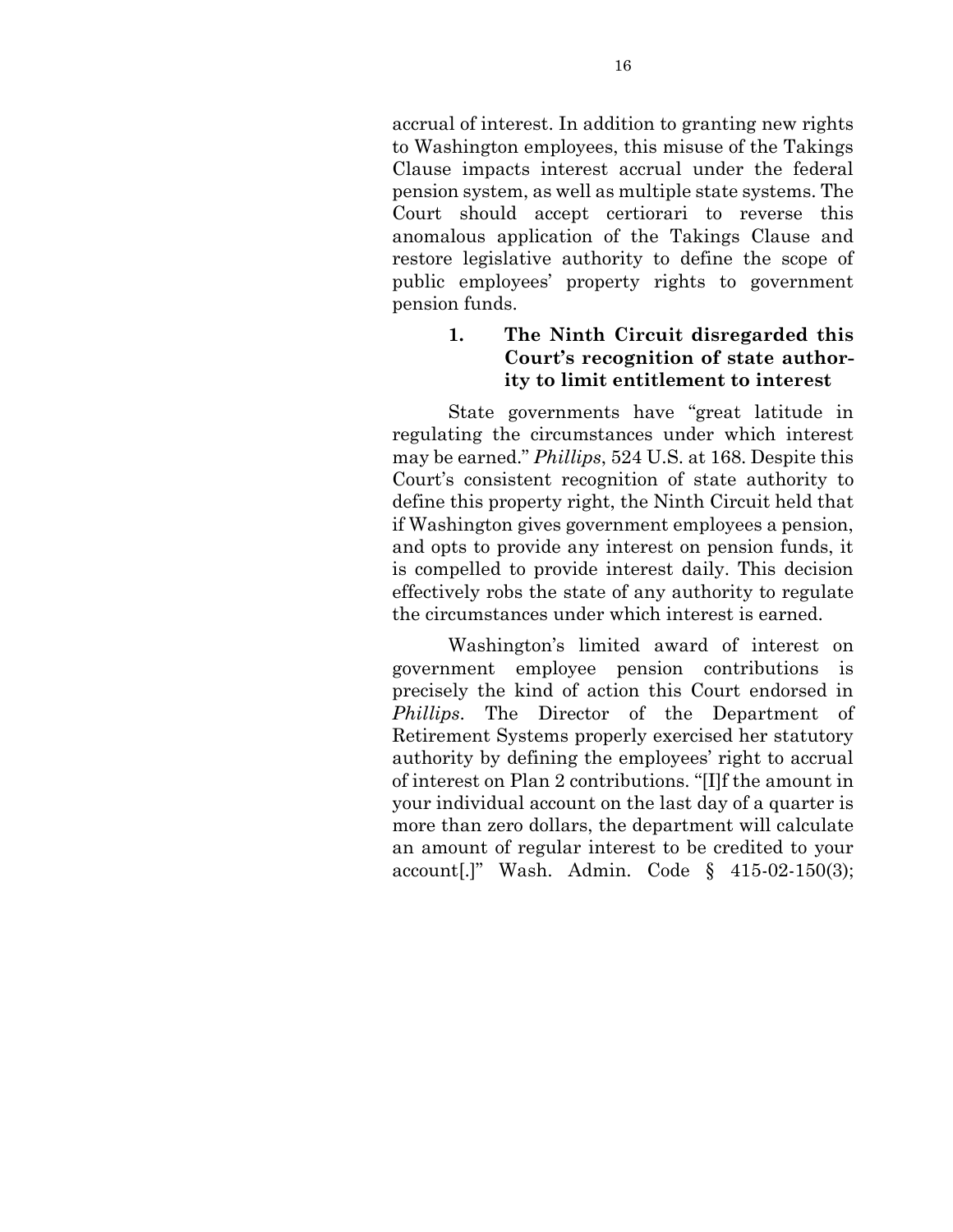Wash. Rev. Code § 41.50.033(3) (setting forth Director's authority). The regulation further explains that "[y]our individual account does not 'earn' or accrue regular interest on a day by day basis." Wash. Admin. Code § 415-02-150(5). The Ninth Circuit erred in holding that the Constitution forbids the State's interest policy. Certainly, an employee can file a claim challenging the State's interpretation or application of its regulations. In fact, the Plaintiffs did so here, and lost their challenge in state court. App. 73a. But the Fifth Amendment does not override a state's statutory authority to determine the amount of public pension benefits in favor of a new, courtdefined property right.

## **2. The Ninth Circuit improperly applied the common law to transform a statutorily defined benefit into a court-created property right**

In creating a new property right to daily interest, the Ninth Circuit incorrectly relied on the common law principle that "earnings of a fund are incidents of ownership of the fund itself and are property just as the fund itself is property." *Phillips*, 524 U.S. at 167. In applying the common law rule that interest follows principal, this Court has held that the government cannot take interest that has been earned on an account. The doctrine is inapplicable to this case. Here, the dispute is not about who has a right to the interest earned on funds placed in a private account. Rather, the issue is whether a state that pays interest in its statutory pension system is constitutionally required to base interest on a purported common law rule rather than its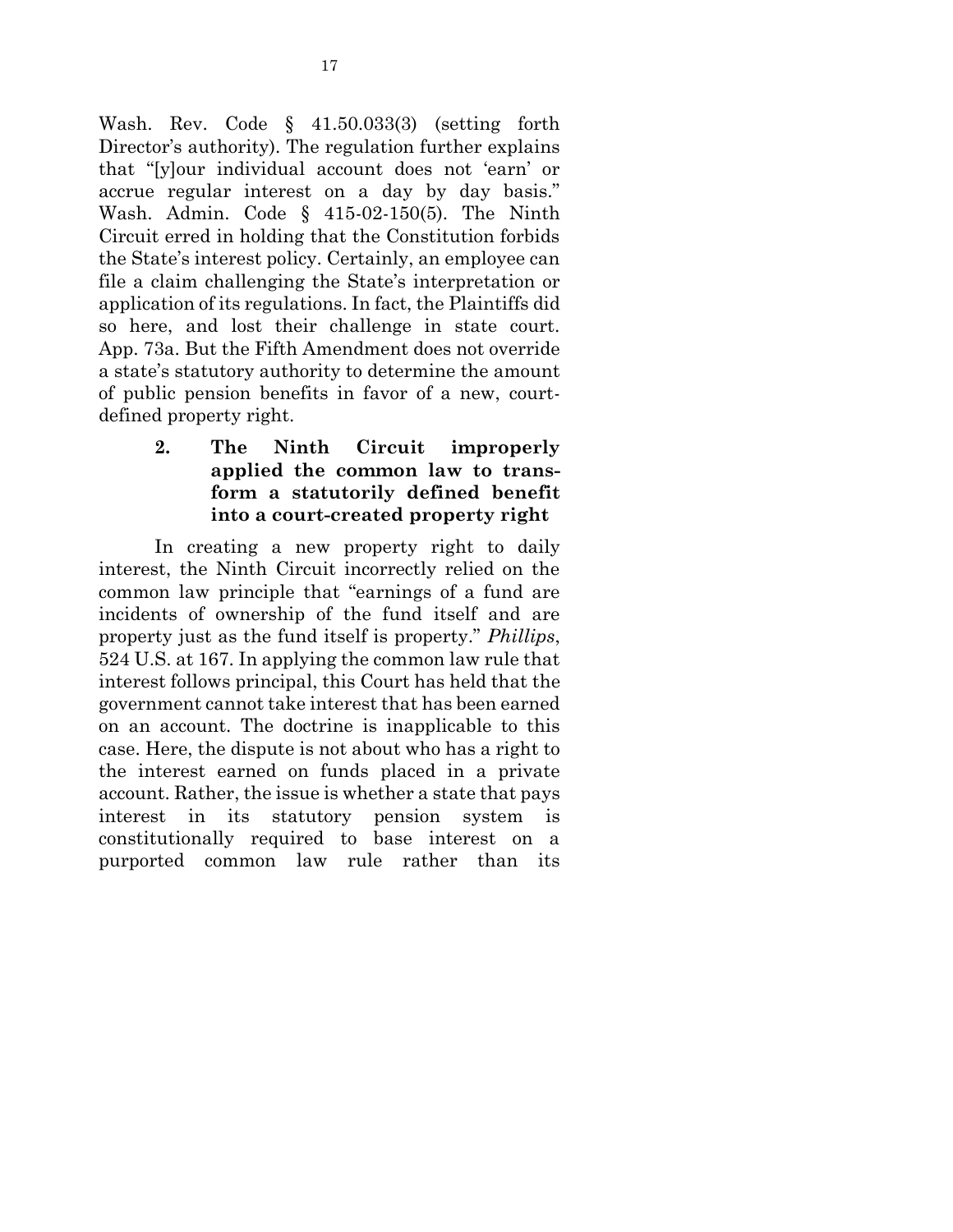statutes. This Court has never recognized such a constitutional requirement.

The Ninth Circuit improperly extended *Phillips*  to create a right to an award of daily interest. App. 32a, 34a-35a. *Phillips* provides no support for the Ninth Circuit's invention of a constitutional right to earn additional interest from the State. In *Phillips*, the Court examined a Texas law that required attorneys to place client funds in a private interestbearing account. *Phillips*, 524 U.S. at 160. The Court applied the common law doctrine that "interest follows principal" and held that "any interest that *does* accrue" on the client's funds is the property of the client. *Id.* at 168. Like *Phillips*, all of this Court's cases addressing the right to interest on funds involved claims for interest that had actually accrued and been credited in a third-party bank account. *E.g.*, *Brown v. Legal Found. of Washington*, 538 U.S. 216, 221 (2003) (addressing whether a state commits a taking when it requires the interest actually earned on legal client accounts to be given to charity); *Webb's Fabulous Pharmacies, Inc. v. Beckwith*, 449 U.S. 155, 157 (1980) (addressing the right to interest actually earned on funds maintained by the clerk of the court in a local bank). There is nothing in this Court's precedent that supports the Ninth Circuit's determination that the Takings Clause creates a property right to interest that Washington has not awarded.

In Washington's Teachers' Retirement System, there are no private funds placed in a third-party account. The funds involved in this case are statutory assessments paid to support public pensions. Employees can only use the funds as provided by statute and they earn interest only as provided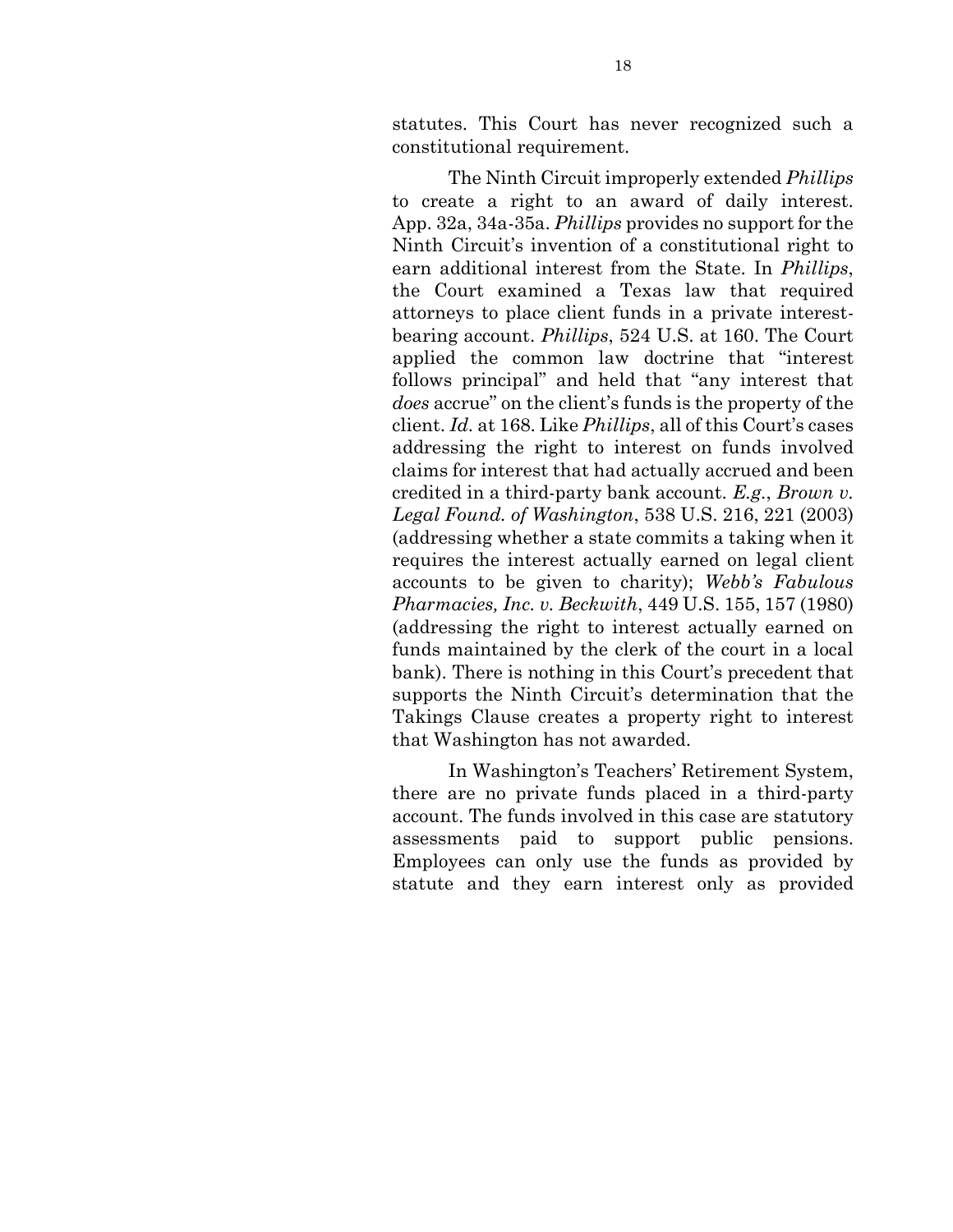by statute. Public employee pension systems like this one are purely creatures of statute, so ownership of funds and interest thereon (if any) is necessarily determined by statute, not common law.

The Ninth Circuit's decision also conflicts with the Federal Circuit's ruling in *Texas State Bank v. United States*, 423 F.3d 1370 (Fed. Cir. 2005). There, the court relied on this same distinction in rejecting a takings claim by a state-chartered bank that was required to deposit funds with the Federal Reserve Board. The bank claimed that even though the account at the Federal Reserve Board was not an interest-bearing account, it was entitled to any earnings that the Federal Reserve Board obtained by using the funds on deposit. *Id.* at 1378. The Federal Circuit rejected the claim, reasoning that "[t]he 'interest follows principal' cases relied upon by [the bank] all involved situations where third parties held plaintiffs' funds in separate interest-bearing accounts." *Id.* (citing *Webb's Fabulous Pharmacies*, 449 U.S. at 157-61; *Phillips*, 524 U.S. at 164; *Brown*, 538 U.S. at 235). Thus, the Ninth Circuit's failure to recognize the distinction between the government confiscating interest that had actually been credited by a third party in a third-party-controlled private account, and interest that the government chose not to provide on a government-controlled fund, conflicts with the *Texas State Bank* reasoning.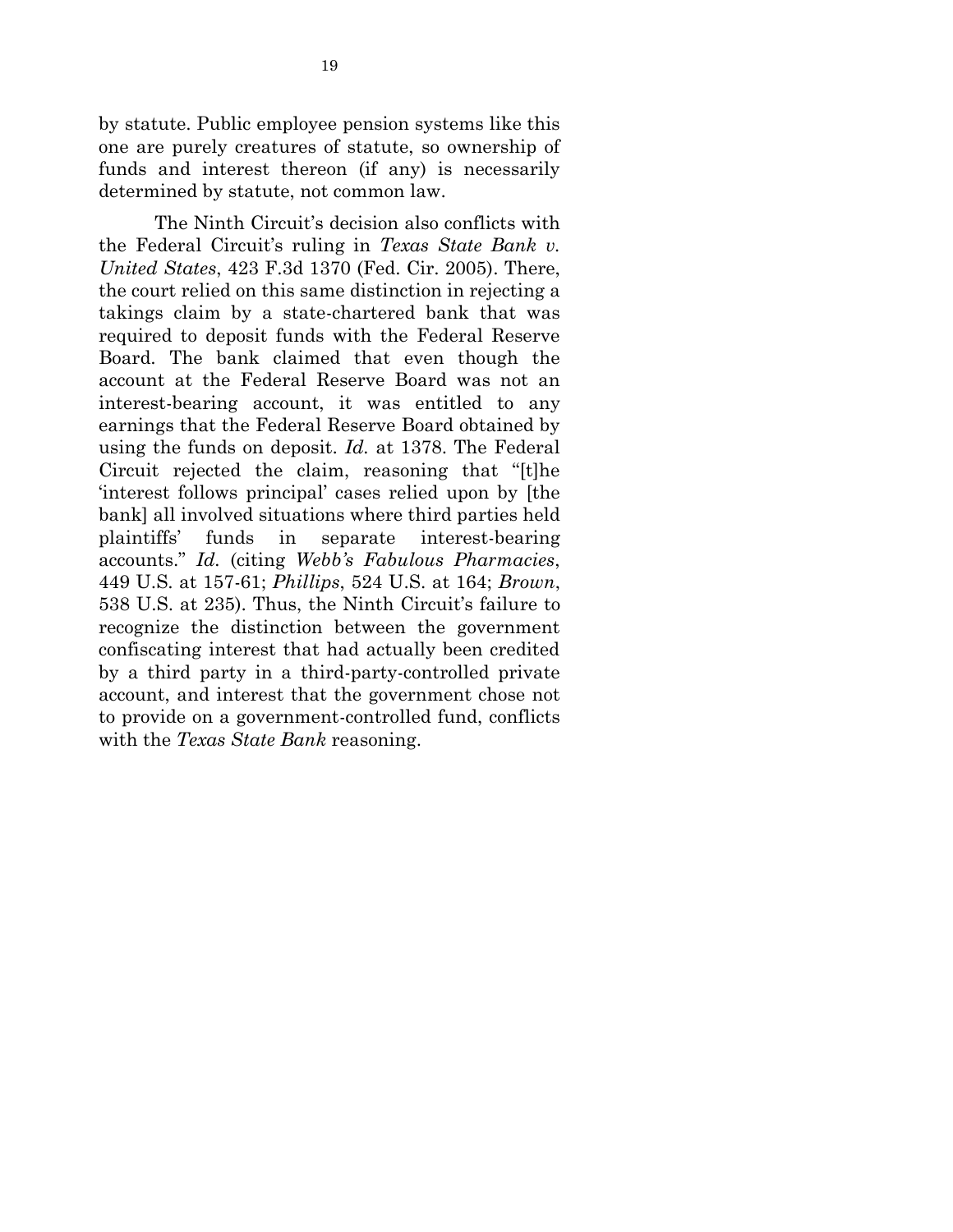## **3. The State did not violate the Takings Clause by statutorily modifying a common law rule**

Even if the daily-accrual rule were applicable in the context of a benefits program a state opts to create by statute, there is no basis for the Ninth Circuit's conclusion that the rule cannot be abrogated. *See* App. 19a. This Court has consistently recognized that states may legislatively modify a common law rule. *E.g.*, *United States v. Texas*, 507 U.S. 529, 533-34 (1993) (recognizing legislature can abrogate common law rule when statutory purpose is evident); *Munn v. Illinois*, 94 U.S. 113, 134 (1876) ("commonlaw regulation of trade or business may be changed by statute").

Here, the Ninth Circuit extended the general common law rule that "interest follows principal" to include a common law right to a daily award of interest. But unlike the interest follows principal rule, the common law rule of daily accrual of interest is largely dependent on context that is absent in this case.<sup>6</sup>

<sup>6</sup> This is not the first time the Ninth Circuit has singled itself out from the other circuits by ignoring context when extending *Phillips*. In *Schneider v. California Department of Corrections*, 345 F.3d 716 (9th Cir. 2003), it held that the state could not direct the interest earned on prison inmate trust accounts to a general inmate welfare fund and ignored the common law history of limited prisoner property rights. Every other circuit that has addressed this issue has disagreed with the Ninth Circuit. *Young v. Wall*, 642 F.3d 49 (1st Cir. 2011); *Givens v. Alabama Dep't of Corr.*, 381 F.3d 1064 (11th Cir. 2004); *Washlefske v. Winston*, 234 F.3d 179 (4th Cir. 2000).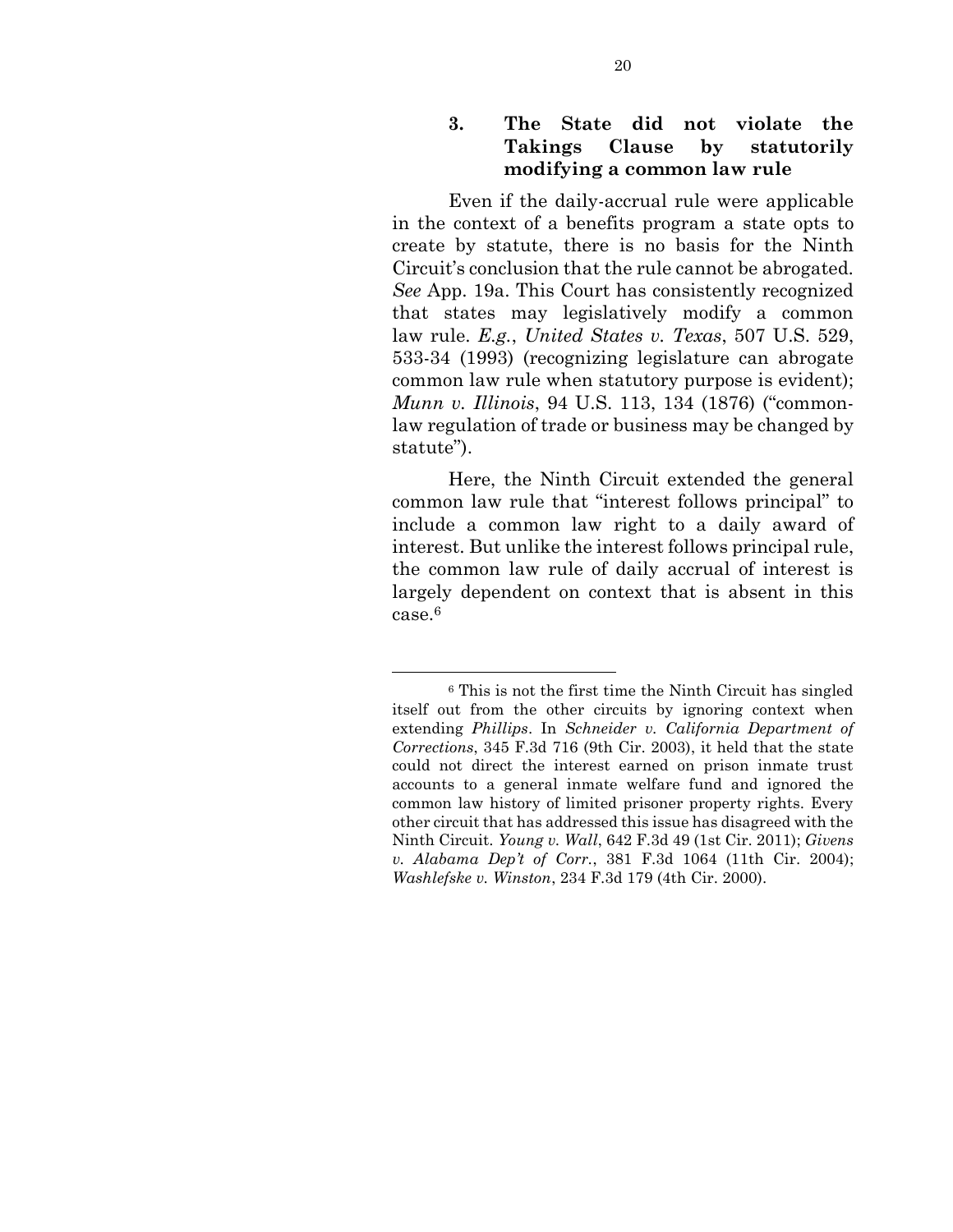At common law, certain interest was deemed to accrue daily, regardless of when it was payable. *E.g.*, 32 Lord Mackay of Clashfern, *Halsbury's Laws of England* § 127, at 78 (4th ed. 2005). But unlike the interest follows principal rule, the daily accrual rule was largely dependent on context. It applied to interest on debts or notes, but not to interest on public funds or annuities. *See Wilson v. Harman*, 2 Ves. Sen. 672, 673, 27 Eng. Rep. 189 (1755); Edwin A. Howes, Jr., *The American Law Relating to Income and Principal* 73, 78 (Little Brown & Co. 1905). At least some of the ancient case law relied on by the Ninth Circuit appeared to view the rule as a default that could be changed by statute. App. 34a (e.g., *Mann v. Anderson*, 106 Ga. 818, 32 S.E. 870, 871 (1899) (stating that the rule that interest accrues daily "is the rule of the common law*,* and there is no statutory law of force in this state which changes this rule in reference to dividends declared on stock in corporations")).

The rule has been addressed in case law primarily to determine whether interest on principal payable on a periodic basis (e.g., quarterly) is apportionable between successive beneficiaries of the interest when the beneficiary changes mid-quarter. Every case cited by the panel opinion addressed this scenario. *See* App. 34a (citing *Wilson*, 2 Ves. Sen. at 672; *Mann*, 32 S.E. 870; *In re Flickwir's Estate*, 136 Pa. 374, 20 A. 518 (1890)); *see also* 32 *Halsbury's Laws of England* § 127, at 78. Neither the Ninth Circuit nor the Plaintiffs cited a single case applying the rule in the context of a statutory benefits program, or even to the somewhat analogous context of interest accruing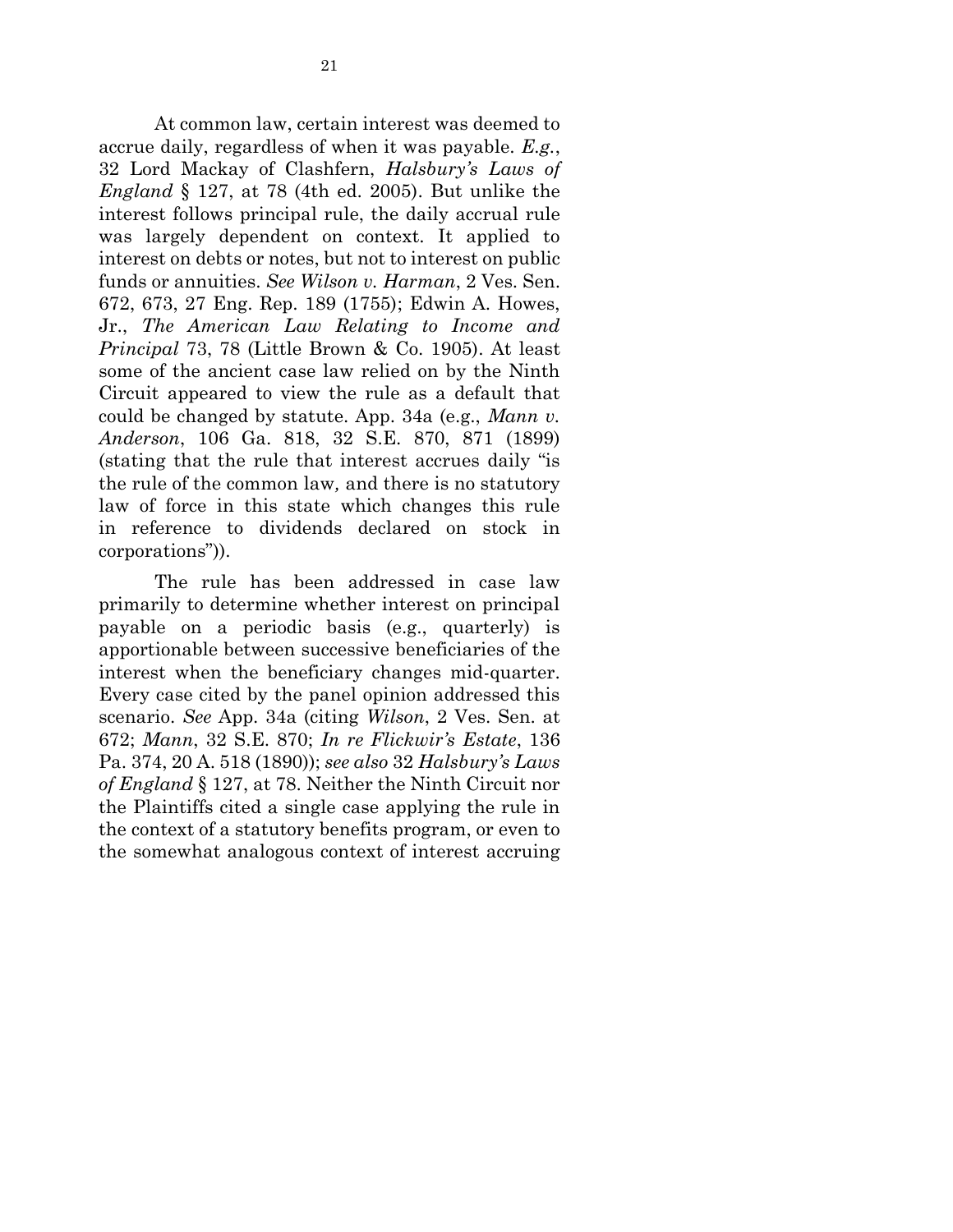on funds deposited in a bank account.<sup>7</sup> *See* App. 20a ("the fact that no court has, before now, held that state governments cannot modify the daily interest rule when they hold cash strongly suggests that the rule is not so deeply ingrained in our tradition that states may not modify it without running afoul of the Takings Clause").

To the contrary, both historical and modern sources show that banking institutions did not uniformly accrue interest on a daily basis. For example, treatises from the early 1900s acknowledge that interest may be credited monthly, quarterly, or semi-annually "according to the custom of the bank." *See* James Sweet, *Sweet's Modern Business Arithmetic: A Treatise on Modern and Practical Methods of Arithmetical Calculation* § 805, at 228 (1908), https://archive.org/details/sweetsmodernbus 00sweegoog; *see also* J.A. Lyons, *The New Business Arithmetic: A Treatise on Commercial Calculations* §§ 424, 425, at 287-88 (1912), https://archive.org/de tails/newbusinessarith00lyonrich/page/n3. Treatises similarly demonstrate that banks often did not allow interest on sums withdrawn before the interest was

<sup>7</sup> Although interest accruing on funds in a bank account bears some resemblance to the accounts here, the employees have far less of a property interest in the funds in their individual accounts than typical bank depositors have in their accounts. As recognized by the dissenting opinion below, the employees' rights to these accounts is set by statute, and employees may not even access these accounts unless they seek a refund or transfer of contributions—otherwise, the right is only to the statutory pension benefits. App. 16a; *see also Bowles v. Dep't of Ret. Sys.*, 121 Wash. 2d 52, 79, 847 P.2d 440 (1993) (employees have no claim on the fund until they complete their term of employment and qualify for a pension).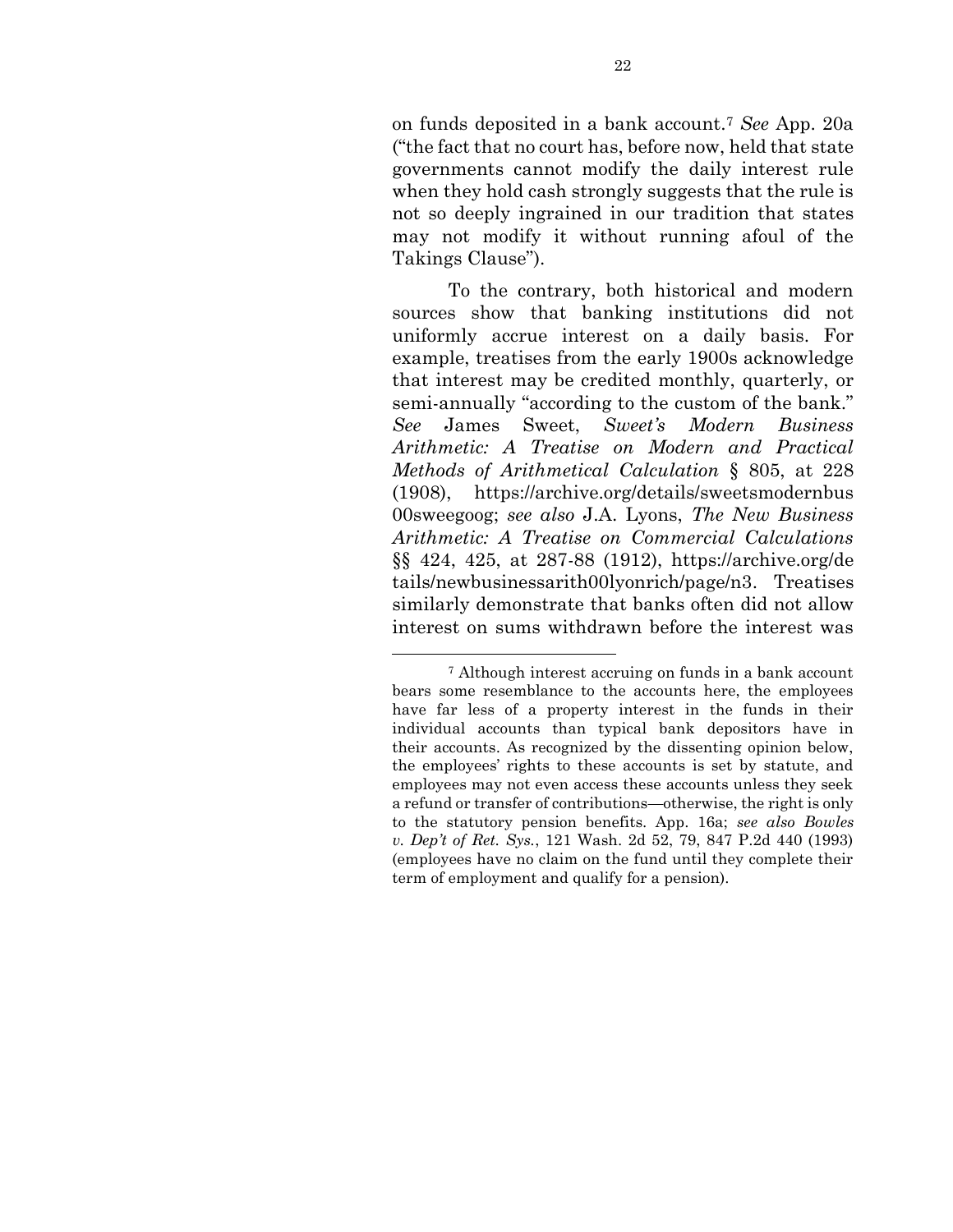credited. Lyons, § 424, at 287 ("No interest is allowed on money withdrawn before interest day."); William H. Kiffin, Jr., *The Savings Bank and Its Practical Work* 172-74 (1913) (including example of bank bylaws stating: "At whatever time money may be drawn out, interest thereon shall be credited only to the *last previous* dividend day" and "*no interest* shall be paid for *fractional parts of a month* . . . ."), https://archive.org/details/savingsbankandi01knifgoo g/page/n10. Although less common, the same is true today.<sup>8</sup> Banks have not historically applied the daily accrual of interest rule to funds on deposit in every circumstance. There is no common law justification for requiring the Department to pay daily interest here.

In addition, the rule that interest is apportioned between successive interests because interest accrues daily—the only circumstance that the Ninth Circuit pointed to where the daily interest rule was applied in the common law—has been abrogated by forty-seven states through adoption of the Uniform Principal and Income Act. *See* Charles E. Rounds, Jr. & Charles E. Rounds, III, *Loring and Rounds: A Trustee's Handbook* § 6.2.4.3, at 639-40 (Wolters Kluwer 2016) (quoting *Restatement (Third) of* 

 $\overline{a}$ 

<sup>8</sup> *See, e.g.*, Troy Segal, *What does it mean when interest 'accrues daily?'* (Investopedia Apr. 2, 2018) ("Interest can accrue on any time schedule; common periods include daily, monthly and annually."), https://www.investopedia.com/ask/answers/04 0315/what-does-it-mean-when-interest-accrues-daily.asp; Jack Guttentag, *A Not So Simple Truth About Interest*, Wash. Post, Jan. 26, 2008 (describing monthly accrual of interest), http://www.washingtonpost.com/wp-dyn/content/article/2008/01 /25/AR2008012501739.html.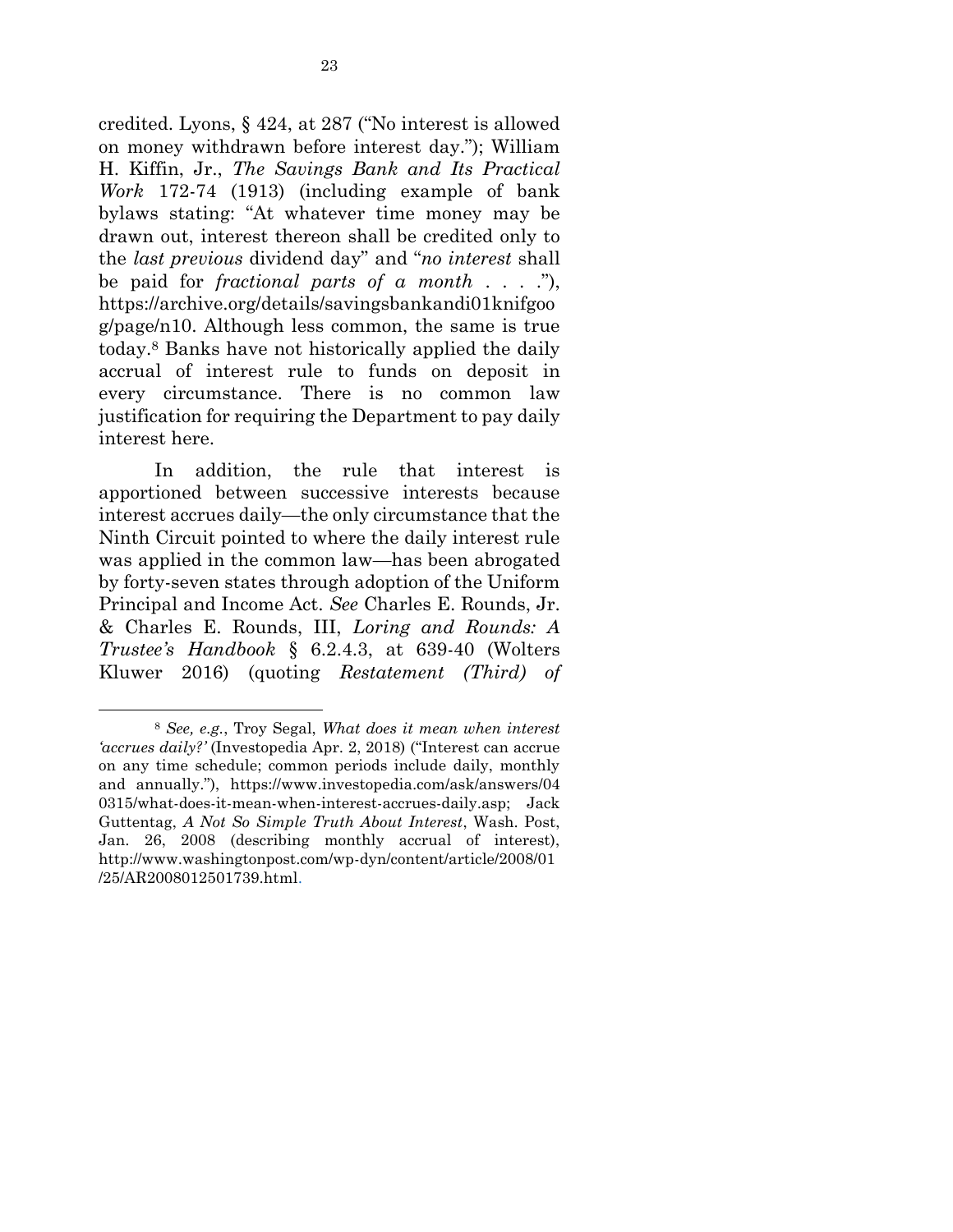*Restitution and Unjust Enrichment* § 47 cmt. f)); Uniform Law Comm'n, *Principal and Income Act (2000)* (interactive fact sheet), https://www.uniform laws.org/committees/community-home?CommunityK ey=b20aa74e-cae7-4557-b93b-a4b416c17407 (last visited June 5, 2019).

In short, the daily interest rule shares none of the hallmarks that made the interest-followsprincipal rule one that cannot be changed without prompting a Takings Clause analysis. The Ninth Circuit's elevation of the daily interest rule to immutable status conflicts with *Phillips* and this Court should grant certiorari to address this conflict.

> **4. The Ninth Circuit's rationale invalidates numerous state and federal laws that provide for interest on a non-daily basis**

The federal government and at least thirteen other states have laws similar to Washington's that provide less than daily interest on employee retirement contributions. As the dissenting opinion recognized, the panel's holding "will cast significant doubt on the legitimacy" of these retirement systems. App. 21a.

Just like Washington's TRS Program, the Federal Employment Retirement System does not provide daily interest when it refunds an employee's contributions. Instead, it accrues and pays interest on a monthly basis. *See* 5 U.S.C. § 8401(19)(D)(ii); 5 C.F.R. § 841.605(b)(1), (3); U.S. Office of Personnel Management, *CSRS/FERS Handbook*: *Refunds*, ch. 32, at 28 (April 1998) (H.1: "No interest is paid on a refund of FERS contributions: . . . For a fractional part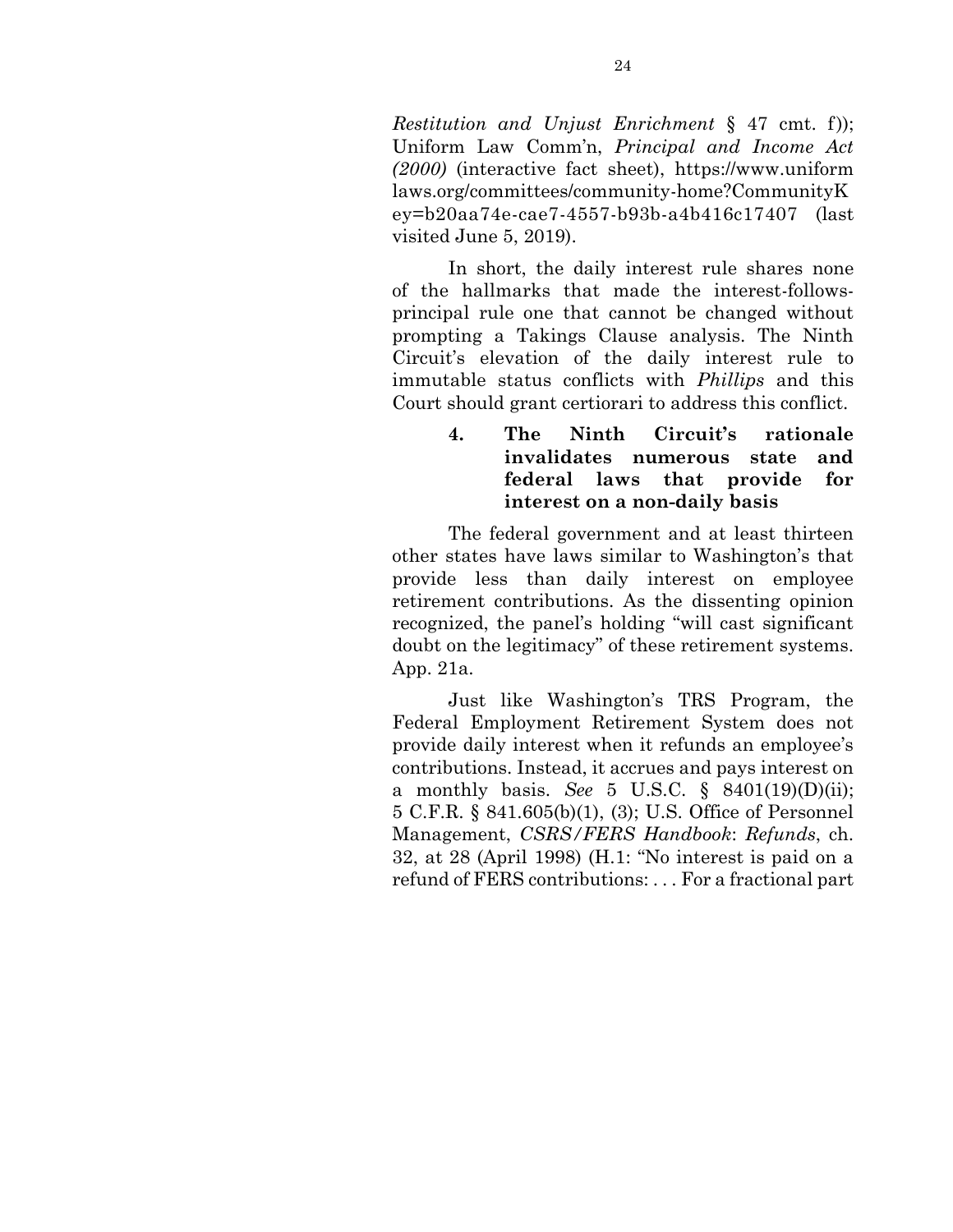of a month."), https://www.opm.gov/retirementservices/publications-forms/csrsfers-handbook/c 032.pdf.

Washington and the federal government are not alone. Many other state retirement systems similarly do not always credit or pay daily interest, including systems in Alabama, Alaska, Connecticut, Idaho, Kansas, Kentucky, Maryland, Massachusetts, New Mexico, North Carolina, South Dakota, Virginia, and Wisconsin.<sup>9</sup>

 $\overline{a}$ 

<sup>10</sup> Alabama Emps.' Ret. Sys., *ERS Member Handbook* 9 (2013) (interest credited on previous years' average balance; amount of interest refunded discounted depending on years of service), https://www.rsa-al.gov/uploads/files/ERS Member Ha ndbook\_T2\_bookmarked.pdf; Alaska Stat. § 39.35.100 (interest credited semi-annually); Alaska Stat. § 14.25.145 (teacher retirement system credited annually); Alaska Dep't of Admin., Ret. & Benefits, *Public Employees Retirement System Information Handbook* 6 (2011), http://doa.alaska.gov/ drb/pdf/pers/handbook/2011/PERS\_handbook\_2011\_web.pdf; Conn. Gen. Stat. § 5-166(b)(2) (additional interest for partial year computed as number of complete months employed times rate applied to year-end balance); Idaho Admin. Code r. 59.01.07.101 ("Regular interest . . . shall accrue to and be credited monthly to a member's accumulated contributions."); Kansas Pub. Emp. Ret. Sys., *KPERS 3 Benefits* (interest on employee contributions paid quarterly), https://www.kpers.org/active/kpers3.html (last visited June 5, 2019); Kentucky Ret. Sys., *Comprehensive Annual Financial Report* 39-40 (2017), https://kyret.ky.gov/Publications/Books/2017%20CAFR%20(Co mprehensive%20Annual%20Financial%20Report).pdf (interest paid each June 30 based on account balance at end of preceding year); Md. Code Regs. 22.01.09.02(B)(2) (interest on refunds paid through end of prior month); Mass. General Laws ch. 32, § 22(6)(c) (interest credited monthly); Pub. Emps. Ret. Ass'n of New Mexico, *PERA Member Handbook* 11 (2017) (interest credited annually), http://www.nmpera.org/assets/uploads/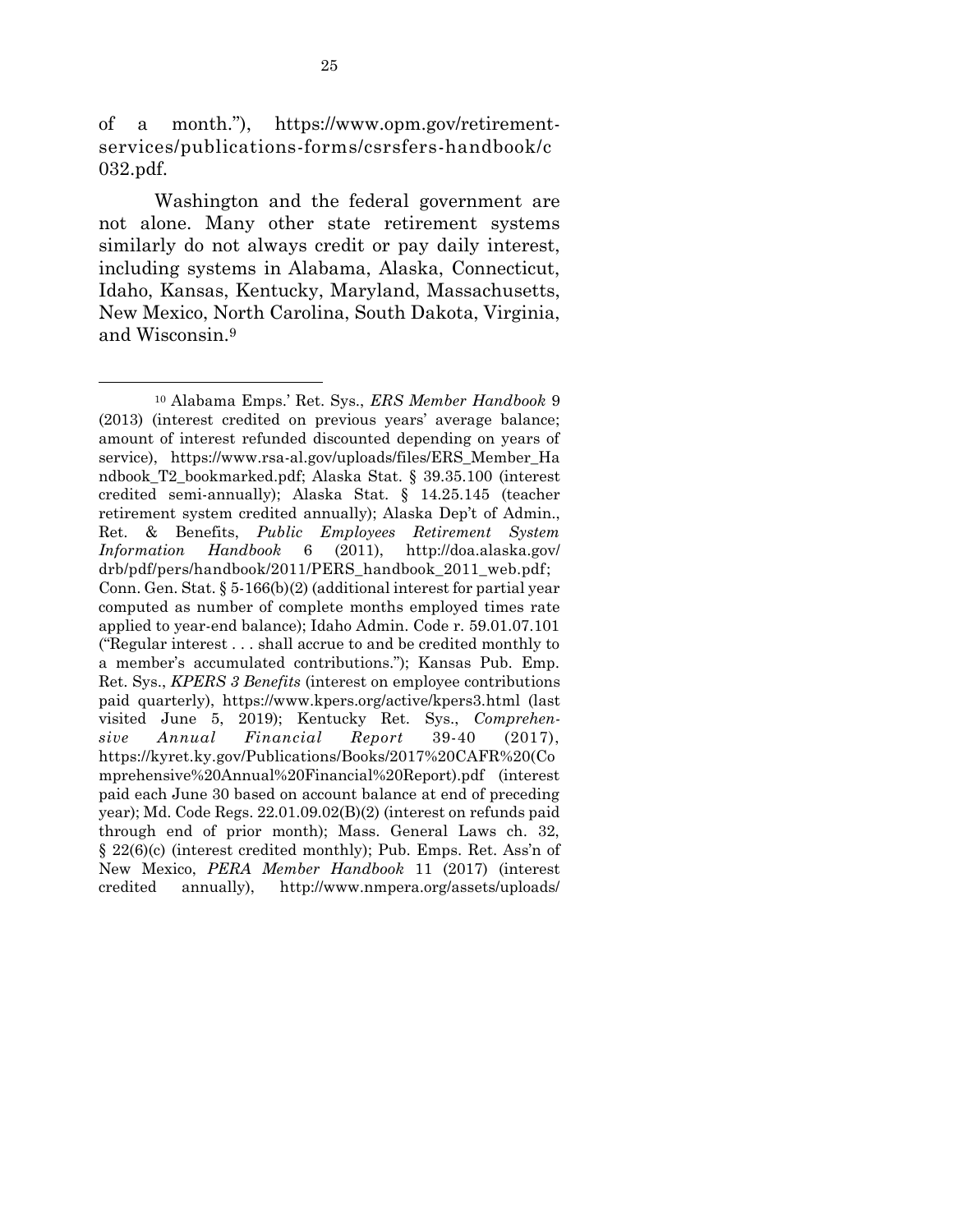The Ninth Circuit's creation of a new, constitutionally protected property right to daily interest will have wide impacts on federal and state budgets and retirement systems. This Court should grant certiorari to prevent this unwarranted harm.

## **B. The Ninth Circuit Strips States of Eleventh Amendment Immunity in Conflict with this Court's Precedent**

In violation of the Eleventh Amendment, the Ninth Circuit allowed a claim for retrospective monetary relief to proceed in federal court against the State. The Ninth Circuit's analysis stretches *Ex parte Young*'s narrow exception far beyond this Court's precedent and "strips the Eleventh Amendment of much of its vitality." App. 4a. The Ninth Circuit's attempts to avoid the limitations of *Ex parte Young*, 209 U.S. 123 (1908), similarly conflict with this Court's opinions. First, the Ninth Circuit's recasting of a retrospective claim for money damages into a prospective injunction to transfer money conflicts with *Edelman*, 415 U.S. at 668. Second, the Ninth Circuit's recasting of money damages as the "return"

forms-kits-handbooks/2017MemberHandbook\_10.2017.pdf; N.M. Code R. § 2.82.3.13 (interest paid quarterly on refunds in teacher retirement system); N.C. Gen. Stat. § 135-7(b) (interest credited annually); S.D. Codified Laws § 3-12-47.8 (interest on early withdrawal as annually compounded on preceding June 30); Va. Code § 51.1-147(C) (interest credited annually; accrual begins at end of fiscal year in which contribution made); Wis. Stat. §  $40.04(4)(a)(2)$ -(3) (interest credited annually, rate applied to prior year's closing balance); Wisconsin Dep't of Emp. Trust Funds, *Your Benefit Handbook* 6-7 (Dec. 2018) (interest credited annually and does not accrue until January 1 after received), http://etf.wi.gov/publications/et2119.pdf.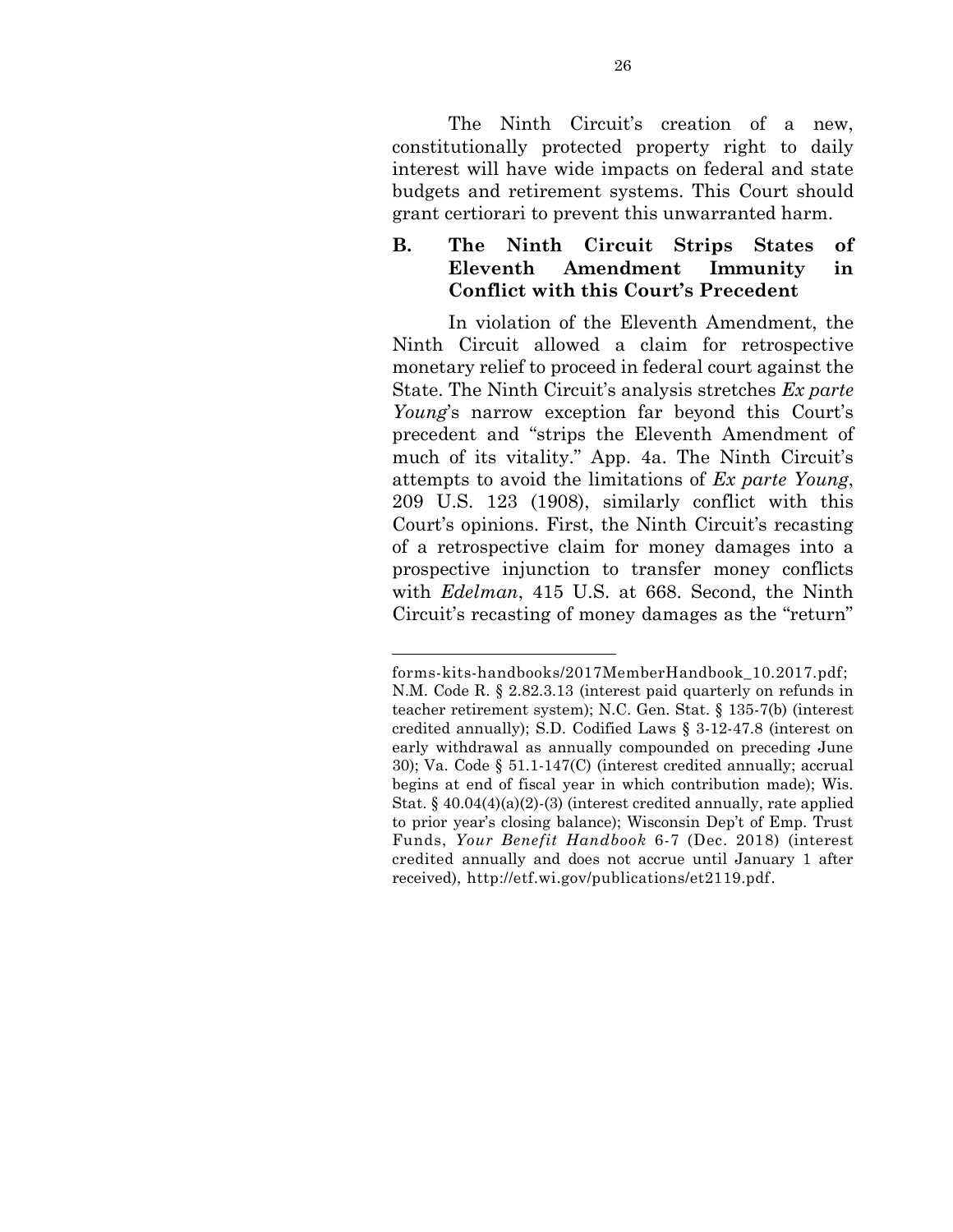of money allegedly taken conflicts with *Ford Motor Co. v. Dep't of Treasury of Indiana*, 323 U.S. 459, 470 (1945). Finally, the Ninth Circuit's decision conflicts with precedent from other circuits by summarily concluding that the funds to be transferred would not come from the State.

The Eleventh Amendment is a vital doctrine of sovereign immunity and federalism. *E.g.*, *Edelman*, 415 U.S. at 661. It bars lawsuits in federal court against state officials when the State is the real, substantial party in interest. *Pennhurst State Sch. & Hosp. v. Halderman*, 465 U.S. 89, 101 (1984). The State is the real party in interest if "the judgment sought would expend itself on the public treasury or domain, or interfere with the public administration, or if the effect of the judgment would be to restrain the Government from acting, or to compel it to act." *Id.* at 101 n.11 (internal quotation marks omitted). This Court has recognized an exception to the Eleventh Amendment where a plaintiff seeks prospective, injunctive relief. *Ex parte Young*, 209 U.S. at 159-60. But as the dissenting opinion below recognized, "*Ex parte Young* is inapplicable where the relief sought 'is measured in terms of a monetary loss resulting from a past breach of a legal duty on the part of the defendant state officials[.]'" App. 9a (quoting *Edelman*, 415 U.S. at 668).

Here, the Ninth Circuit eviscerated Eleventh Amendment immunity by allowing a claim against the State where Plaintiffs plainly seek retrospective monetary relief. In state court, where the Eleventh Amendment distinction between prospective and retrospective relief is not relevant, Plaintiffs argued that they were seeking money damages. *Probst v.*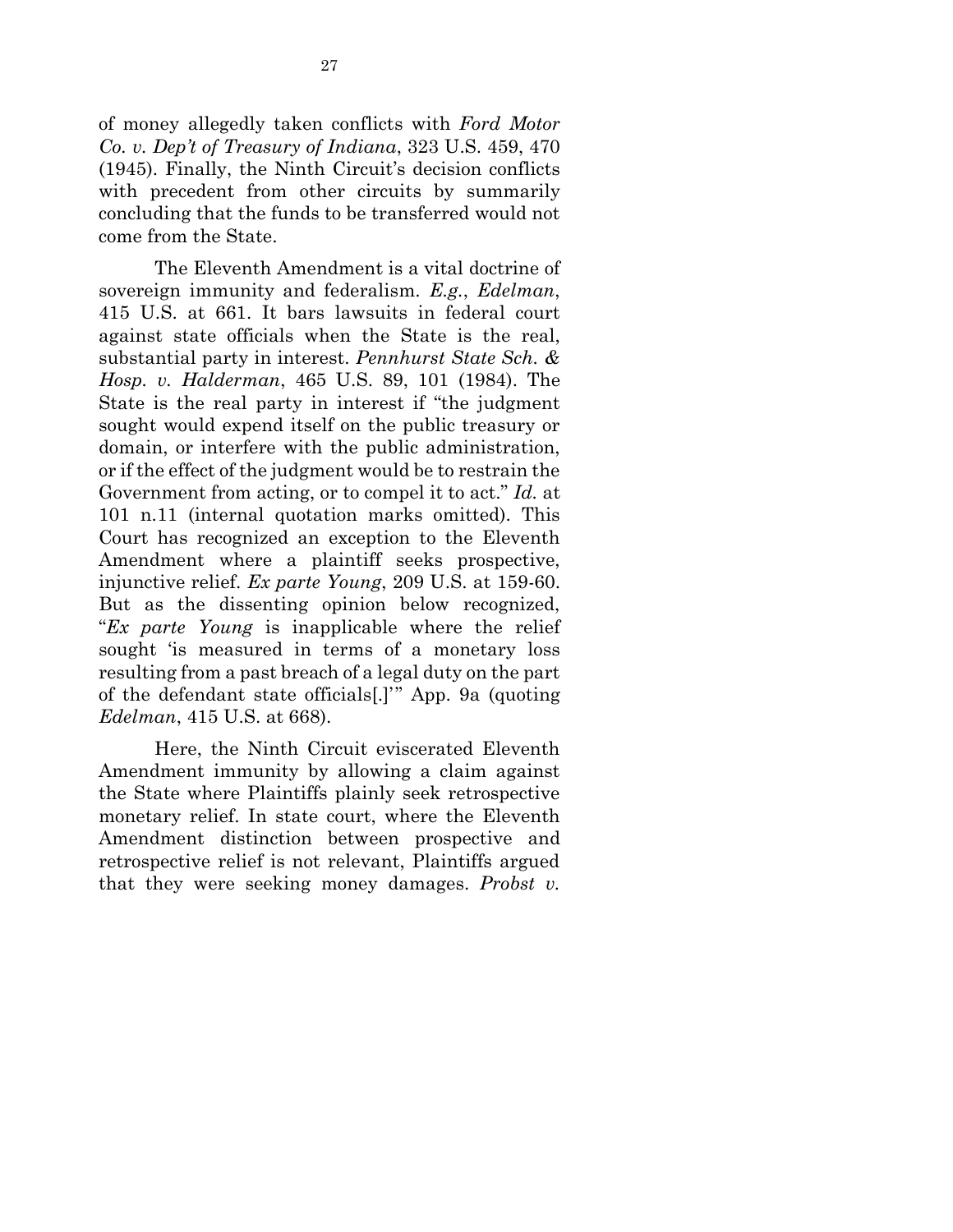*Dep't of Ret. Sys.*, No. 45128-0, 2014 WL 7462567, at  $*5-6$  (Wash. Ct. App. Dec. 30, 2014) (unpublished), *review denied sub nom. Fowler v. Dep't of Ret. Sys.*, 182 Wash. 2d 1027 (2015). And they had reason to do so. It is undisputed that the interest Plaintiffs seek was never credited to their individual accounts. The Plaintiffs sued alleging that those amounts should have been (but were not) included when their Plan 2 contributions were transferred to Plan 3 accounts. App. 55a-56a. They now seek the money they allege should have been provided over twenty years ago. *See* App. 29a, 49a (defining the putative class of Plaintiffs as TRS members who transferred from Plan 2 to Plan 3 *before January 20, 2002*). The lawsuit is thus barred by the Eleventh Amendment because it seeks relief for a "monetary loss resulting from a past breach of a legal duty." *Edelman*, 415 U.S. at 668. If this lawsuit can be labeled prospective injunctive relief, then "[i]t takes little in the way of imagination to foresee future plaintiffs recasting their otherwisebarred claims for money damages against a state as injunctive relief claims for return of what is supposedly their property." App. 4a.

The Ninth Circuit offers several rationales for escaping Eleventh Amendment immunity, but each has already been rejected by this Court.

First, the Ninth Circuit's willingness to accept the Plaintiffs' label of the suit as seeking injunctive relief rather than money damages conflicts with *Edelman*. In *Edelman*, the Court held that the Eleventh Amendment barred a claim that was effectively a retrospective claim for monetary relief, even though the lawsuit was framed as a request for injunctive relief for equitable restitution. *Edelman*,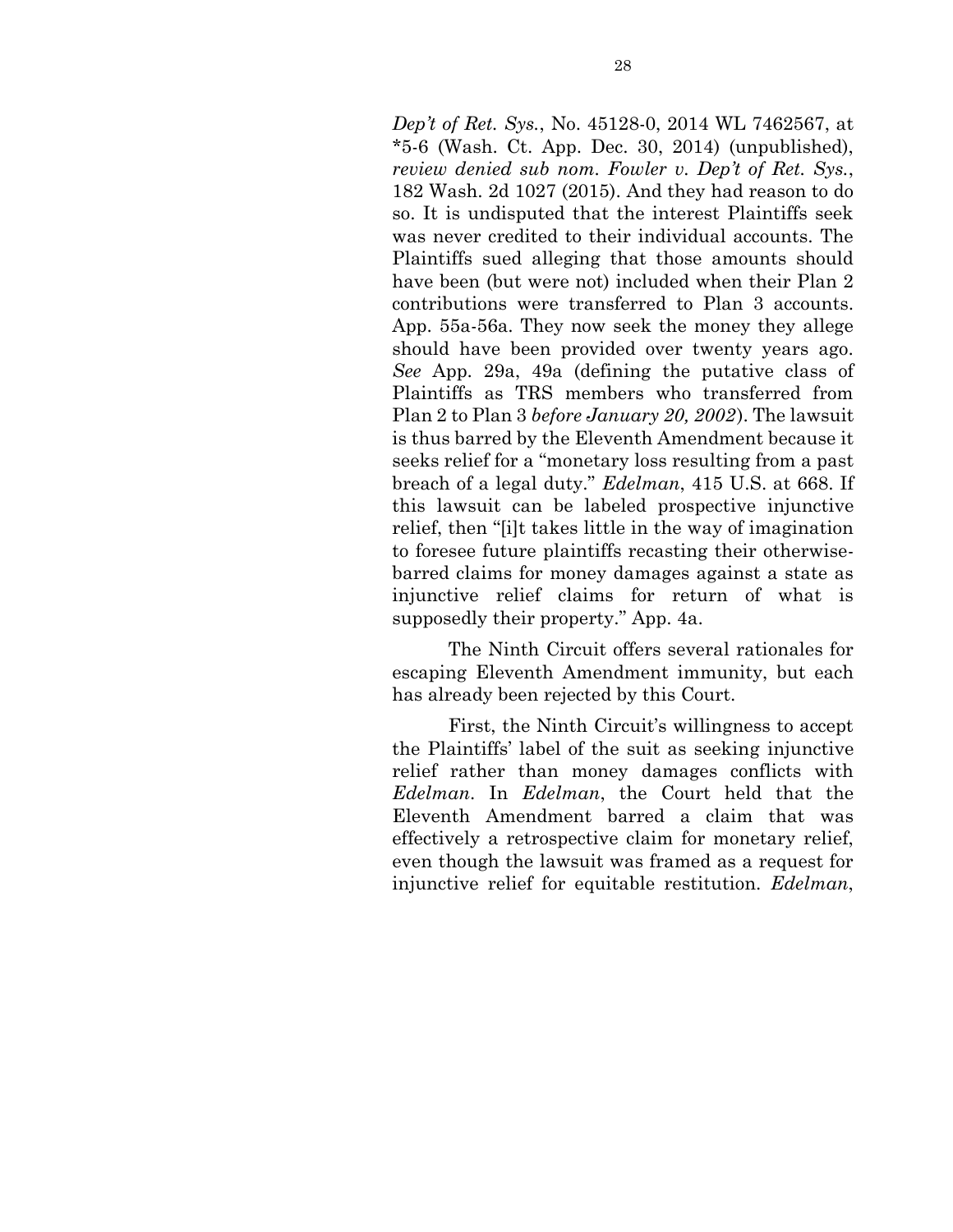415 U.S. at 668; *see also Pennhurst*, 465 U.S. at 102 ("a suit against state officials that is in fact a suit against a State is barred regardless of whether it seeks damages or injunctive relief"). In distinguishing the Eleventh Amendment exception set out in *Ex parte Young*, the Court reasoned that "the retroactive position of the District Court's order here, which requires the payment of a very substantial amount of money which that court held should have been paid, but was not, stands on quite a different footing." *Edelman*, 415 U.S. at 664. Just like in *Edelman*, here Plaintiffs frame their requested relief as an injunction for equitable relief, but the gravamen of their just compensation claim is that the Department should have, but did not, pay them daily interest before transferring their Plan 2 contributions to Plan 3. Just as in *Edelman*, the Eleventh Amendment bars their claim.

Second, the Ninth Circuit claims that the Eleventh Amendment does not apply because the lawsuit merely seeks the "return" of money, not damages. App. 37a. As discussed above, this claim reflects the artful pleading of Plaintiffs' claims rather than its practical impact. And it also conflicts with this Court's holding that a lawsuit seeking a refund of taxes paid to the State was barred by the Eleventh Amendment. *Ford Motor Co.*, 323 U.S. at 470 (cited with approval in *Reich v. Collins*, 513 U.S. 106, 110 (1994) ("We should note that the sovereign immunity States enjoy in *federal* court, under the Eleventh Amendment, does generally bar tax refund claims from being brought in that forum.")). If the Ninth Circuit's rationale were correct, Plaintiffs could avoid the dictates of *Ford Motor Co.* by claiming to seek the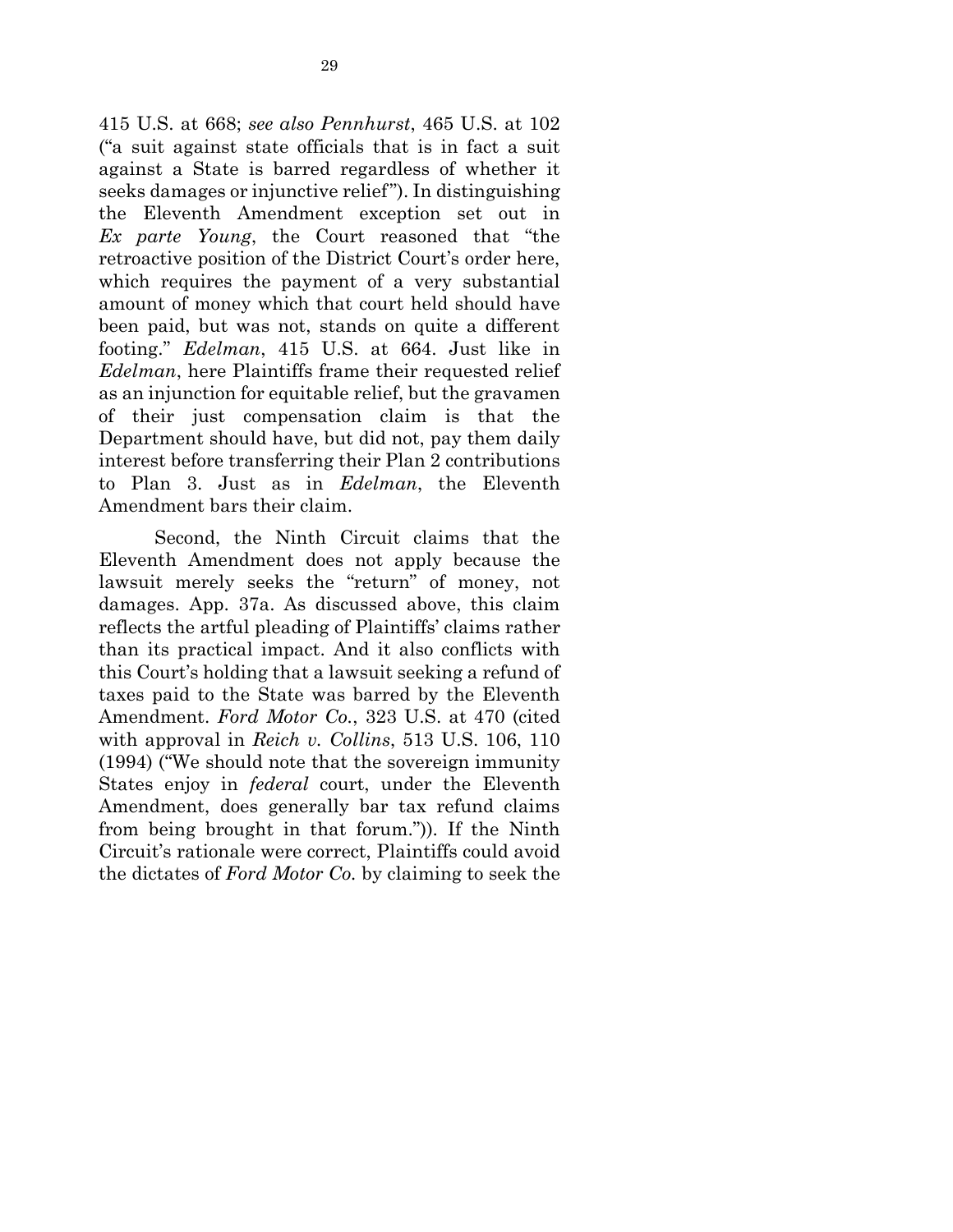"return" of money allegedly assessed illegally by the State. Instead, *Ford Motor Co.* properly recognized that "when the action is in essence one for the recovery of money from the state, the state is the real, substantial party in interest and is entitled to invoke its sovereign immunity from suit . . . ."<sup>10</sup> *Ford Motor Co.*, 323 U.S. at 464.

The Ninth Circuit's opinion also conflicts with other Circuit Courts, which have closely followed this Court's holding that a Takings Clause claim does not seek "just compensation *per se* but rather damages for the unconstitutional denial of such compensation." *City of Monterey v. Del Monte Dunes at Monterey, Ltd.*, 526 U.S. 687, 710 (1999). Consistent with *Del Monte Dunes*, the Circuit Courts have held that a Takings Clause claim for just compensation is a retrospective claim for monetary relief barred by the Eleventh Amendment. *E.g.*, *Hutto v. South Carolina Ret. Sys.*, 773 F.3d 536, 552 (4th Cir. 2014); *DLX, Inc. v. Kentucky*, 381 F.3d 511, 526-28 (6th Cir. 2004); *John G. & Marie Stella Kenedy Mem'l Found. v. Mauro*, 21 F.3d 667, 674 (5th Cir. 1994); *Robinson v. Georgia* 

<sup>10</sup> The Ninth Circuit relied on one of its earlier opinions addressing funds of unclaimed property that had not yet fully escheated to the State. App. 37a (citing *Taylor*, 402 F.3d at 935-36). As discussed by the dissenting opinion, *Taylor* is inapplicable here. App. 13a. *Taylor* addressed unclaimed property that was by statute held in trust for its rightful owner. *Taylor*, 402 F.3d at 931. By contrast here, the relevant statutes gave complete discretion to the Department of Retirement Systems as to whether and how much to credit interest, and the TRS Plan 2 retirement funds are not trusts under Washington law. *See* Wash. Rev. Code § 41.50.033; *Retired Pub. Emps. Council of Washington v. Charles*, 148 Wash. 2d 602, 622-23, 62 P.3d 470 (2003).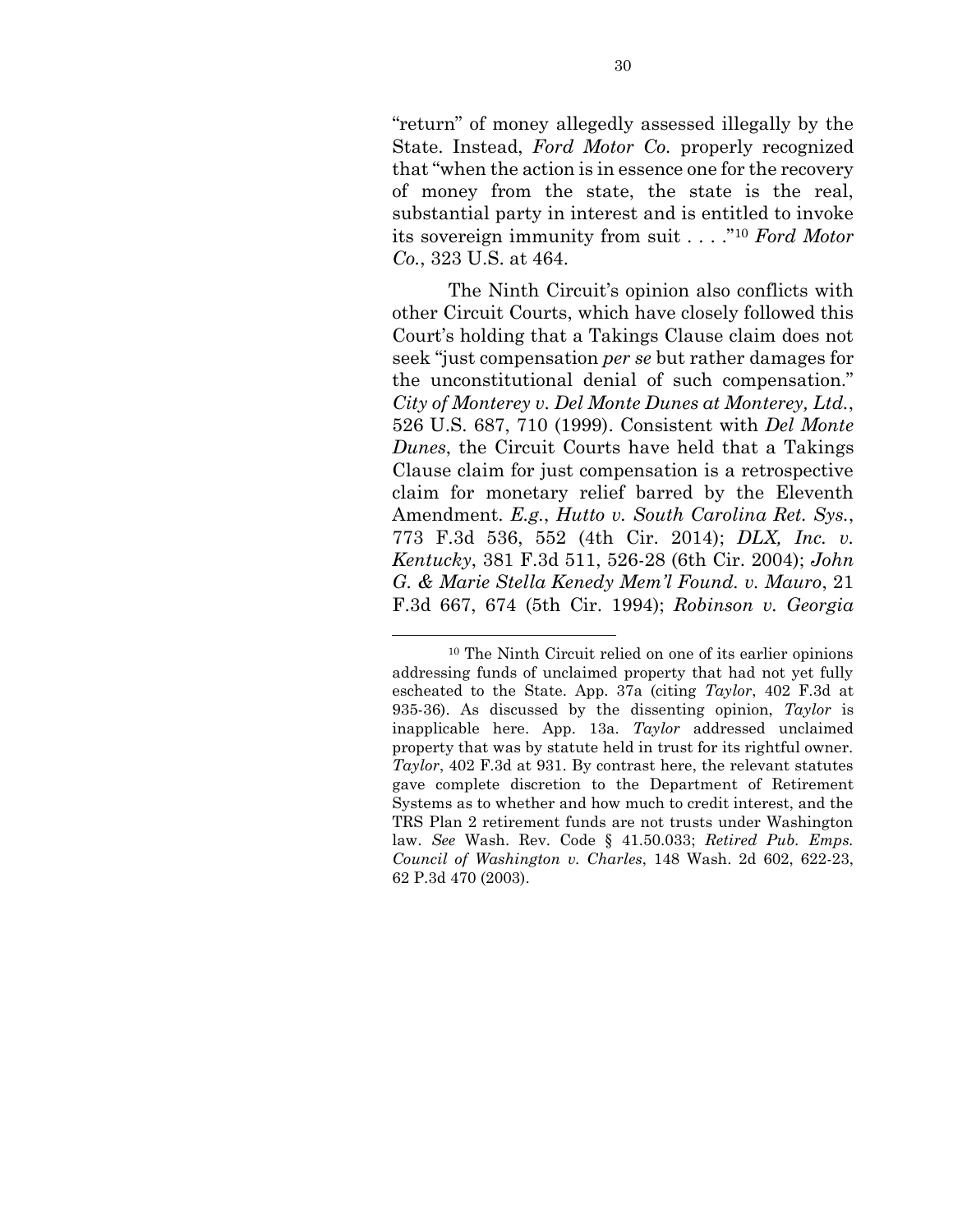*Dep't of Transp.*, 966 F.2d 637, 640 (11th Cir. 1992); *Citadel Corp. v. Puerto Rico Highway Auth.*, 695 F.2d 31, 33 n.4 (1st Cir. 1982); *Garrett v. Illinois*, 612 F.2d 1038, 1040 (7th Cir. 1980). Even the Ninth Circuit had acknowledged this previously. *Suever v. Connell*, 579 F.3d 1047, 1058-60 (9th Cir. 2009); *Seven Up Pete Venture v. Schweitzer*, 523 F.3d 948, 955 (9th Cir. 2008). Although Plaintiffs may have a remedy in state court, they may not bring claims for retrospective monetary relief in federal court. *See Hutto*, 773 F.3d at 552 ("the Eleventh Amendment bars Fifth Amendment taking claims against States *in federal court* when the *State's courts* remain open to adjudicate such claims").<sup>11</sup> Here, the Ninth Circuit ignored this voluminous case law and allowed a takings claim for just compensation to proceed in federal court.

Finally, the Ninth Circuit conflicts with other Circuit Courts by failing to engage in any analysis as to whether the State is the real party in interest where an agency head is the named party. Instead, the court simply asserted in a few sentences that the money would not come from the general fund of the State but from investment funds in a retirement system. App. 37a.

This assertion without analysis conflicts with the Second, Fourth, and Sixth Circuits, all of which engaged in the proper analysis and concluded that suits against state retirement systems were effectively against the State for Eleventh Amendment

1

<sup>11</sup> Washington state courts do adjudicate Takings Clause claims against the State. *E.g.*, *Manufactured Hous. Cmtys. of Washington v. State*, 142 Wash. 2d 347, 13 P.3d 183 (2000).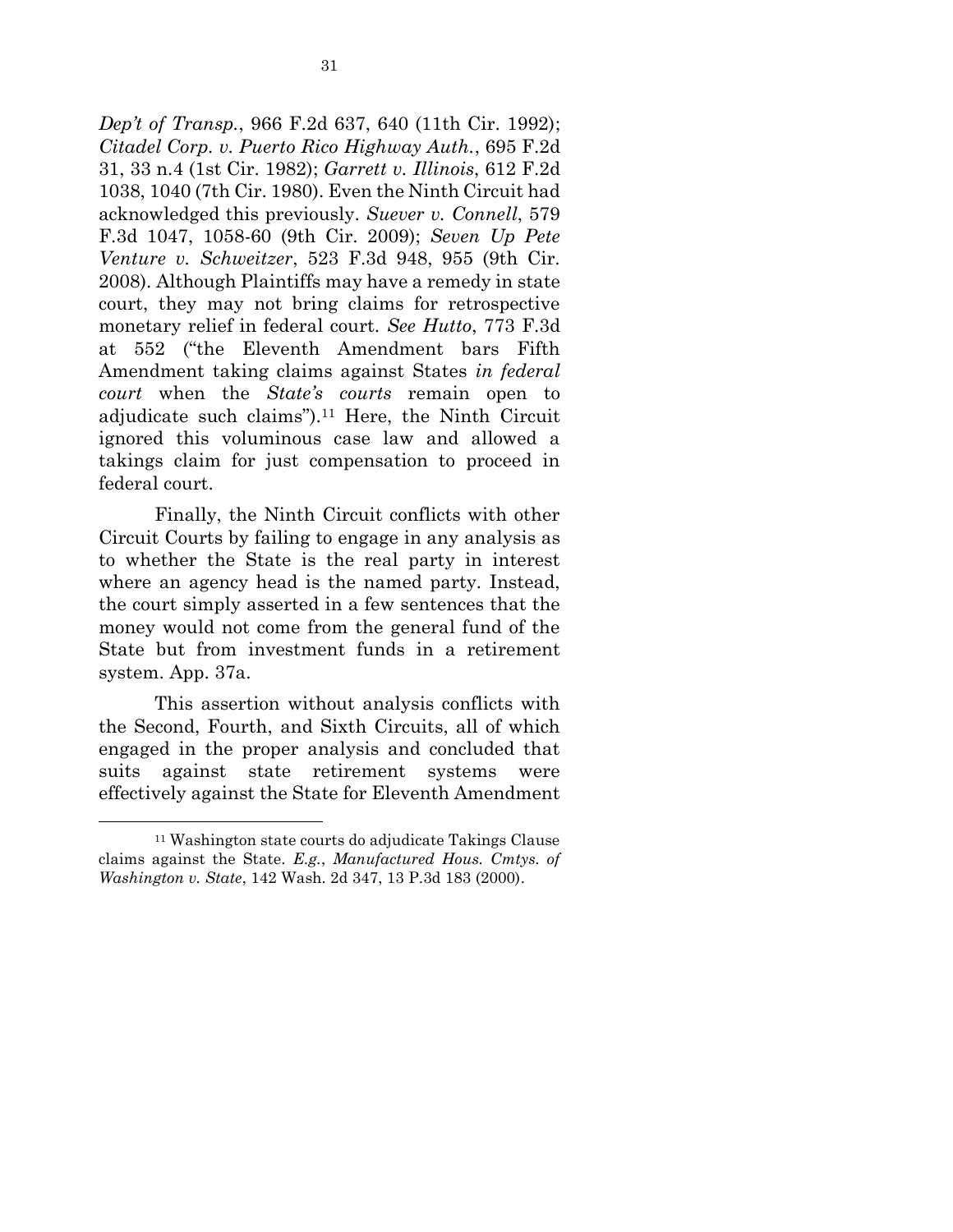immunity purposes. *McGinty v. New York*, 251 F.3d 84, 100 (2d Cir. 2001); *Hutto*, 773 F.3d at 548; *Ernst v. Rising*, 427 F.3d 351, 359 (6th Cir. 2005); *see also Pub. Sch. Ret. Sys. of Missouri v. State Street Bank & Trust Co.*, 640 F.3d 821, 833 (8th Cir. 2011) (applying Eleventh Amendment analysis to determine retirement system was arm of the State for purposes of denying diversity jurisdiction).

The *Hutto* opinion from the Fourth Circuit provides the starkest conflict. Just like this case, the plaintiffs there filed a Takings Clause claim against a government retirement system. *Hutto*, 773 F.3d at 540. Just like this case, the plaintiffs sought an injunction for the return of money allegedly taken. Id. at 541. The amounts sought to be "returned" were employee contributions that the plaintiffs alleged they were unlawfully required to make. *Id.* But unlike the Ninth Circuit here, the Fourth Circuit did not simply assert that the State was not the real party in interest because the payment would come from an investment fund; it engaged in a reasoned analysis.

The *Hutto* court examined a claim against the South Carolina retirement system, which is very similar to Washington's. The court concluded that the claim against the retirement system was barred because the retirement system was functionally an arm of the state. *Id.* at 548. The South Carolina retirement system and Washington's retirement system share the following similarities that the *Hutto*  court found relevant: (1) although the funds are not general funds of the State, the State is ultimately responsible for any shortfalls in the fund; (2) the operation of the retirement system is highly regulated by statute; (3) the State Treasurer is the custodian of,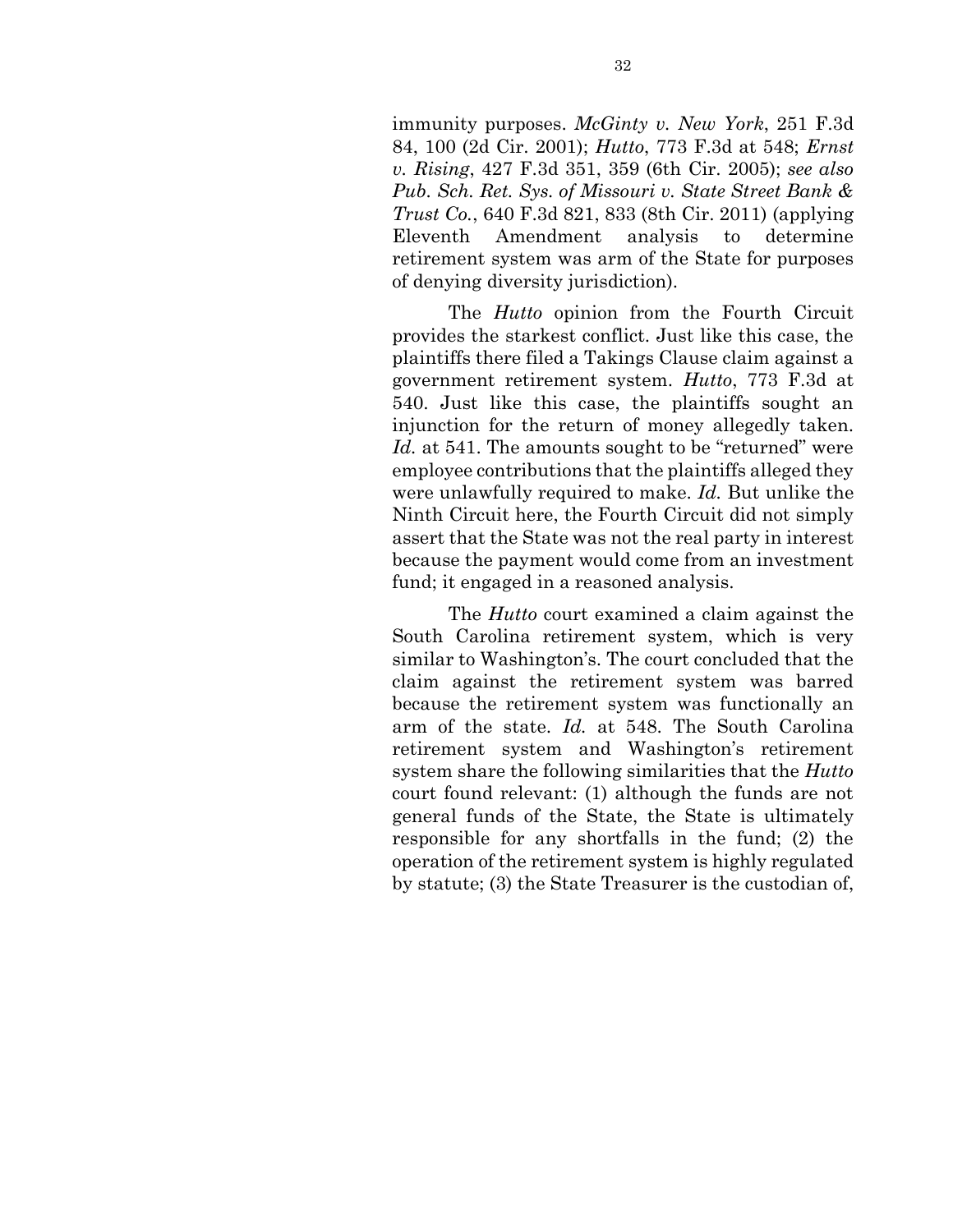and accountant for, all funds and holdings of the retirement systems; (4) a separate state agency makes investment decisions over the funds and that agency is comprised of state officials or state-appointed members; (5) the Department is considered a state agency; and (6) the Department's jurisdiction is statewide. <sup>12</sup> The Second and Sixth Circuits also found that lawsuits against similar retirement systems are barred by the Eleventh Amendment. *McGinty*, 251 F.3d at 100 (dismissing ADEA claim against New York retirement system on Eleventh Amendment grounds); *Ernst*, 427 F.3d at 359 (dismissing Equal Protection claim filed against Michigan retirement system on Eleventh Amendment grounds).

Although the question of whether the State is the real party in interest is a factual inquiry, there must be an actual inquiry rather than a conclusory assertion. At a minimum, the Ninth Circuit conflicts with these Circuits in failing to even engage in the inquiry.

The Ninth Circuit's lack of analysis regarding whether the State is the real party in interest similarly conflicts with Circuit Court authority

 $\overline{a}$ 

<sup>12</sup> *See Bowles*, 121 Wash. 2d at 71 ("risk of a shortfall rests on state and local government employers and ultimately, on taxpayers"); Wash. Rev. Code 41.32 (teacher retirement system highly regulated by statute); Wash. Rev. Code §§ 41.50.077, .080 (funds held by State Treasurer and invested by Washington State Investment Board); Wash. Rev. Code § 43.33A.020 (composition of State Investment Board); Wash. Rev. Code § 41.40.010(13)(a) (statewide jurisdiction of Department); Wash. Rev. Code § 41.32.010(41) (teacher retirement system statewide); Wash. Rev. Code § 34.05.010(2) (definition of "agency" for state Administrative Procedure Act).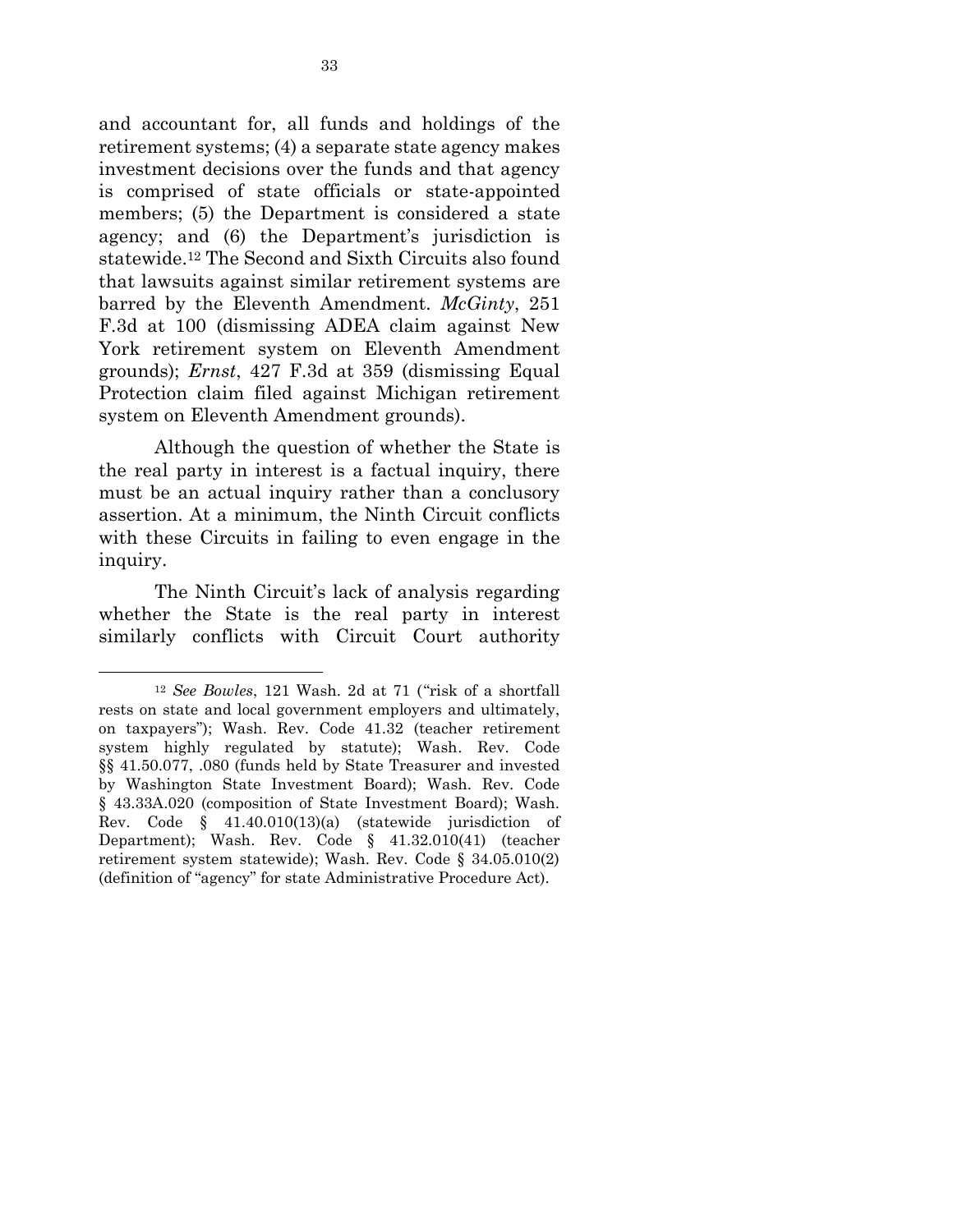(including its own) by ignoring the principle that Eleventh Amendment immunity applies when the State is functionally liable, even if not legally liable. *E.g.*, *United States ex rel. Oberg v. Pennsylvania Higher Educ. Assistance Agency*, 745 F.3d 131, 137 (4th Cir. 2014) (holding that an entity may be an arm of the State if it is functionally liable, even if not legally liable); *Morris v. Wash. Metro. Area Transit Auth.*, 781 F.2d 218, 225-26 (D.C. Cir. 1986) (state financial commitments to transit authority meant that judgment against transit authority would impact Maryland and Virginia treasuries); *Alaska Cargo Transp., Inc. v. Alaska R.R. Corp.*, 5 F.3d 378, 381 (9th Cir. 1993) (applying Eleventh Amendment immunity to suit against partially state-funded railroad because state law provided "financial safety net" to railroad). Applying that rationale, even if the Department were not considered the State for Eleventh Amendment purposes, sovereign immunity would apply.

Here, whatever the merits of Plaintiffs' claims, the individual employee accounts never reflected the disputed interest amounts. Nor was the claimed interest placed in the co-mingled investment fund in which employee contributions were deposited. That fund never included amounts representing the daily interest Plaintiffs claim was owed because the State Actuary and legislature set contribution rates reflecting demographic and economic assumptions from the quarterly interest model. *See* Wash. Rev. Code §§ 41.45.010, .060 (describing actuarial methods for setting contribution rates and fund reserves). Thus, retrospectively paying daily interest would at some point require an infusion of new funds not anticipated by the State Actuary, likely by increasing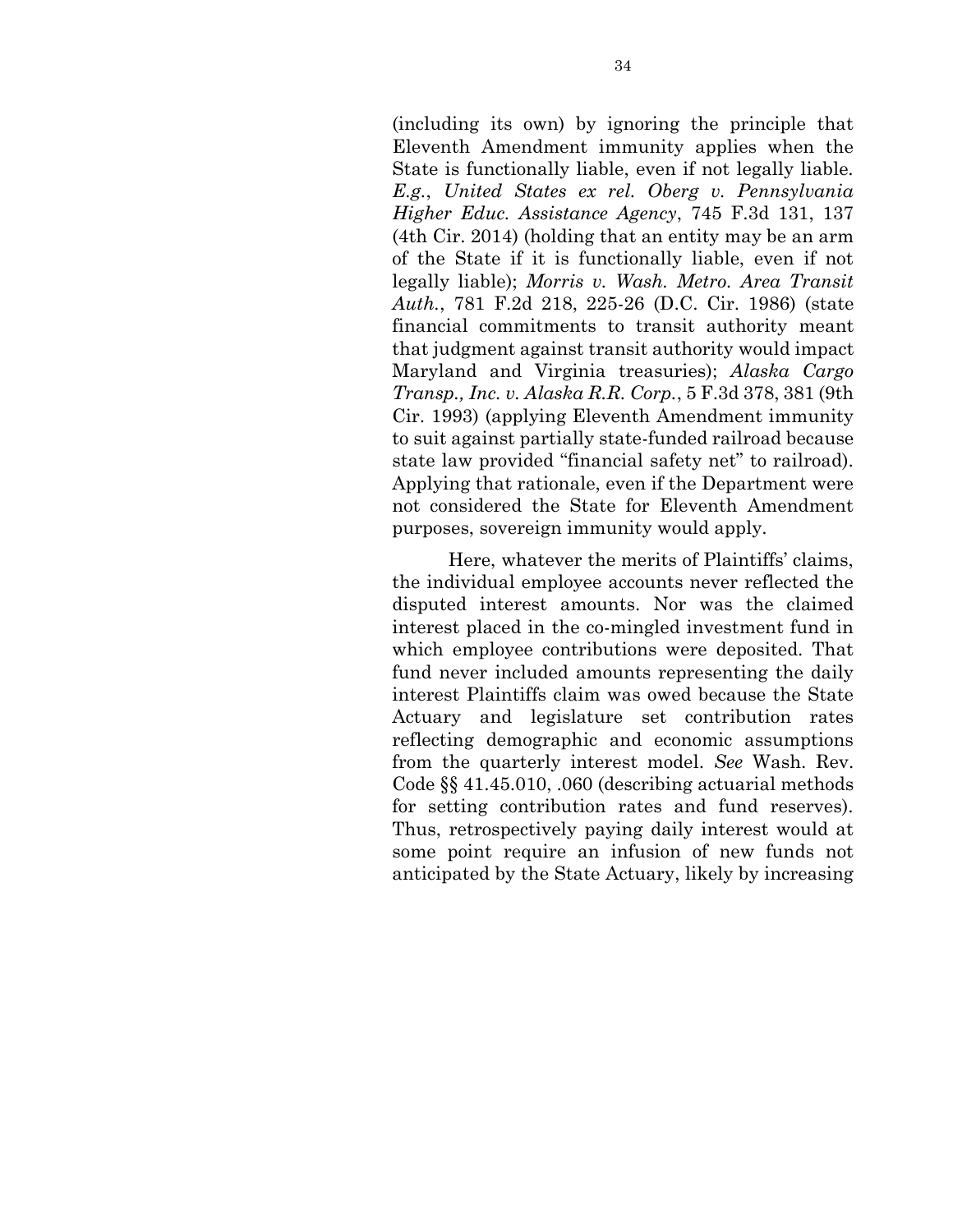employee and employer contribution rates. Wash. Rev. Code §§ 41.45.010, .060 (employee and employer contribution rates set to fully fund TRS Plan 2 system and other retirement systems).

Although TRS employers are school districts, the school districts receive payments from the state general fund to pay the employer contributions. *See* Wash. Rev. Code 28A.150; *see also McCleary*, 173 Wash. 2d at 495-511 (funding of public schools is a paramount state function including salaries and benefits for teachers). The requirement of new funds would therefore necessarily come at least in part from the state treasury. The Plaintiffs' request in federal court for those additional funds is therefore barred by Eleventh Amendment immunity.

**C. The Ninth Circuit's Opinion Weakens Public Pensions by Applying a New, Unfounded Rule Retrospectively**

The combination of errors here—creation of a new and incorrect rule and applying it retrospectively to require payments from the State—is particularly toxic to public pension systems. Public pension programs remain solvent by estimating future liabilities and investment return assumptions. *See* Keith Brainard, *Public Pension Funding 101: Key Terms and Concepts*, Benefits Magazine, Apr. 2013, at 30, https://www.nasra.org/files/Articles/Bene fits101-1304.pdf. Many pension programs thus consider this actuarial analysis when setting contribution rates or otherwise arranging for the pension program to be sufficiently funded. *Id.*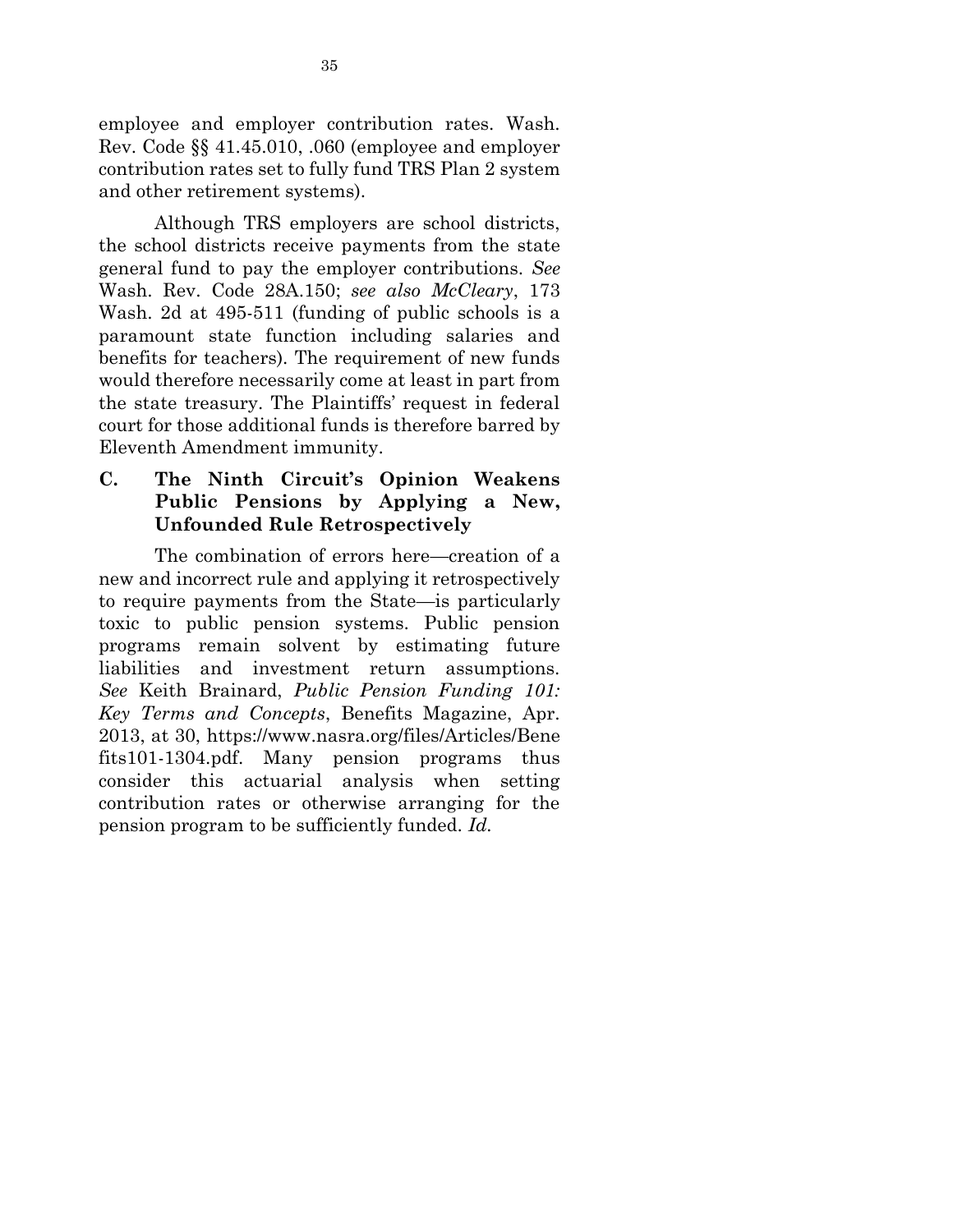Changing the interest payout calculations that public pension programs have been relying on for decades will thus have far-reaching impacts. <sup>13</sup> Public pension systems already face daunting challenges in ensuring sufficient funding for future pensions. *See* Richard Eisenberg, *The Next Retirement Crisis: America's Public Pensions*, Forbes (Online), Oct. 22, 2018, https://www.forbes.com/sites/nextavenue/2018/ 10/22/the-next-retirement-crisis-americas-public-pen sions/#20db06c426f2. Adding unexpected liabilities to public pension systems will only exacerbate these challenges.

The Ninth Circuit's strained analysis of Eleventh Amendment immunity will have an even wider impact. The Ninth Circuit diminishes nearly to the point of extinction the difference between a claim for retrospective monetary relief and prospective injunctive relief. The decision will encourage plaintiffs to attempt similar end runs around the Eleventh Amendment. This Court has taken great pains to weed out artful pleading in many contexts. *E.g.*, *Fry v. Napoleon Cmty. Schs.*, 137 S. Ct. 743, 755 (2017) (looking to substance of plaintiffs' complaint rather than artful pleading to determine if relief was sought for denial of free appropriate public education);

<sup>13</sup> Changing the amount of interest the TRS program must pay will also result in a windfall for the Plaintiffs here. Their contribution rates and the amount of the bonus transfer payment the Plaintiffs received when transferring from Plan 2 to Plan 3 were determined in part based on the assumption of future payments of quarterly interest. Had the Department presaged the Ninth Circuit's unprecedented opinion, it would likely have required greater employee contributions or provided smaller bonus transfer payments.